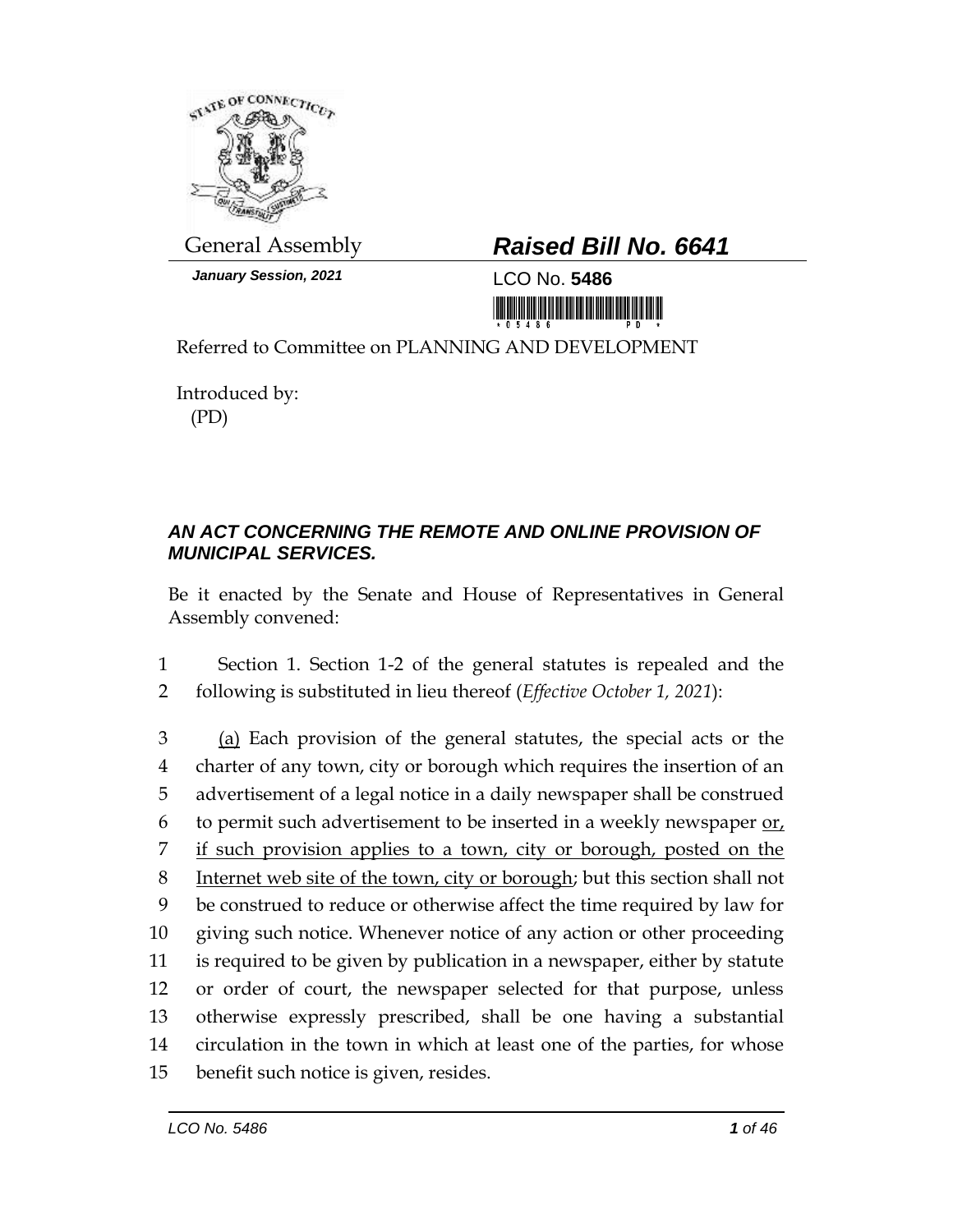(b) Each provision of the general statutes, the special acts or the 17 charter of any town, city or borough or district that requires the filing of 18 any notice by the clerk of any town, city, borough or district, shall be construed to permit the posting of such notice on the Internet web site of such town, city, borough or district, in a manner prescribed by such clerk.

 Sec. 2. Section 1-225 of the general statutes is repealed and the following is substituted in lieu thereof (*Effective October 1, 2021*):

 (a) As used in this section, "electronic equipment" means any technology that facilitates real-time public access to and participation in meetings, including, but not limited to, telephonic, video or other conferencing platforms.

 (b) The meetings of all public agencies, except executive sessions, as defined in subdivision (6) of section 1-200, shall be open to the public. Any such meetings may be held by means of electronic equipment or simultaneously in person and by means of electronic equipment, provided any such meetings shall allow for the opportunity to provide 33 comment or testimony, vote and otherwise participate in such meeting, as applicable. The votes of each member of any such public agency upon any issue before such public agency shall be reduced to writing and made available for public inspection within forty-eight hours and shall also be recorded in the minutes of the **[**session**]** meeting at which taken. Not later than seven days after the date of the **[**session**]** meeting to which such minutes refer, such minutes and any audio or video recording or transcript taken of such meeting shall be available for public inspection and posted on such public agency's Internet web site, if available, except that no public agency of a political subdivision of the state shall be 43 required to post such minutes, recording or transcript on an Internet web site. Each public agency shall make, keep and maintain a record of the proceedings of its meetings.

 **[**(b)**]** (c) Each such public agency of the state shall file not later than January thirty-first of each year in the office of the Secretary of the State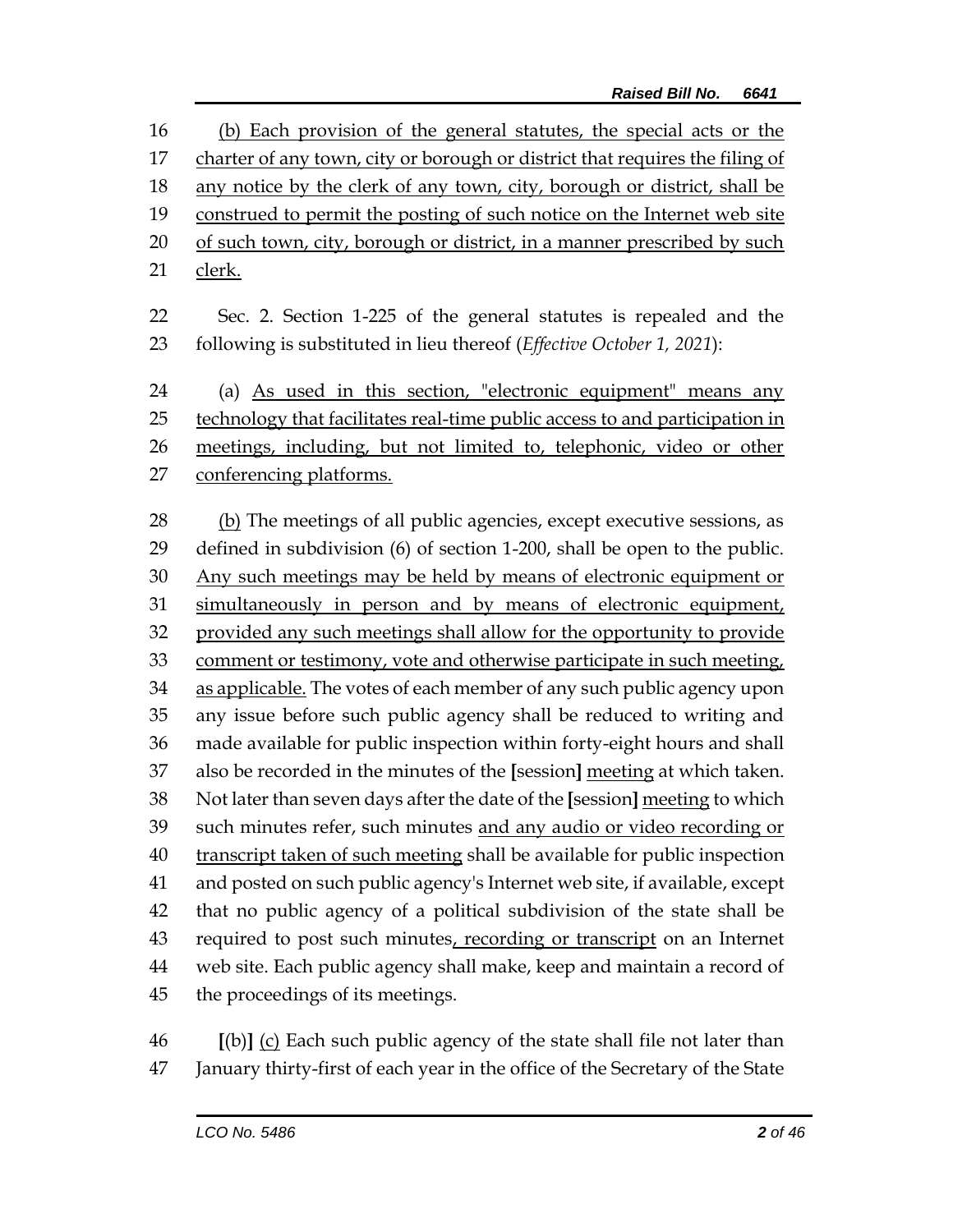the schedule of the regular meetings of such public agency for the ensuing year and shall post such schedule on such public agency's Internet web site, if available, except that such requirements shall not apply to the General Assembly, either house thereof or to any committee thereof. Any other provision of the Freedom of Information Act notwithstanding, the General Assembly at the commencement of each regular session in the odd-numbered years, shall adopt, as part of its joint rules, rules to provide notice to the public of its regular, special, emergency or interim committee meetings. The chairperson or secretary of any such public agency of any political subdivision of the state shall file, not later than January thirty-first of each year, with the clerk of such subdivision the schedule of regular meetings of such public agency for the ensuing year, and no such meeting of any such public agency shall be held sooner than thirty days after such schedule has been filed. The chief executive officer of any multitown district or agency shall file, not later than January thirty-first of each year, with the clerk of each municipal member of such district or agency, the schedule of regular meetings of such public agency for the ensuing year, and no such meeting of any such public agency shall be held sooner than thirty days after such schedule has been filed.

 **[**(c)**]** (d) The agenda of the regular meetings of every public agency, except for the General Assembly, shall be available to the public and shall be filed, not less than twenty-four hours before the meetings to which they refer, (1) in such agency's regular office or place of business, 72 and (2) in the office and on the Internet web site of the Secretary of the State for any such public agency of the state, in the office of the clerk of such subdivision for any public agency of a political subdivision of the state or in the office of the clerk of each municipal member of any 76 multitown district or agency, and (3) on such public agency's Internet 77 web site. Such agenda shall include instructions for the public, by means of electronic equipment or in-person, as applicable, to attend and provide comment, vote or otherwise participate in such meeting, as applicable. For any such public agency of the state, such agenda shall be posted on the public agency's and the Secretary of the State's web sites.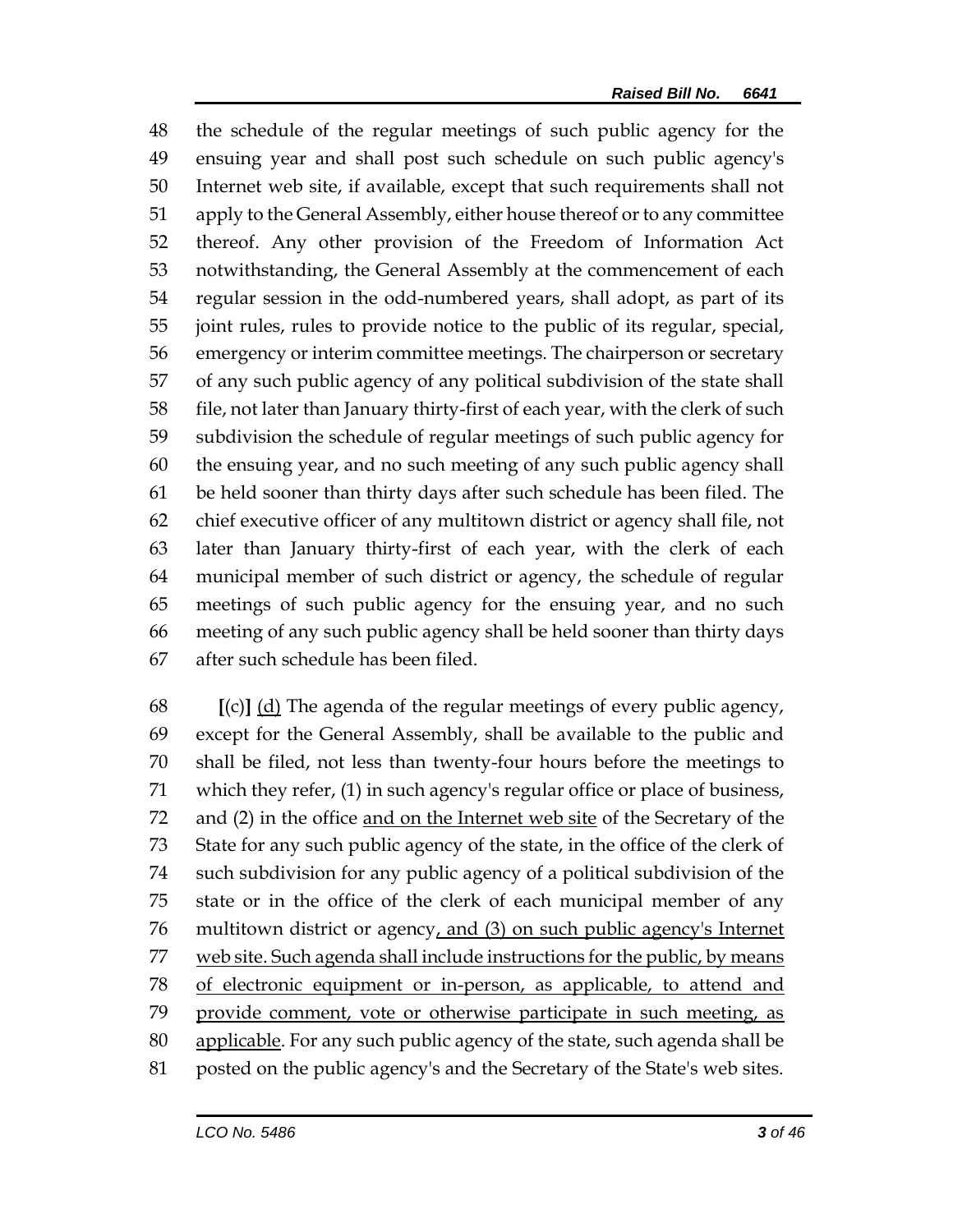Upon the affirmative vote of two-thirds of the members of a public agency present and voting, any subsequent business not included in such filed agendas may be considered and acted upon at such meetings.

 **[**(d)**]** (e) Notice of each special meeting of every public agency, except for the General Assembly, either house thereof or any committee thereof, shall be posted not less than twenty-four hours before the meeting to which such notice refers on the public agency's Internet web site, if available, and given not less than twenty-four hours prior to the time of such meeting by filing a notice of the time and place thereof in the office of the Secretary of the State for any such public agency of the state, in the office of the clerk of such subdivision for any public agency of a political subdivision of the state and in the office of the clerk of each municipal member for any multitown district or agency. The secretary or clerk shall cause any notice received under this section to be posted in his office. Such notice shall be given not less than twenty-four hours prior to the time of the special meeting; provided, in case of emergency, except for the General Assembly, either house thereof or any committee thereof, any such special meeting may be held without complying with the foregoing requirement for the filing of notice but a copy of the minutes of every such emergency special meeting adequately setting 102 forth the nature of the emergency and the proceedings occurring at such meeting shall be filed with the Secretary of the State, the clerk of such political subdivision, or the clerk of each municipal member of such multitown district or agency, as the case may be, not later than seventy- two hours following the holding of such meeting. The notice shall specify the time and place of the special meeting and the business to be transacted, and include instructions for the public to, by means of electronic equipment or in person, as applicable, attend and provide comment, vote and otherwise participate in the special meeting, as 111 applicable. No other business shall be considered at such meetings by such public agency. In addition, such written notice shall be delivered to the usual place of abode of or by electronic mail to each member of the public agency so that the same is received prior to such special meeting. The requirement of delivery of such written notice may be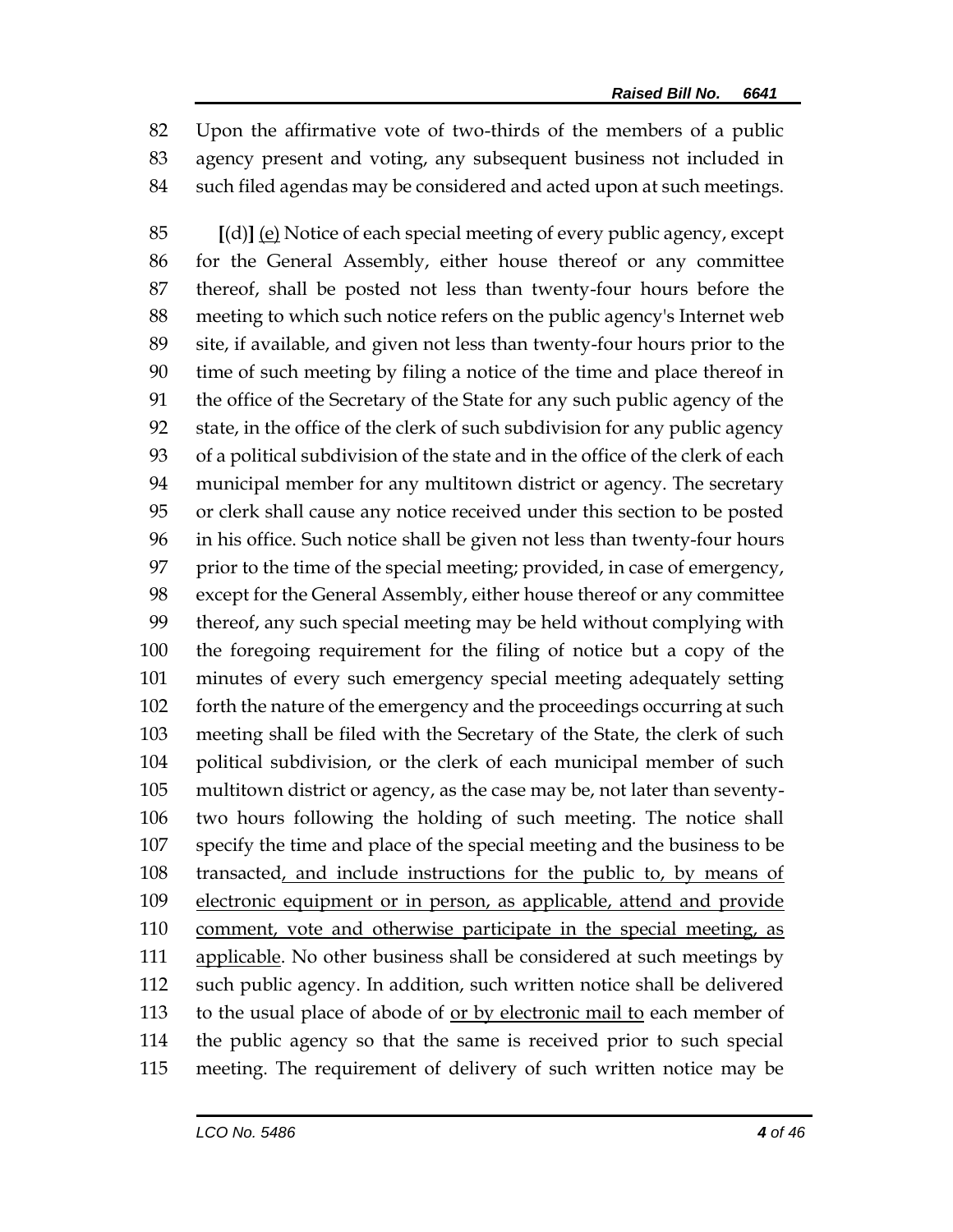dispensed with as to any member who at or prior to the time the meeting convenes files with the clerk or secretary of the public agency a written waiver of delivery of such notice. Such waiver may be given by **[**telegram**]** electronic mail. The requirement of delivery of such written notice may also be dispensed with as to any member who is actually present at the meeting at the time it convenes. Nothing in this section shall be construed to prohibit any agency from adopting more stringent notice requirements.

 **[**(e)**]** (f) No member of the public shall be required, as a condition to attendance at a meeting of any such body, to register the member's name, or furnish other information, or complete a questionnaire or otherwise fulfill any condition precedent to the member's attendance. Any member of a public agency or the public who participates orally in a meeting of a public agency conducted by means of electronic equipment shall state such member's name and title, if applicable, at the outset of each occasion that such member participates orally during an uninterrupted dialogue or series of questions and answers.

 **[**(f)**]** (g) A public agency may hold an executive session, as defined in subdivision (6) of section 1-200, upon an affirmative vote of two-thirds of the members of such body present and voting, taken at a public meeting and stating the reasons for such executive session, as defined in section 1-200.

 **[**(g)**]** (h) In determining the time within which or by when a notice, agenda, record of votes or minutes of a special meeting or an emergency special meeting are required to be filed under this section, Saturdays, Sundays, legal holidays and any day on which the office of the agency, the Secretary of the State or the clerk of the applicable political subdivision or the clerk of each municipal member of any multitown 144 district or agency, as the case may be, is closed, shall be excluded.

 Sec. 3. Section 7-1 of the general statutes is repealed and the following is substituted in lieu thereof (*Effective October 1, 2021*):

(a) As used in this section, "electronic equipment" means any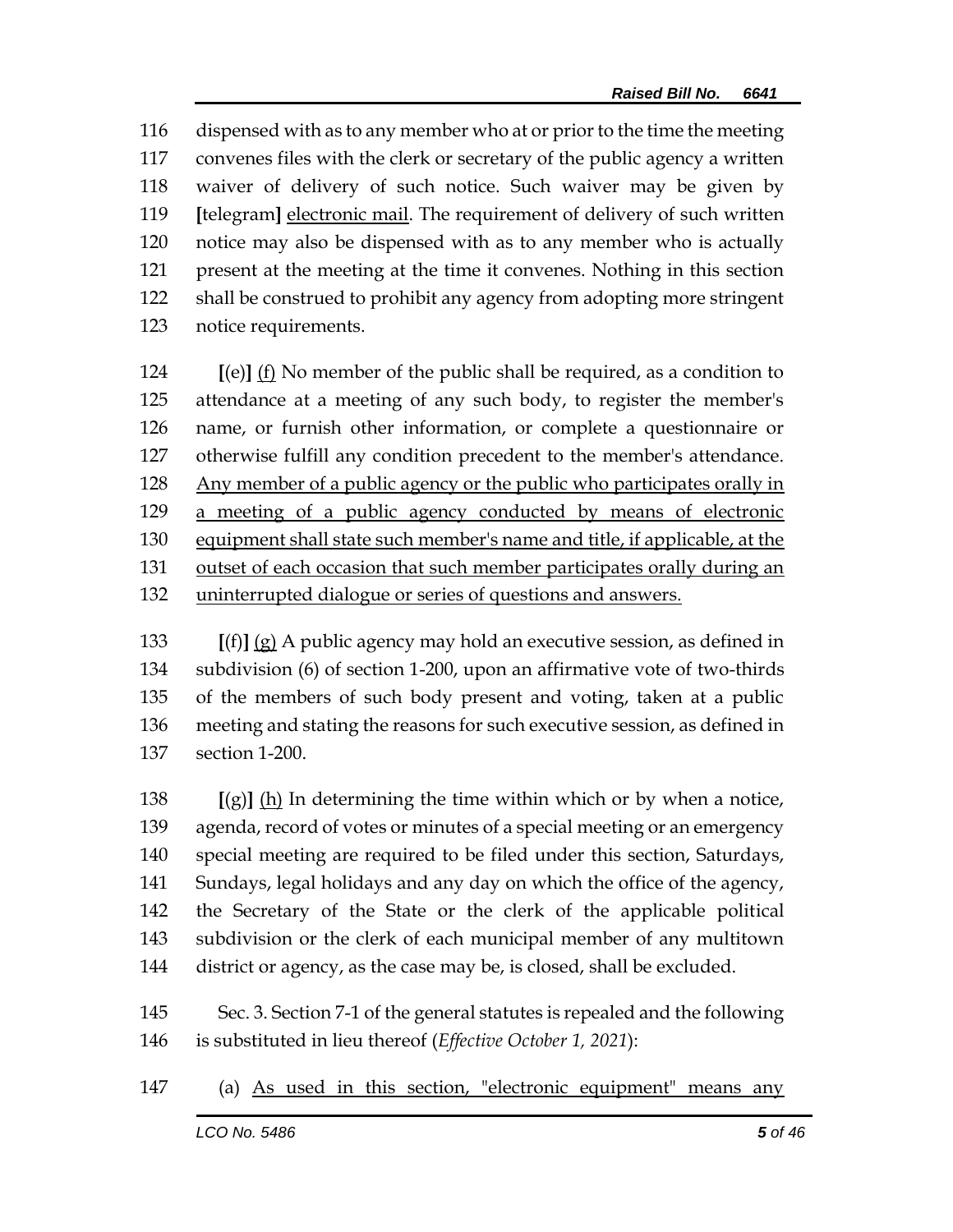technology that facilitates real-time public access to and participation in meetings, including, but not limited to, telephonic, video or other

conferencing platforms.

 (b) Except as otherwise provided by law, there shall be held in each town, annually, a town meeting for the transaction of business proper to come before such meeting, which meeting shall be designated as the annual town meeting. Special town meetings may be convened when the selectmen deem it necessary, and they shall warn a special town meeting on application of twenty inhabitants qualified to vote in town meetings, such meeting to be held within twenty-one days after receiving such application. Any town meeting may be held by means of electronic equipment or simultaneously in person and by means of electronic equipment, provided any such meeting shall allow for the opportunity to provide comment or testimony, vote and otherwise 162 participate in such meeting, as applicable. Any town meeting may be adjourned from time to time as the interest of the town requires.

 **[**(b)**]** (c) Where any town's public buildings do not contain adequate space for holding annual or special town meetings, any such town may hold any such meeting outside the boundaries of the town, provided such meetings are held at the nearest practical locations to the town.

 Sec. 4. Section 7-6 of the general statutes is repealed and the following is substituted in lieu thereof (*Effective October 1, 2021*):

 At any town meeting other than a regular or special town election or at any meeting of any fire, sewer or school district or any other municipal subdivision of any town incorporated by any special act, any person who is an elector of such town may vote and any citizen of the United States of the age of eighteen years or more who, jointly or severally, is liable to the town, district or subdivision for taxes assessed against him on an assessment of not less than one thousand dollars on the last-completed grand list of such town, district or subdivision, or who would be so liable if not entitled to an exemption under subdivision (17), (19), (22), (23), (25) or (26) of section 12-81, may vote, unless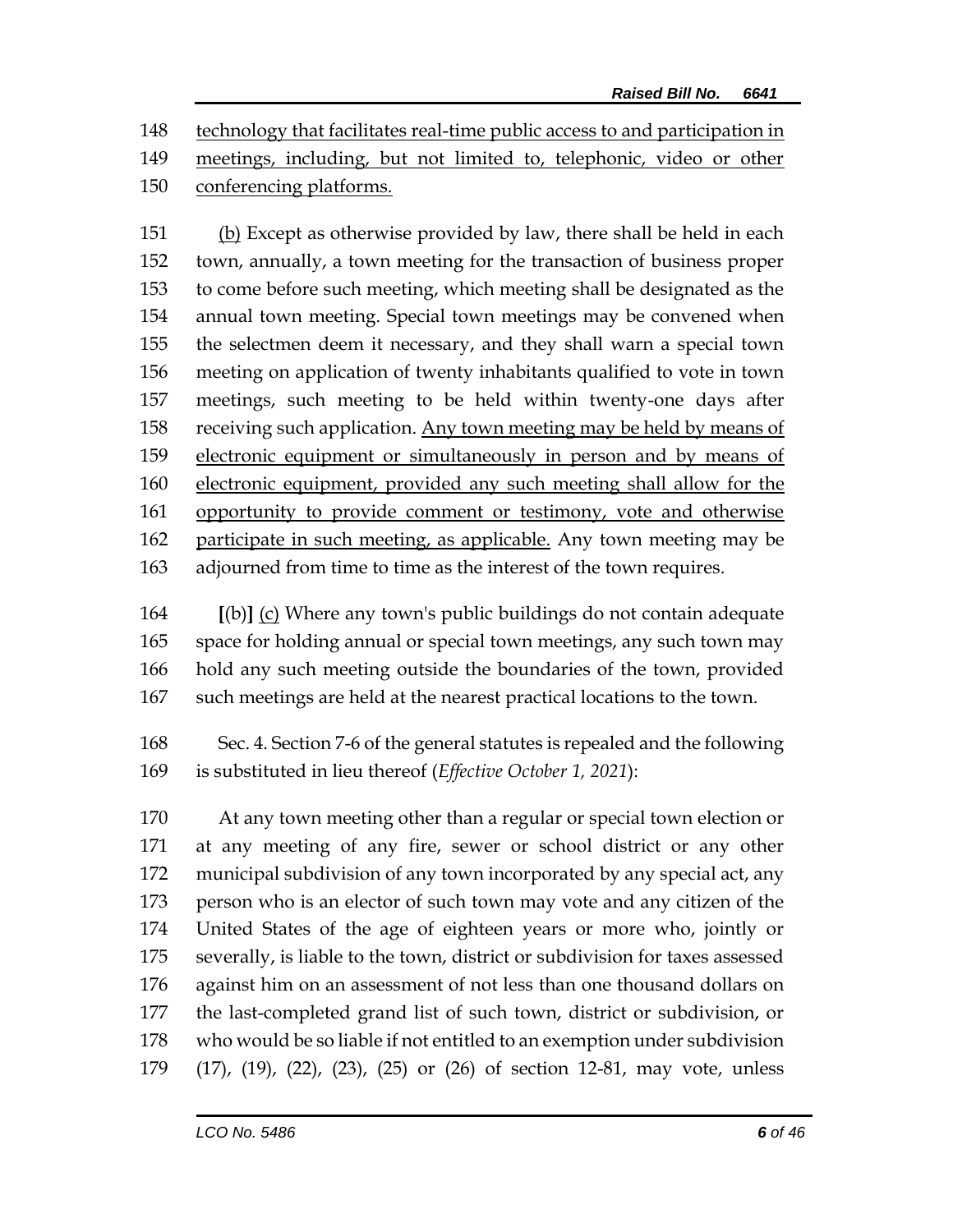| 180 | restricted by the provisions of any special act relating to such town,          |
|-----|---------------------------------------------------------------------------------|
| 181 | district or subdivision. Any such meeting may be held by means of               |
| 182 | electronic equipment or simultaneously in person and by means of                |
| 183 | electronic equipment, provided any such meeting shall allow for the             |
| 184 | opportunity to vote, as applicable. As used in this section, "electronic        |
| 185 | equipment" means any technology that facilitates real-time public               |
| 186 | access to and participation in meetings, including, but not limited to,         |
| 187 | telephonic, video or other conferencing platforms.                              |
|     |                                                                                 |
| 188 | Sec. 5. Section 7-34a of the general statutes is amended by adding              |
| 189 | subsection (f) as follows ( <i>Effective October 1</i> , 2021):                 |
| 190 | (NEW) (f) Any town clerk who receives a fee pursuant to this section            |
| 191 | shall permit the payment of such fee on an Internet web site designated         |
| 192 | by the clerk, in a manner prescribed by the clerk.                              |
|     |                                                                                 |
| 193 | Sec. 6. Section 7-51a of the general statutes is amended by adding              |
| 194 | subsection (e) as follows ( <i>Effective October 1</i> , 2021):                 |
| 195 | (NEW) (e) Any registrar of vital statistics who receives payment                |
|     |                                                                                 |
| 196 | pursuant to this section shall permit such payment to be made on an             |
| 197 | Internet web site designated by the registrar, in a manner prescribed by        |
| 198 | the registrar.                                                                  |
| 199 | Sec. 7. (NEW) ( <i>Effective October 1, 2021</i> ) For the purposes of sections |
| 200 | 7-148j, 7-148k, 7-148bb, 7-148ii and 7-152b of the general statutes, as         |
| 201 | amended by this act, "electronic equipment" means any technology that           |
|     |                                                                                 |

 facilitates real-time communication between two or more individuals, including, but not limited to, telephonic, video and other conferencing platforms.

 Sec. 8. Section 7-148j of the general statutes is repealed and the following is substituted in lieu thereof (*Effective October 1, 2021*):

 Any board, commission, council, committee or other agency established or designated pursuant to sections 7-148i to 7-148n, inclusive, and subparagraph (B) of subdivision (9) of subsection (c) of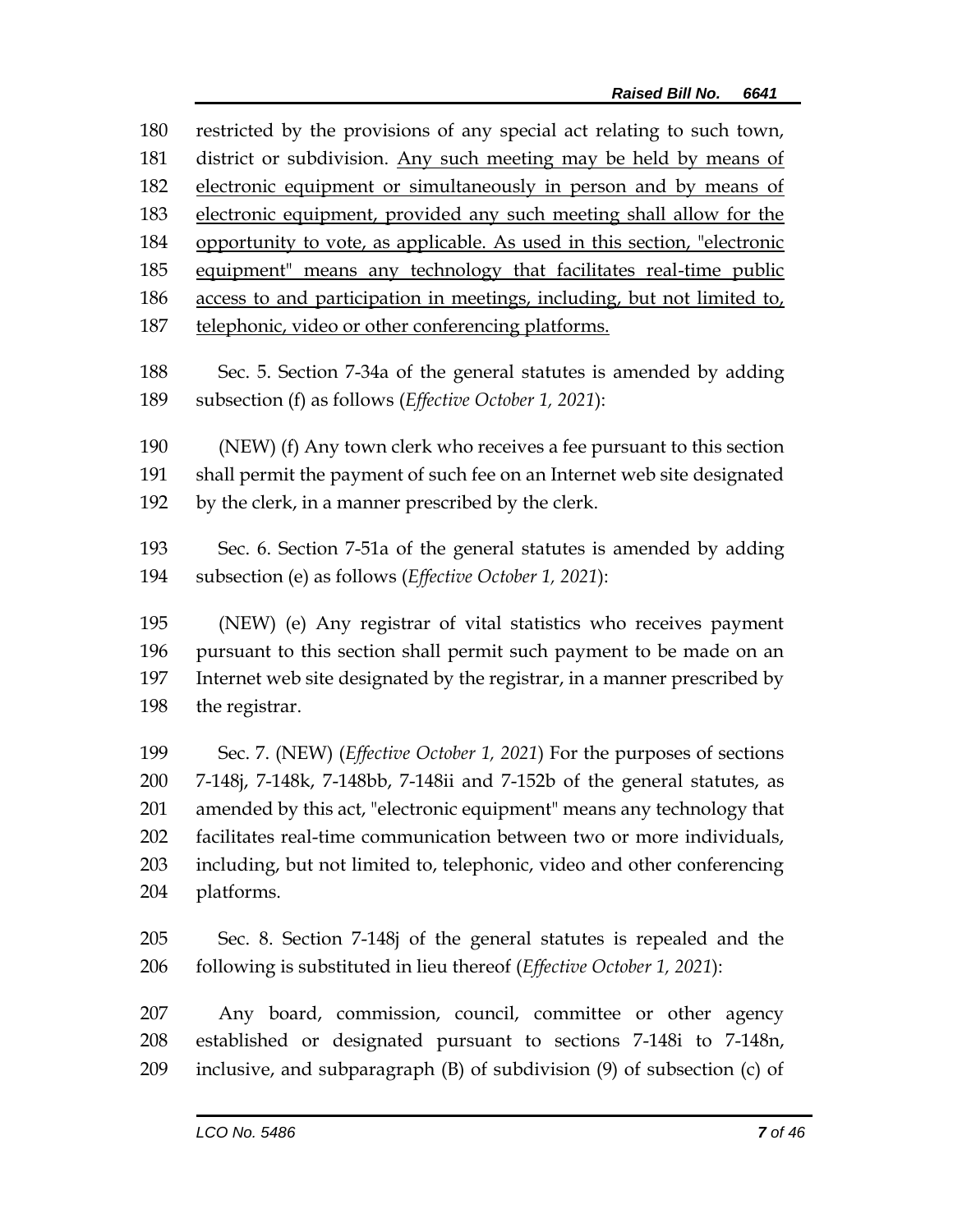section 7-148, may be given the following powers: (1) The power to issue subpoenas or subpoenas duces tecum, enforceable upon application to the Superior Court, to compel the attendance of persons at hearings either in person or by means of electronic equipment and the production of books, documents, records and papers; (2) the power to issue written interrogatories and require written answers under oath thereto, enforceable upon application to the Superior Court; (3) the power to hold hearings relating to any allegation of discriminatory practice which it has found reasonable cause to believe has occurred and to issue any appropriate orders including those authorized by section 46a-86; and (4) the power to petition the Superior Court for enforcement of any order issued by it upon a finding that a violation of the local code of prohibited discriminatory practices has occurred, including the power to petition the Superior Court for temporary injunctive relief upon a finding that irreparable harm to the complainant will otherwise occur or for any other relief authorized by sections 46a-89 and 46a-90a.

 Sec. 9. Section 7-148k of the general statutes is repealed and the following is substituted in lieu thereof (*Effective October 1, 2021*):

 Any complaint filed pursuant to sections 7-148i to 7-148n, inclusive, and subparagraph (B) of subdivision (9) of subsection (c) of section 7- 148 shall be made under oath. No finding of a violation of a local code of prohibited discriminatory practices shall be made except after a hearing conducted in person or by means of electronic equipment. The respondent at any such hearing shall be given reasonable advance written notice of the hearing, shall be entitled to be represented by counsel, and shall be permitted to testify and present and cross-examine witnesses. The decision resulting from the hearing shall be in writing and shall include written findings of the facts upon which the decision is based.

 Sec. 10. Section 7-148bb of the general statutes is repealed and the following is substituted in lieu thereof (*Effective October 1, 2021*):

Notwithstanding any provision of the general statutes or any special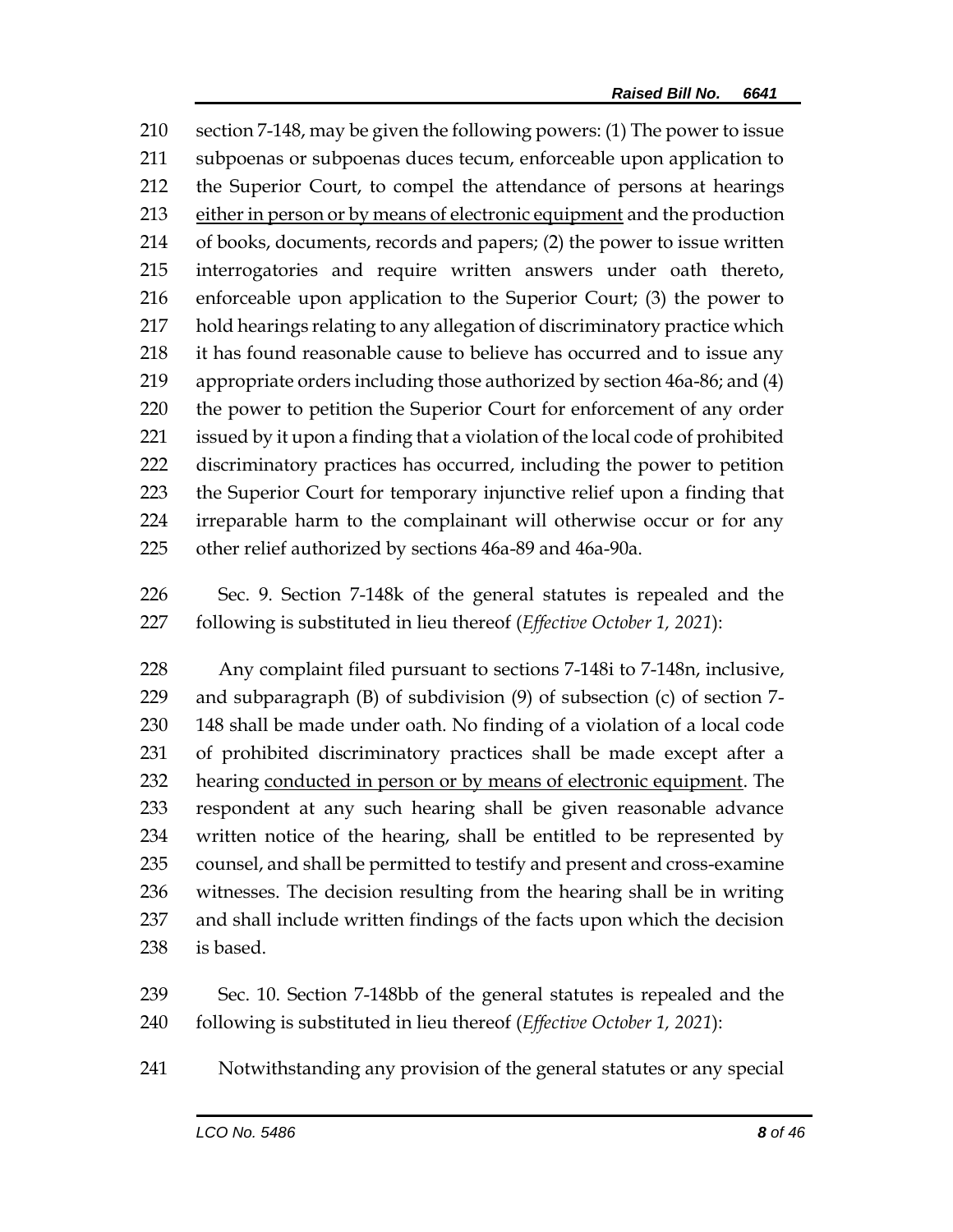act, municipal charter or home rule ordinance, the chief elected officials of two or more municipalities may initiate a process for such municipalities to enter into an agreement to share revenues received for payment of real and personal property taxes. The agreement shall be prepared pursuant to negotiations and shall contain all provisions on which there is mutual agreement between the municipalities, including, but not limited to, specification of the tax revenues to be shared, collection and uses of such shared revenue. The agreement shall establish procedures for amendment, termination and withdrawal. The 251 negotiations shall include an opportunity for public participation. Such 252 participation may take place in person, in writing or by means of electronic equipment. The agreement shall be approved by each municipality that is a party to the agreement by resolution of the legislative body. As used in this section "legislative body" means the council, commission, board, body or town meeting, by whatever name it may be known, having or exercising the general legislative powers and functions of a municipality and "municipality" means any town, city or borough, consolidated town and city or consolidated town and borough.

 Sec. 11. Section 7-148ii of the general statutes is repealed and the following is substituted in lieu thereof (*Effective October 1, 2021*):

 (a) Any person who, on or after October 1, 2011, commences an action to foreclose a mortgage on residential property shall register such property with the town clerk of the municipality in which the property is located at the time and place of the recording of the notice of lis pendens as to the residential property being foreclosed in accordance with section 52-325. Such registration may be completed electronically 269 in a manner prescribed by such clerk and shall be maintained by the municipality separate and apart from the land records.

 (b) Registration made pursuant to subsection (a) of this section shall contain (1) the name, address, telephone number and electronic mail address of the plaintiff in the foreclosure action and, if such plaintiff is an entity or an individual who resides out-of-state, the name, address,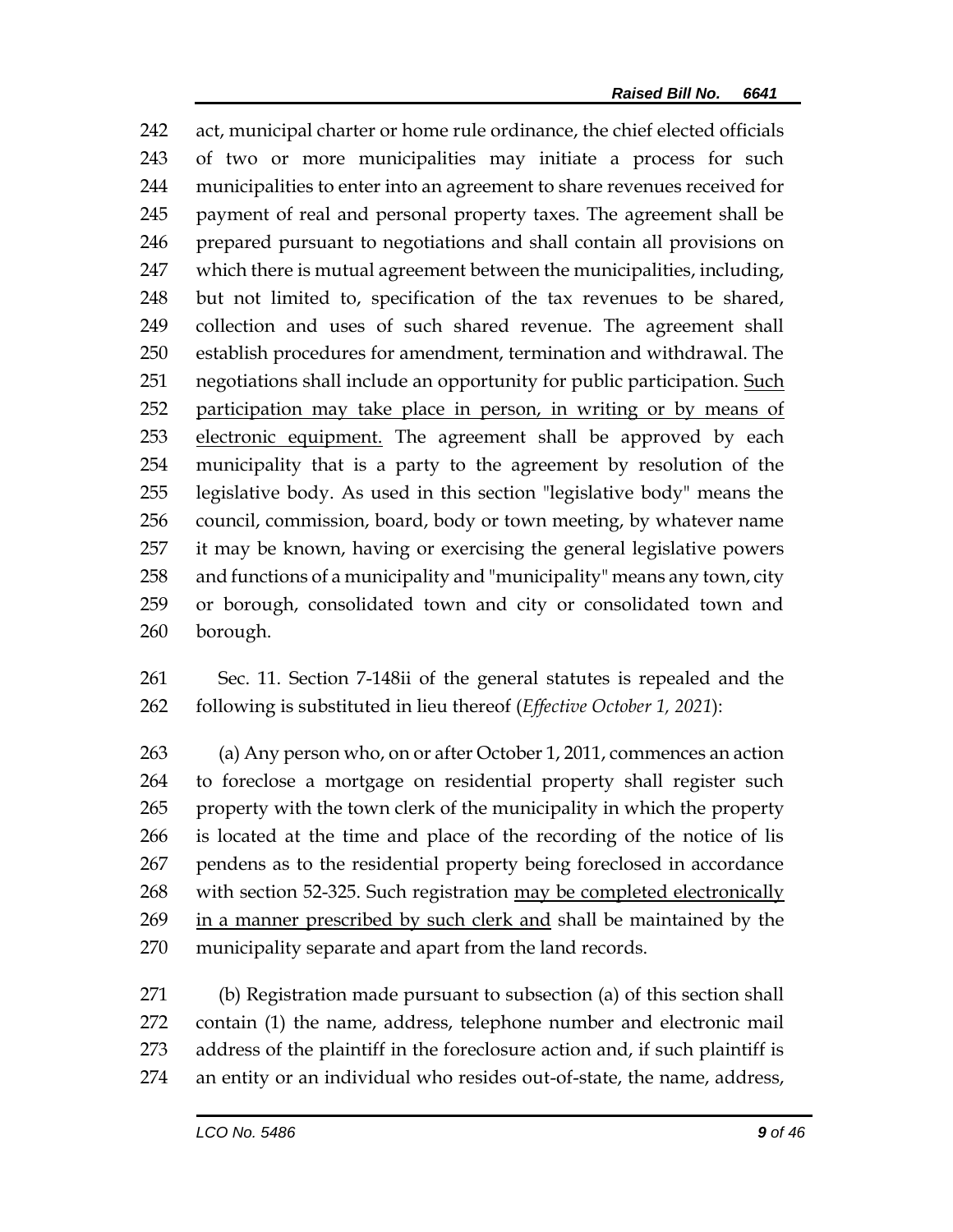telephone number and electronic mail address of a direct contact in the state, provided such a direct contact is available; (2) the name, address, telephone number and electronic mail address of the person, local property maintenance company or other entity serving as such plaintiff's contact with the municipality for any matters concerning the residential property; and (3) the following heading in at least ten-point boldface capital letters: NOTICE TO MUNICIPALITY: REGISTRATION OF PROPERTY BEING FORECLOSED. The plaintiff in the foreclosure action shall indicate on such registration whether it prefers to be contacted by first class mail or electronic mail and the preferred addresses for such communications. Such plaintiff shall report to the town clerk of the municipality in which the property is located, by mail, electronic mail or other form of delivery, any change in the information 288 provided on the registration not later than thirty days following the date of the change of information. At the time of registration, such plaintiff shall pay a land record filing fee to the municipality as specified in section 7-34a, as amended by this act.

 (c) Any person in whom title to a residential property has vested on or after October 1, 2011, through a foreclosure action pursuant to sections 49-16 to 49-21, inclusive, or 49-26, shall register such property, in accordance with subsection (d) of this section, with the municipality in which such property is located not later than fifteen days after absolute title vests in such person. If such person is the plaintiff in the foreclosure action, such person shall, prior to the expiration of such fifteen-day period, update the registration with any change in registration information for purposes of complying with said subsection (d). The updated registration shall include the following heading in at least ten-point boldface capital letters: NOTICE TO MUNICIPALITY: UPDATED REGISTRATION FOR PROPERTY ACQUIRED THROUGH FORECLOSURE.

 (d) Registration made pursuant to subsection (c) of this section shall 306 be mailed, sent by electronic mail or delivered to the town clerk of the municipality in which the residential property is located and include (1) the name, address, telephone number and electronic mail address of the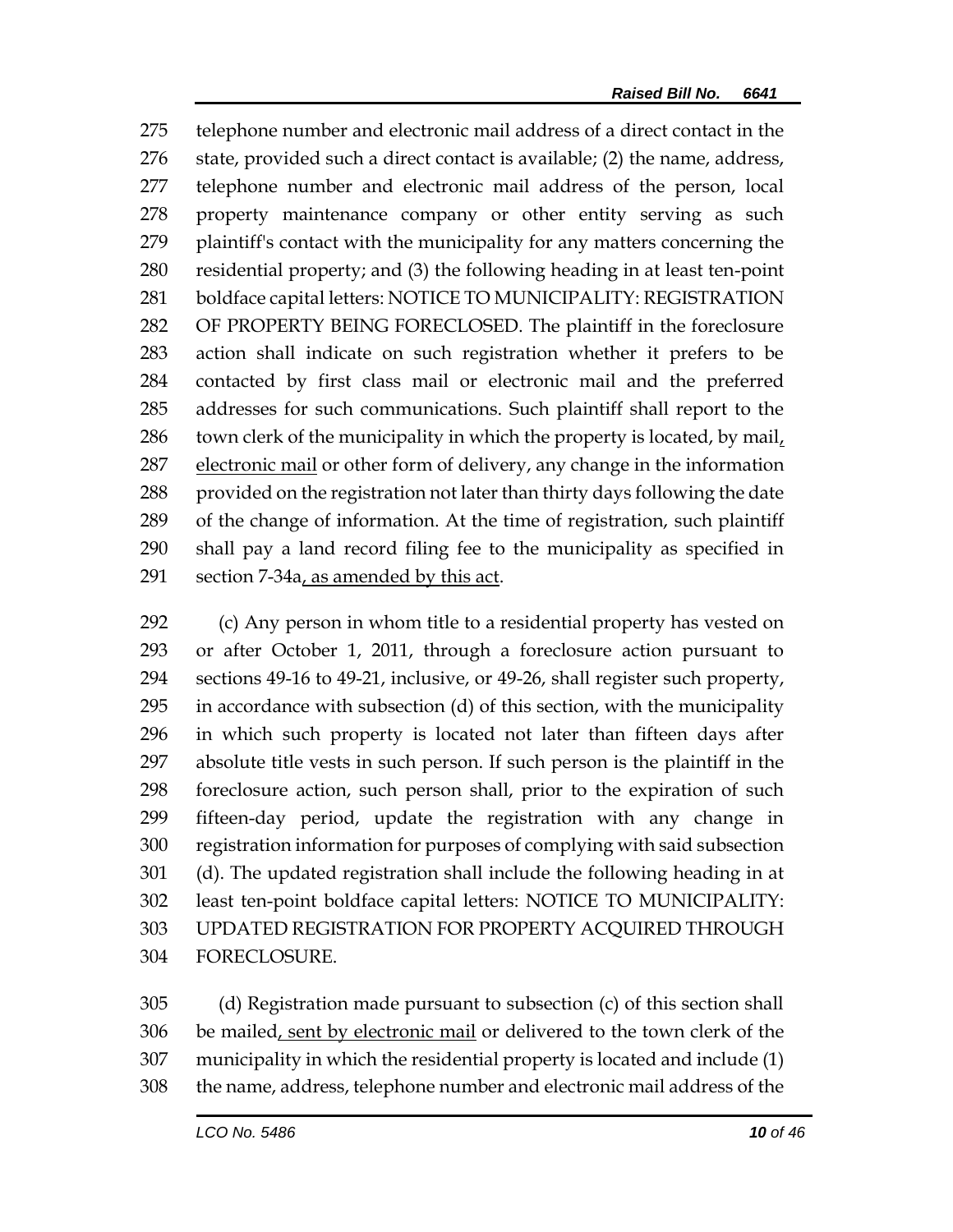registrant and, if the registrant is an entity or an individual who resides out-of-state, the name, address, telephone number and electronic mail address of a direct contact in the state, provided such a direct contact is available; (2) the date on which absolute title vested in the registrant; (3) the name, address, telephone number and electronic mail address of the person, local property maintenance company or other entity responsible for the security and maintenance of the residential property; and (4) the following heading in at least ten-point boldface capital letters: NOTICE TO MUNICIPALITY: REGISTRATION OF PROPERTY ACQUIRED THROUGH FORECLOSURE. The registration, or updated registration, shall be accompanied by a land record filing fee payable to the municipality as specified in section 7-34a, as amended by this act. The registrant shall report to the town clerk by mail, electronic mail or other form of delivery any change in the information provided on the registration not later than thirty days from the date of the change in information.

 (e) If a registrant required to register pursuant to subsection (c) of this section fails to comply with any provision of the general statutes or of any municipal ordinance concerning the repair or maintenance of real estate, including, without limitation, an ordinance relating to the 329 prevention of housing blight pursuant to subparagraph  $(H)(xv)$  of subdivision (7) of subsection (c) of section 7-148, the maintenance of safe and sanitary housing as provided in subparagraph (A) of subdivision (7) of subsection (c) of section 7-148, or the abatement of nuisances as provided in subparagraph (E) of subdivision (7) of subsection (c) of section 7-148, the municipality may issue a notice to the registrant citing the conditions on such property that violate such provisions. Such notice shall be sent by either first class or electronic mail, or both, and shall be sent to the address or addresses of the registrant identified on the registration. A copy of such notice shall be sent by first class mail or electronic mail to the person, property maintenance company or other entity responsible for the security and maintenance of the residential property designated on the registration. Such notice shall comply with section 7-148gg.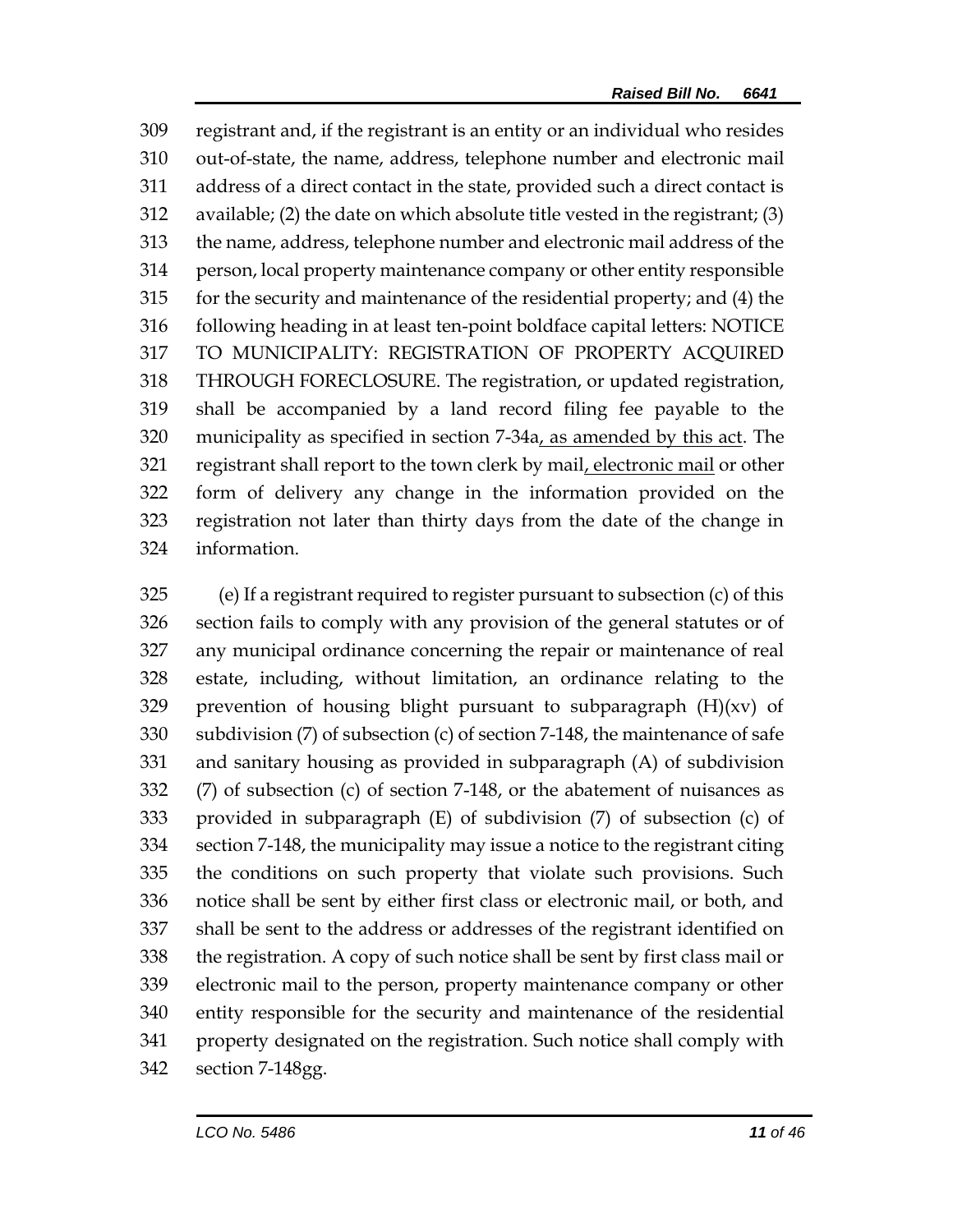(f) The notice described in subsection (e) of this section shall provide a date, reasonable under the circumstances, by which the registrant shall remedy the condition or conditions on such registrant's property. If the registrant, registrant's contact or registrant's agent does not remedy the condition or conditions on such registrant's property before the date following the date specified in such notice, the municipality may enforce its rights under the relevant provisions of the general statutes or of any municipal ordinance.

 (g) A municipality shall only impose registration requirements upon registrants and plaintiffs in foreclosure actions in accordance with this section, except that any municipal registration requirements effective on or before October 1, 2009, shall remain effective.

 (h) Any plaintiff in a foreclosure action who fails to register in accordance with this section shall be subject to a civil penalty of one hundred dollars for each violation, up to a maximum of five thousand dollars. Each property for which there has been a failure to register shall constitute a separate violation.

 (i) Any person in whom title to a residential property has vested on or after October 1, 2011, through a foreclosure action pursuant to sections 49-16 to 49-21, inclusive, or 49-26, and who has not registered in accordance with subsection (c) of this section within thirty days of absolute title vesting in such owner shall be subject to a civil penalty of two hundred fifty dollars for each violation, up to a maximum of twenty-five thousand dollars. Each property for which there has been a failure to register shall constitute a separate violation.

 (j) An authorized official of the municipality may file a civil action in Superior Court to collect the penalties imposed pursuant to subsections (h) and (i) of this section, which penalties shall be payable to the treasurer of such municipality. Such penalties shall not create or constitute a lien against the residential property.

 (k) Neither the registration by a foreclosing party nor the failure to register in accordance with subsection (a) of this section shall imply or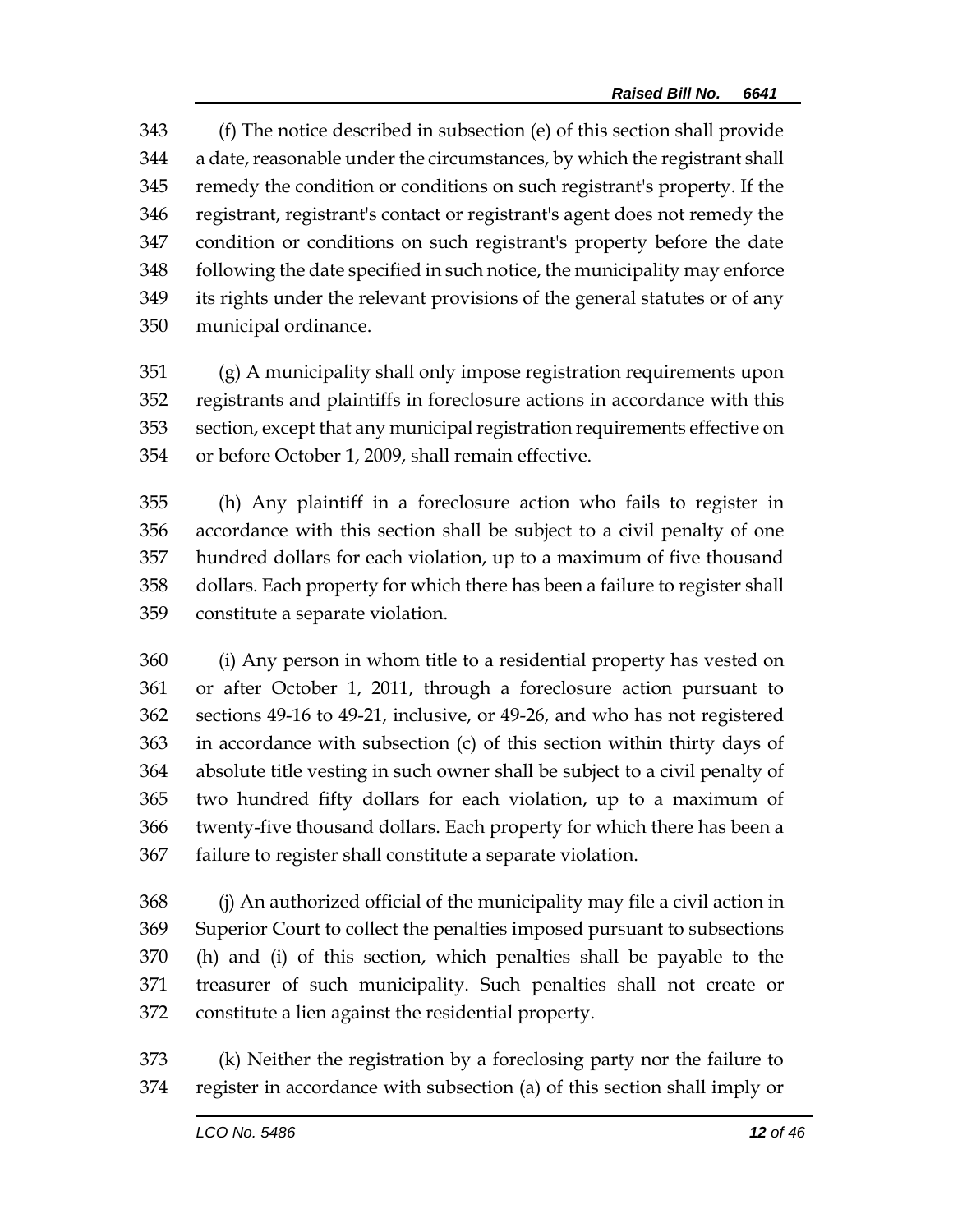create any legal obligations on the part of the foreclosing party to repair,

maintain or secure the residential property for which a registration is

required prior to the time that title passes to the foreclosing party.

 Sec. 12. Section 7-152b of the general statutes is repealed and the following is substituted in lieu thereof (*Effective October 1, 2021*):

 (a) Any town, city or borough may establish by ordinance a parking violation hearing procedure in accordance with this section. The Superior Court shall be authorized to enforce the assessments and judgments provided for under this section.

 (b) The chief executive officer of the town, city or borough shall appoint one or more parking violation hearing officers, other than policemen or persons who issue parking tickets or work in the police department, to conduct the hearings authorized by this section.

 (c) A town, city or borough may, at any time within two years from the expiration of the final period for the uncontested payment of fines, penalties, costs or fees for any alleged violation under any ordinance adopted pursuant to section 7-148 or sections 14-305 to 14-308, inclusive, send notice to the motor vehicle operator, if known, or the registered owner of the motor vehicle by first class mail at his address according to the registration records of the Department of Motor Vehicles or by electronic mail, if the operator or owner's electronic mail address is 396 known. Such notice shall inform the operator or owner: (1) Of the allegations against him and the amount of the fines, penalties, costs or fees due; (2) that he may contest his liability before a parking violations 399 hearing officer by delivering in person, by electronic mail or by mail written notice within ten days of the date thereof; (3) that if he does not demand such a hearing, an assessment and judgment shall enter against him; and (4) that such judgment may issue without further notice. Whenever a violation of such an ordinance occurs, proof of the registration number of the motor vehicle involved shall be prima facie evidence in all proceedings provided for in this section that the owner of such vehicle was the operator thereof; provided, the liability of a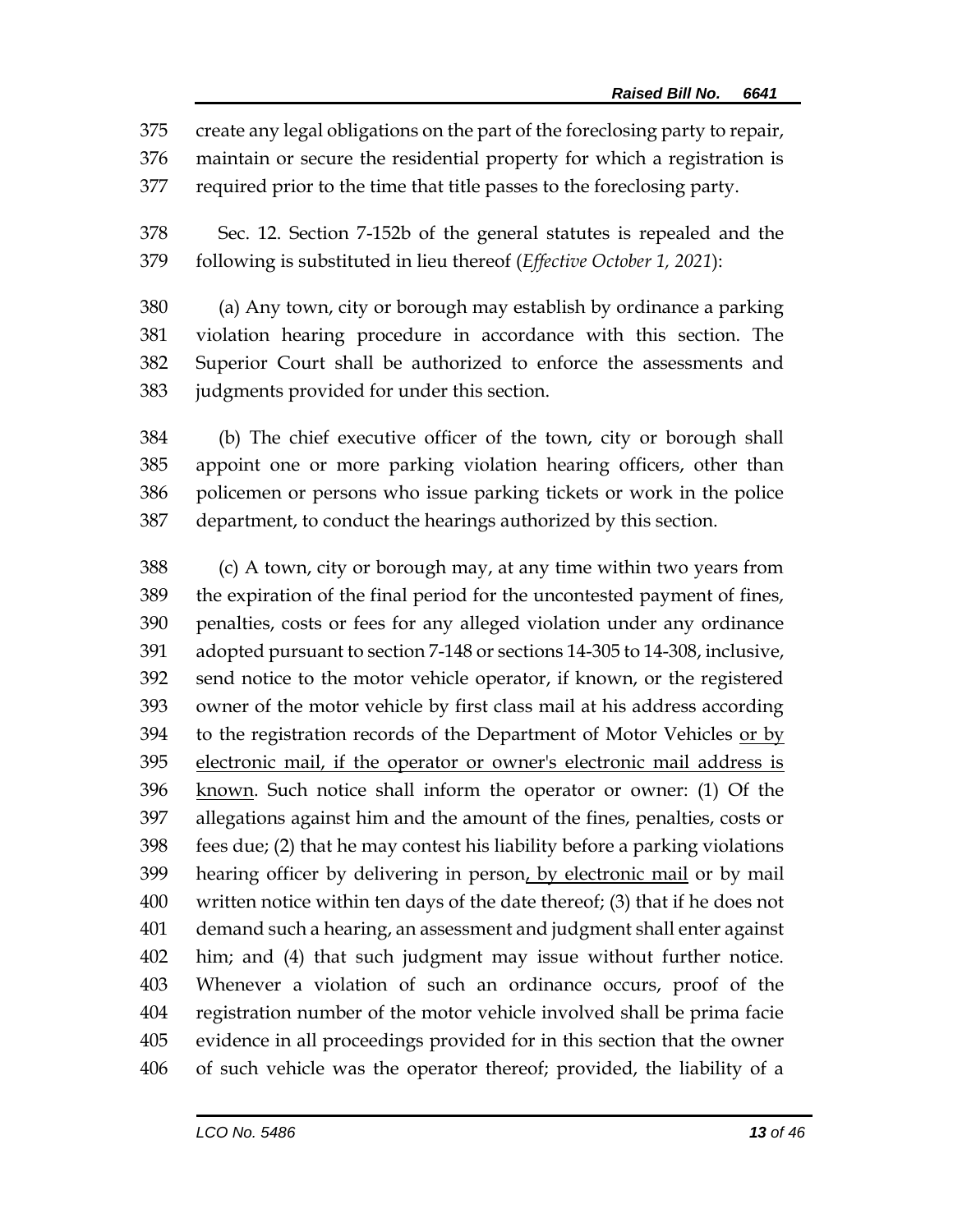lessee under section 14-107 shall apply.

 (d) If the person who is sent notice pursuant to subsection (c) of this section wishes to admit liability for any alleged violation, such person may, without requesting a hearing, pay the full amount of the fines, penalties, costs or fees admitted to in person or by mail to an official designated by the town, city or borough. Such payment shall be inadmissible in any proceeding, civil or criminal, to establish the conduct of such person or other person making the payment. Any person who does not **[**deliver or mail written demand for**]** demand a hearing within ten days of the date of the first notice provided for in subsection (c) of this section shall be deemed to have admitted liability, and the designated town official shall certify such person's failure to respond to the hearing officer. The hearing officer shall thereupon enter and assess the fines, penalties, costs or fees provided for by the applicable ordinances and shall follow the procedures set forth in subsection (f) of this section.

 (e) Any person who requests a hearing shall be given written notice of the date, time and place for the hearing. Such hearing shall be held not less than fifteen days nor more than thirty days from the date of the mailing of notice, provided the hearing officer shall grant upon good cause shown any reasonable request by any interested party for postponement or continuance. An original or certified copy of the initial notice of violation issued by a policeman or other issuing officer shall be filed and retained by the town, city or borough, be deemed to be a business record within the scope of section 52-180 and be evidence of the facts contained therein. The presence of the policeman or issuing officer shall be required at the hearing if such person so requests. A 434 person wishing to contest his liability shall appear at the hearing in 435 person or by means of electronic equipment, and may present evidence in his behalf. A designated town official, other than the hearing officer, may present evidence on behalf of the town. If such person fails to appear, the hearing officer may enter an assessment by default against him upon a finding of proper notice and liability under the applicable statutes or ordinances. The hearing officer may accept from such person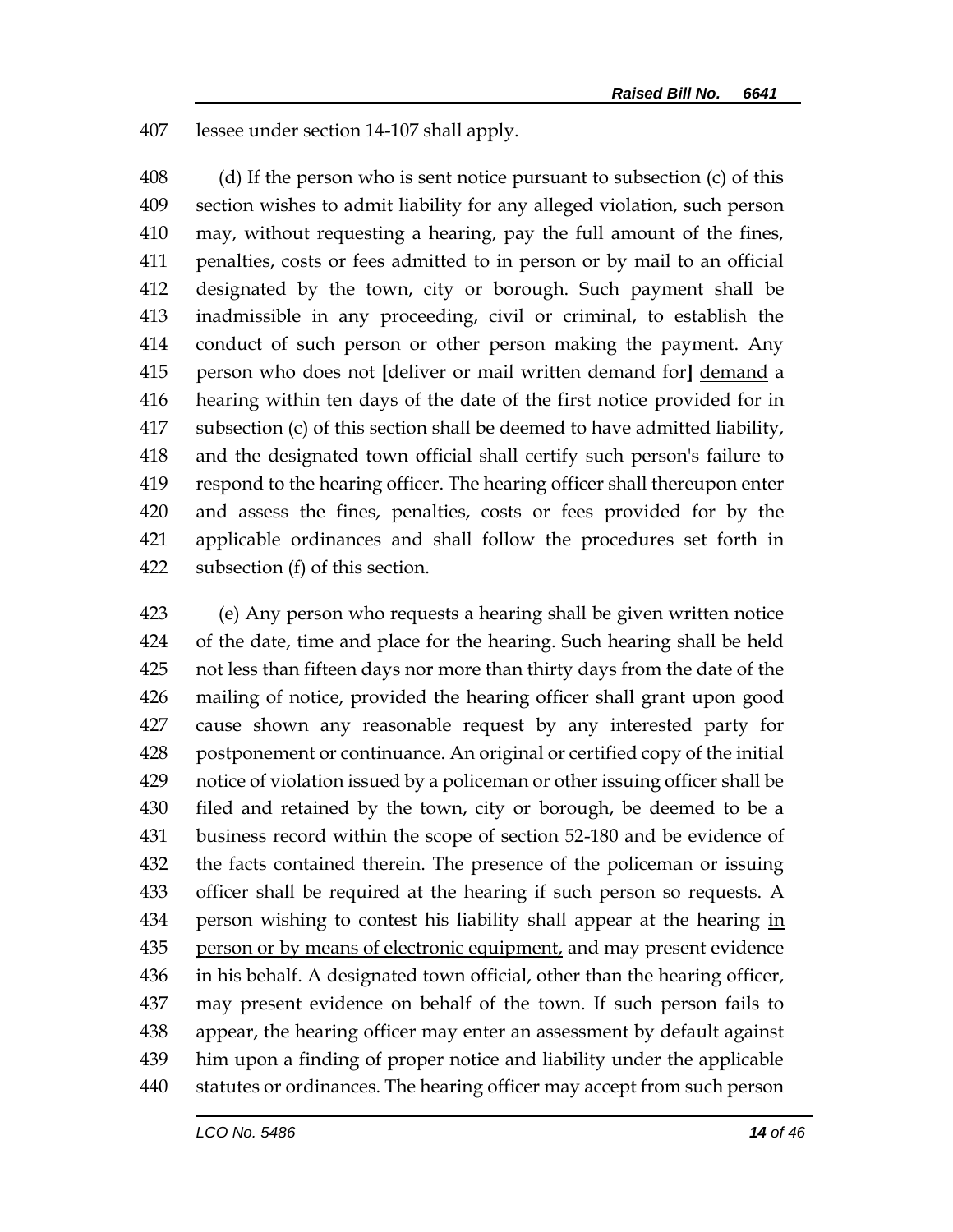copies of police reports, Department of Motor Vehicles documents and other official documents by mail and may determine thereby that the appearance of such person is unnecessary. The hearing officer shall conduct the hearing in the order and form and with such methods of proof as he deems fair and appropriate. The rules regarding the admissibility of evidence shall not be strictly applied, but all testimony shall be given under oath or affirmation. The hearing officer shall announce his decision at the end of the hearing. If he determines that the person is not liable, he shall dismiss the matter and enter his determination in writing accordingly. If he determines that the person is liable for the violation, he shall forthwith enter and assess the fines, penalties, costs or fees against such person as provided by the applicable ordinances of that town, city or borough.

 (f) If such assessment is not paid on the date of its entry, the hearing officer shall send by first class mail a notice of the assessment to the person found liable and shall file, not less than thirty days or more than twelve months after such mailing, a certified copy of the notice of assessment with the clerk of a superior court facility designated by the Chief Court Administrator together with an entry fee of eight dollars. The certified copy of the notice of assessment shall constitute a record of assessment. Within such twelve-month period, assessments against the same person may be accrued and filed as one record of assessment. The clerk shall enter judgment, in the amount of such record of assessment and court costs of eight dollars, against such person in favor of the town, city or borough. Notwithstanding any provision of the general statutes, the hearing officer's assessment, when so entered as a judgment, shall have the effect of a civil money judgment and a levy of execution on such judgment may issue without further notice to such person.

 (g) A person against whom an assessment has been entered pursuant to this section is entitled to judicial review by way of appeal. An appeal shall be instituted within thirty days of the mailing of notice of such assessment by filing a petition to reopen assessment, together with an entry fee in an amount equal to the entry fee for a small claims case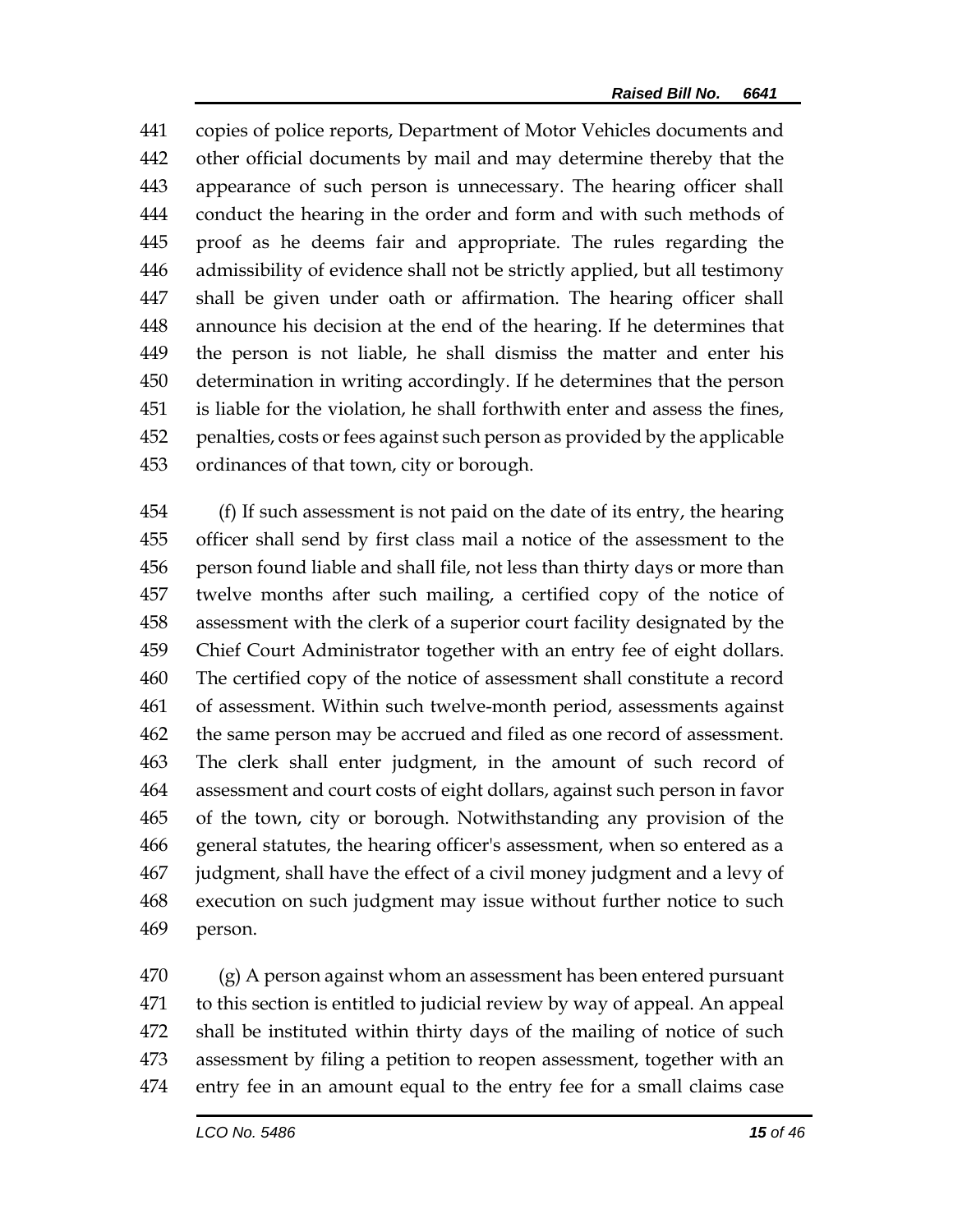pursuant to section 52-259, at the Superior Court facility designated by the Chief Court Administrator, which shall entitle such person to a hearing in accordance with the rules of the judges of the Superior Court.

 Sec. 13. Section 7-245 of the general statutes is repealed and the following is substituted in lieu thereof (*Effective October 1, 2021*):

 For the purposes of this chapter: (1) "Acquire a sewerage system" means obtain title to all or any part of a sewerage system or any interest therein by purchase, condemnation, grant, gift, lease, rental or otherwise; (2) "alternative sewage treatment system" means a sewage treatment system serving one or more buildings that utilizes a method of treatment other than a subsurface sewage disposal system and that involves a discharge to the groundwaters of the state; (3) "community sewerage system" means any sewerage system serving two or more residences in separate structures which is not connected to a municipal sewerage system or which is connected to a municipal sewerage system as a distinct and separately managed district or segment of such system; (4) "construct a sewerage system" means to acquire land, easements, rights-of-way or any other real or personal property or any interest therein, plan, construct, reconstruct, equip, extend and enlarge all or any part of a sewerage system; (5) "decentralized system" means managed subsurface sewage disposal systems, managed alternative sewage treatment systems or community sewerage systems that discharge sewage flows of less than five thousand gallons per day, are used to collect and treat domestic sewage, and involve a discharge to the groundwaters of the state from areas of a municipality; (6) "decentralized wastewater management district" means areas of a municipality designated by the municipality through a municipal ordinance when an engineering report has determined that the existing subsurface sewage disposal systems may be detrimental to public health or the environment and that decentralized systems are required and such report is approved by the Commissioner of Energy and Environmental Protection with concurring approval by the Commissioner of Public Health, after consultation with the local director of health; (7) "electronic equipment" means any technology that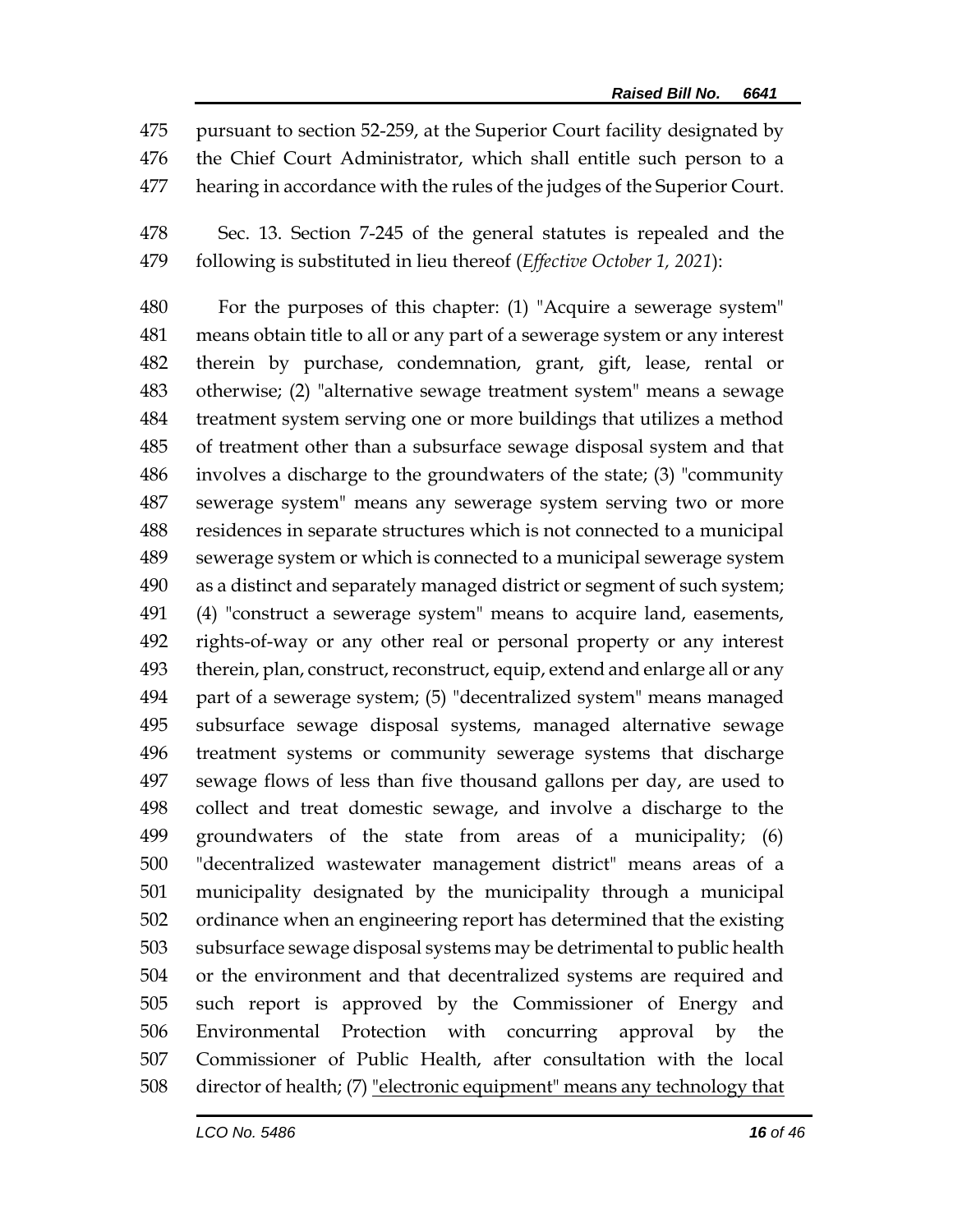facilitates real-time communication between two or more individuals, including, but not limited to, telephonic, video and other conferencing platforms; (8) "municipality" means any metropolitan district, town, consolidated town and city, consolidated town and borough, city, borough, village, fire and sewer district, sewer district and each municipal organization having authority to levy and collect taxes; **[**(8)**]** (9) "operate a sewerage system" means own, use, equip, reequip, repair, maintain, supervise, manage, operate and perform any act pertinent to the collection, transportation and disposal of sewage; **[**(9)**]** (10) "person" means any person, partnership, corporation, limited liability company, association or public agency; **[**(10)**]** (11) "remediation standards" means pollutant limits, performance requirements, design parameters or technical standards for application to existing sewage discharges in a decentralized wastewater management district for the improvement of wastewater treatment to protect public health and the environment; **[**(11)**]** (12) "sewage" means any substance, liquid or solid, which may contaminate or pollute or affect the cleanliness or purity of any water; and **[**(12)**]** (13) "sewerage system" means any device, equipment, appurtenance, facility and method for collecting, transporting, receiving, treating, disposing of or discharging sewage, including, but not limited to, decentralized systems within a decentralized wastewater management district when such district is established by municipal ordinance pursuant to section 7-247.

 Sec. 14. Section 7-255 of the general statutes is repealed and the following is substituted in lieu thereof (*Effective October 1, 2021*):

 (a) The water pollution control authority may establish and revise fair and reasonable charges for connection with and for the use of a sewerage system. The owner of property against which any such connection or use charge is levied shall be liable for the payment thereof. Municipally-owned and other tax-exempt property which uses the sewerage system shall be subject to such charges under the same conditions as are the owners of other property, but nothing herein shall be deemed to authorize the levying of any property tax by any municipality against any property exempt by the general statutes from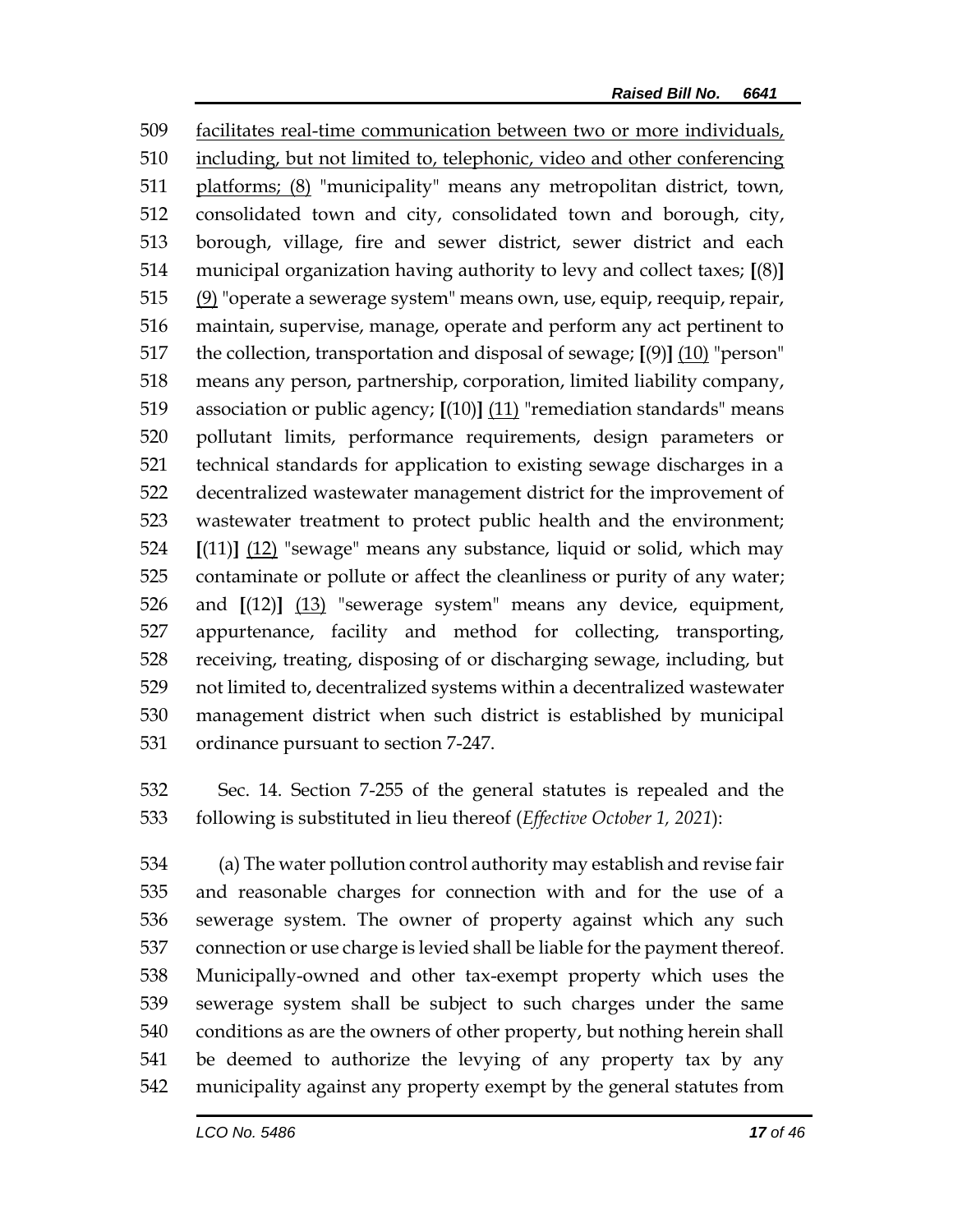property taxation. No charge for connection with or for the use of a sewerage system shall be established or revised until after a public hearing before the water pollution control authority at which the owner of property against which the charges are to be levied shall have an opportunity to be heard concerning the proposed charges. Such hearing may be conducted in person or by means of electronic equipment. Notice of the time, place and purpose of such hearing shall be published at least ten days before the date thereof **[**in a newspaper having a general circulation in the municipality**]** on the Internet web site of the 552 municipality. A copy of the proposed charges shall be on file in the office of the clerk of the municipality and available for inspection by the public for at least ten days before the date of such hearing. When the water pollution control authority has established or revised such charges, it shall file a copy thereof in the office of the clerk of the municipality and, not later than five days after such filing, shall cause the same to be published **[**in a newspaper having a general circulation in the municipality**]** on the Internet web site of the municipality. Such publication shall state the date on which such charges were filed and the time and manner of paying such charges and shall state that any appeals from such charges must be taken within twenty-one days after such filing. In establishing or revising such charges the water pollution control authority may classify the property connected or to be connected with the sewer system and the users of such system, including categories of industrial users, and may give consideration to any factors relating to the kind, quality or extent of use of any such property or classification of property or users including, but not limited to, (1) the volume of water discharged to the sewerage system, (2) the type or size of building connected with the sewerage system, (3) the number of plumbing fixtures connected with the sewerage system, (4) the number of persons customarily using the property served by the sewerage system, (5) in the case of commercial or industrial property, the average number of employees and guests using the property and (6) the quality and character of the material discharged into the sewerage system. The water pollution control authority may establish minimum charges for connection with and for the use of a sewerage system. Any person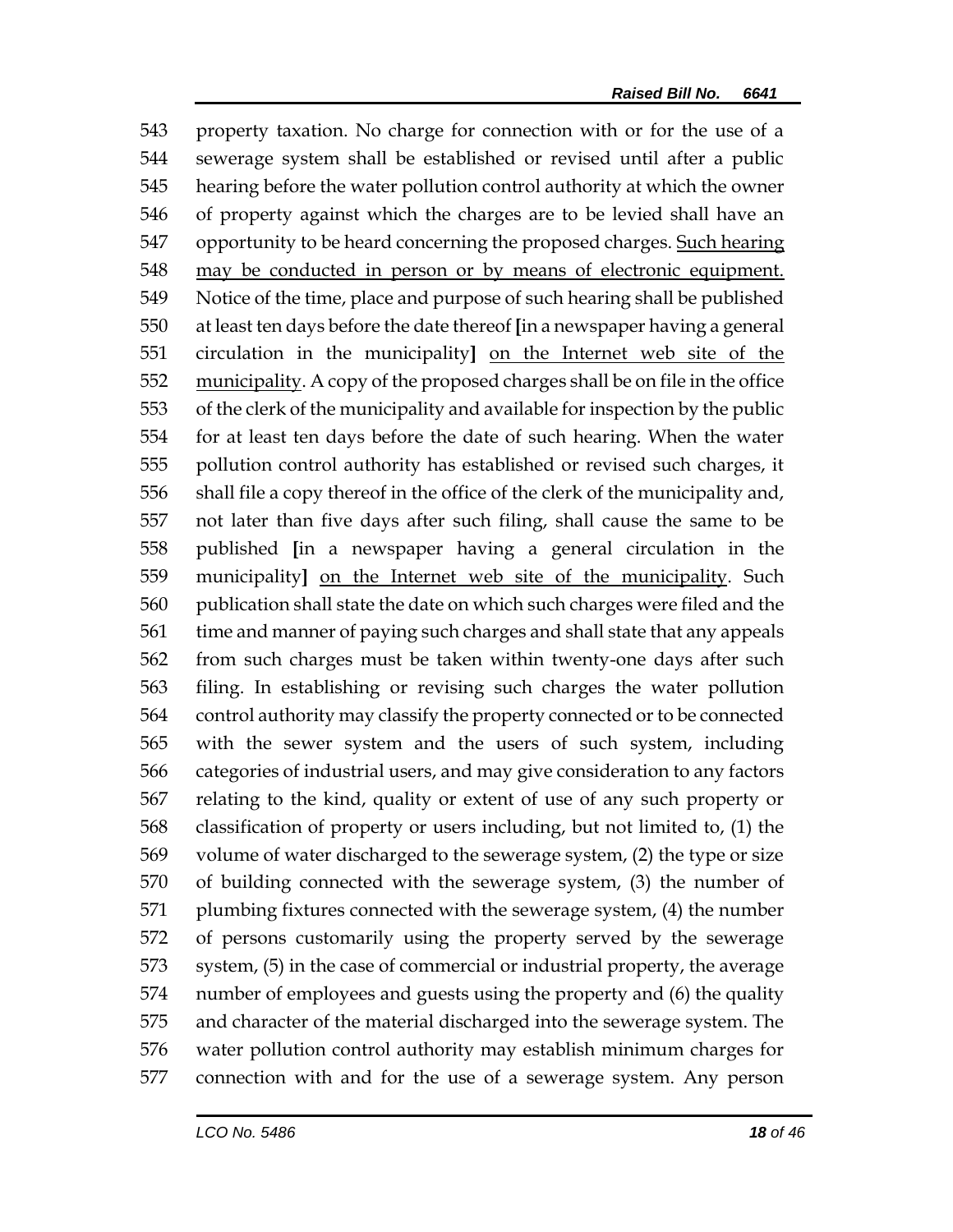aggrieved by any charge for connection with or for the use of a sewerage system may appeal to the superior court for the judicial district wherein the municipality is located and shall bring any such appeal to a return day of said court not less than twelve or more than thirty days after service thereof. The judgment of the court shall be final.

 (b) Any municipality may, by ordinance, provide for the payment to the water pollution control authority by such municipality of the whole or a portion of such charges for specified classifications of property or users, provided such classifications are established by the water pollution control authority in accordance with the provisions of subsection (a) of this section and meet the requirements of the federal Water Pollution Control Act Amendments of 1972, P.L. 92-500, as amended from time to time. **[**amended.**]**

 (c) Any municipality may, by ordinance, provide for optional methods of payment of sewer use charges to the water pollution control authority by (1) elderly taxpayers who are eligible for tax relief under the provisions of section 12-129b, section 12-170aa, as amended by this act, or a plan of tax relief for elderly taxpayers provided by such municipality in accordance with section 12-129n or (2) any taxpayer under the age of sixty-five who is eligible for tax relief under the provisions of a plan for tax relief provided by such municipality in accordance with subdivision (2) of section 12-129n.

 Sec. 15. Section 7-257 of the general statutes is repealed and the following is substituted in lieu thereof (*Effective October 1, 2021*):

 The water pollution control authority may order the owner of any building to which a sewerage system is available to connect such building with the system or order the owner to construct and connect the building to an alternative sewage treatment system. No such order shall be issued until after a public hearing with respect thereto is conducted in person or by means of electronic equipment after due notice in writing to such property owner. Any owner aggrieved by such an order may, within twenty-one days, appeal to the superior court for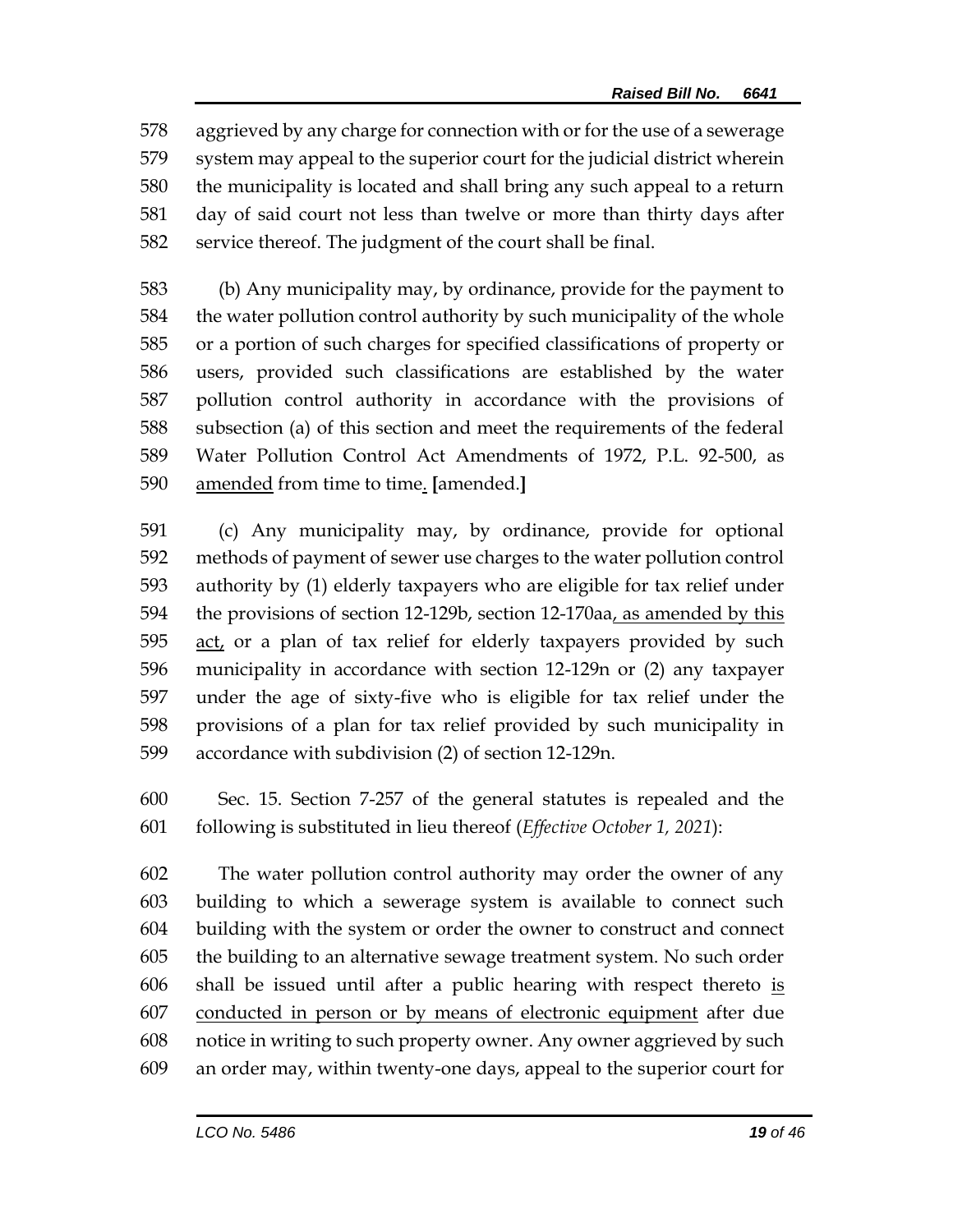the judicial district wherein the municipality is located. Such appeal shall be brought to a return day of said court not less than twelve or more than thirty days after service thereof. The judgment of the court shall be final. If any owner fails to comply with an order to connect, the water pollution control authority shall cause the connection to be made and shall assess the expense thereof against such owner.

 Sec. 16. Section 7-344 of the general statutes is repealed and the following is substituted in lieu thereof (*Effective October 1, 2021*):

 (a) Not less than two weeks before the annual town meeting, the board shall hold a public hearing, at which itemized estimates of the expenditures of the town for the ensuing fiscal year shall be presented and at which all persons shall be heard in regard to any appropriation which they are desirous that the board should recommend or reject. The board shall, after such public hearing, hold a public meeting at which it shall consider the estimates so presented and any other matters brought to its attention and shall thereupon prepare and cause to be published in a newspaper in such town, if any, otherwise in a newspaper having a substantial circulation in such town, a report in a form prescribed by the Secretary of the Office of Policy and Management containing: (1) An itemized statement of all actual receipts from all sources of such town during its last fiscal year; (2) an itemized statement by classification of all actual expenditures during the same year; (3) an itemized estimate of anticipated revenues during the ensuing fiscal year from each source other than from local property taxes and an estimate of the amount which should be raised by local property taxation for such ensuing fiscal year; (4) an itemized estimate of expenditures of such town for such ensuing fiscal year; and (5) the amount of revenue surplus or deficit of the town at the beginning of the fiscal year for which estimates are being prepared; provided any town which, according to the most recent federal census, has a population of less than five thousand may, by ordinance, waive such publication requirement, in which case the board shall provide for the printing or mimeographing of copies of such report in a number equal to ten per cent of the population of such town according to such federal census, which copies shall be available for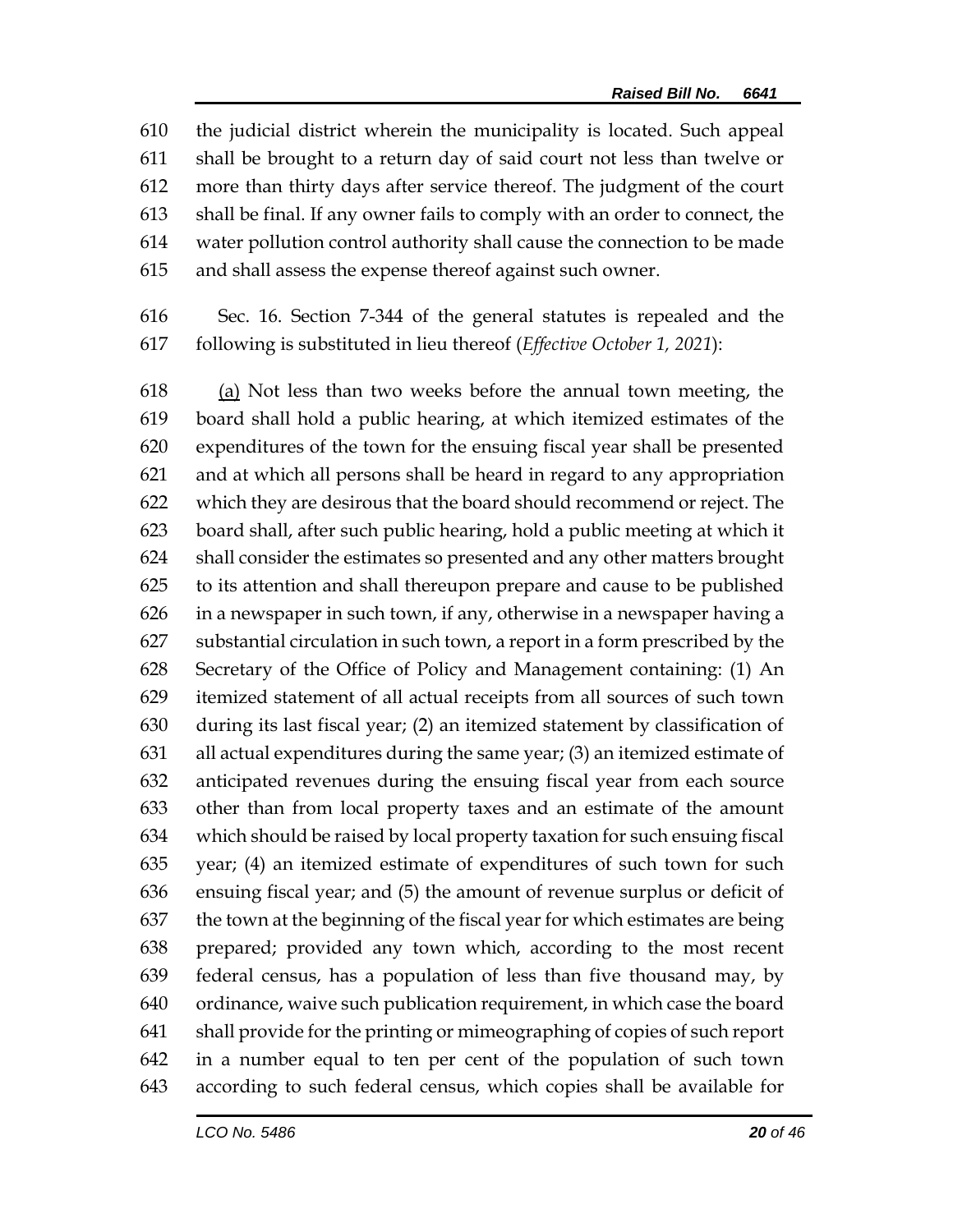distribution five days before the annual budget meeting of such town. The board shall submit such estimate with its recommendations to the annual town meeting next ensuing, and such meeting shall take action upon such estimate and recommendations, and make such specific appropriations as appear advisable, but no appropriation shall be made exceeding in amount that for the same purpose recommended by the board and no appropriation shall be made for any purpose not recommended by the board. Such estimate and recommendations may include, if submitted to a vote by voting tabulator, questions to indicate whether the budget is too high or too low. The vote on such questions shall be for advisory purposes only, and not binding upon the board. Immediately after the board of assessment appeals has finished its duties and the grand list has been completed, the board of finance shall meet and, with due provision for estimated uncollectible taxes, abatements and corrections, shall lay such tax on such list as shall be sufficient, in addition to the other estimated yearly income of such town and in addition to such revenue surplus, if any, as may be appropriated, not only to pay the expenses of the town for such current year, but also to absorb the revenue deficit of such town, if any, at the beginning of such current year. The board shall prescribe the method by which and the place where all records and books of accounts of the town, or of any department or subdivision thereof, shall be kept. The provisions of this section shall not be construed as preventing a town from making further appropriations upon the recommendation of its board of finance at a special town meeting held after the annual town meeting and prior to the laying of the tax for the current year, and any appropriations made at such special town meeting shall be included in the amount to be raised by the tax laid by the board of finance under the provisions of this section.

 (b) Any hearing or meeting held pursuant to this section may be held by means of electronic equipment or simultaneously in person and by means of electronic equipment. Any hearing or meeting held by means of electronic equipment shall permit the opportunity to provide comment or testimony, vote and otherwise participate in such hearing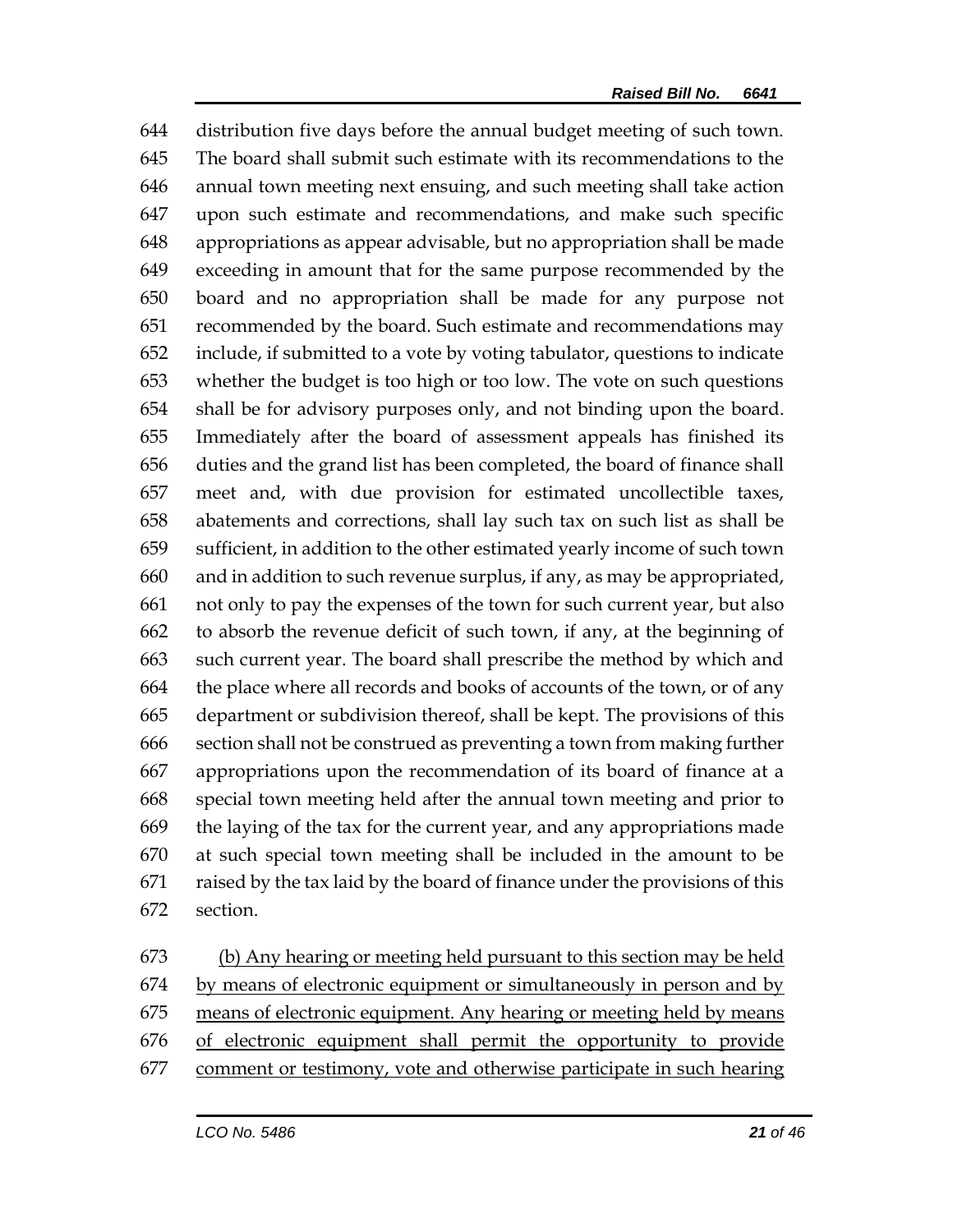or meeting, as applicable.

 Sec. 17. Section 8-2a of the general statutes is repealed and the following is substituted in lieu thereof (*Effective October 1, 2021*):

 The secretary or clerk of each regulatory board of a political subdivision of the state, adopting subdivision or zoning regulations pursuant to the general statutes or a special act, shall publish such 684 regulations on the Internet web site of the subdivision and make printed copies of such regulations available to the public at a reasonable price upon request.

 Sec. 18. Section 12-111 of the general statutes is repealed and the following is substituted in lieu thereof (*Effective October 1, 2021*):

 (a) Any person, including any lessee of real property whose lease has been recorded as provided in section 47-19 and who is bound under the terms of a lease to pay real property taxes and any person to whom title to such property has been transferred since the assessment date, claiming to be aggrieved by the doings of the assessors of such town may appeal therefrom to the board of assessment appeals. Such appeal shall be filed **[**,**]** in writing **[**,**]** or by electronic mail in a manner prescribed by such board on or before February twentieth. The **[**written**]** appeal shall include, but is not limited to, the property owner's name, name and position of the signer, description of the property which is the subject of the appeal, name, **[**and**]** mailing address and electronic mail address of the party to be sent all correspondence by the board of assessment appeals, reason for the appeal, appellant's estimate of value, signature of property owner, or duly authorized agent of the property owner, and date of signature. The board shall notify each aggrieved taxpayer who filed **[**a written**]** an appeal in the proper form and in a timely manner, no later than March first immediately following the assessment date, of the date, time and place of the appeal hearing. Such notice shall be sent no later than seven calendar days preceding the hearing date except that the board may elect not to conduct an appeal hearing for any commercial, industrial, utility or apartment property with an assessed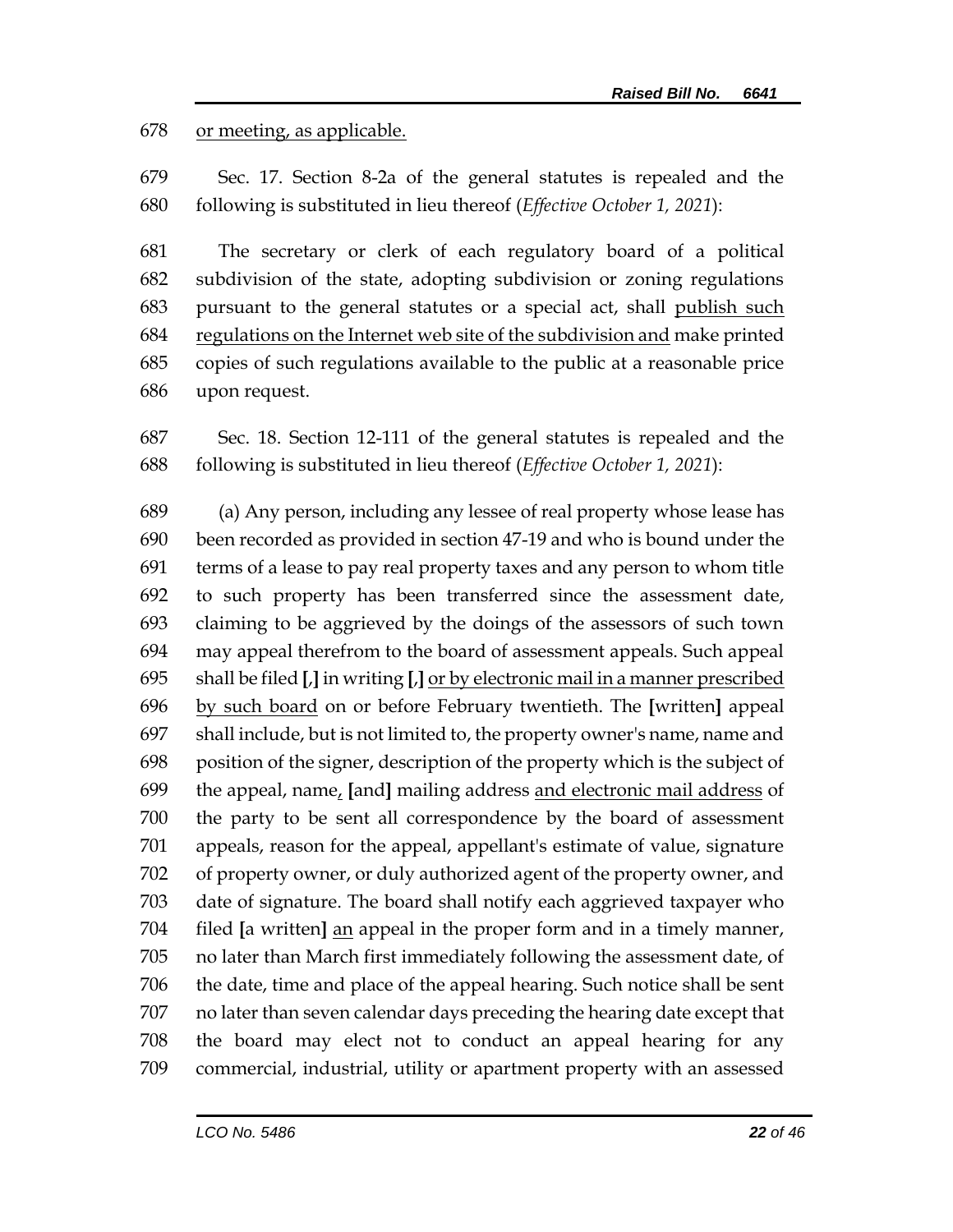value greater than one million dollars. The board shall, not later than March first, notify the appellant that the board has elected not to conduct an appeal hearing. An appellant whose appeal will not be heard by the board may appeal directly to the Superior Court pursuant to section 12-117a. The board shall determine all appeals for which the board conducts an appeal hearing and send written notification of the 716 final determination of such appeals to each such person within one week after such determination has been made. Such written notification shall include information describing the property owner's right to appeal the determination of such board. Such board may equalize and adjust the grand list of such town and may increase or decrease the assessment of any taxable property or interest therein and may add an assessment for property omitted by the assessors which should be added thereto; and may add to the grand list the name of any person omitted by the assessors and owning taxable property in such town, placing therein all property liable to taxation which it has reason to believe is owned by such person, at the percentage of its actual valuation, as determined by the assessors in accordance with the provisions of sections 12-64 and 12- 71, from the best information that it can obtain, and if such property should have been included in the declaration, as required by section 12- 42 or 12-43, it shall add thereto twenty-five per cent of such assessment; but, before proceeding to increase the assessment of any person or to add to the grand list the name of any person so omitted, it shall mail to such person, postage paid, at least one week before making such increase or addition, a written or printed notice addressed to such person at the town in which such person resides, to appear before such board and show cause why such increase or addition should not be made. When the board increases or decreases the gross assessment of any taxable real property or interest therein, the amount of such gross assessment shall be fixed until the assessment year in which the municipality next implements a revaluation of all real property pursuant to section 12-62, unless the assessor increases or decreases the gross assessment of the property to (1) comply with an order of a court of jurisdiction, (2) reflect an addition for new construction, (3) reflect a reduction for damage or demolition, or (4) correct a factual error by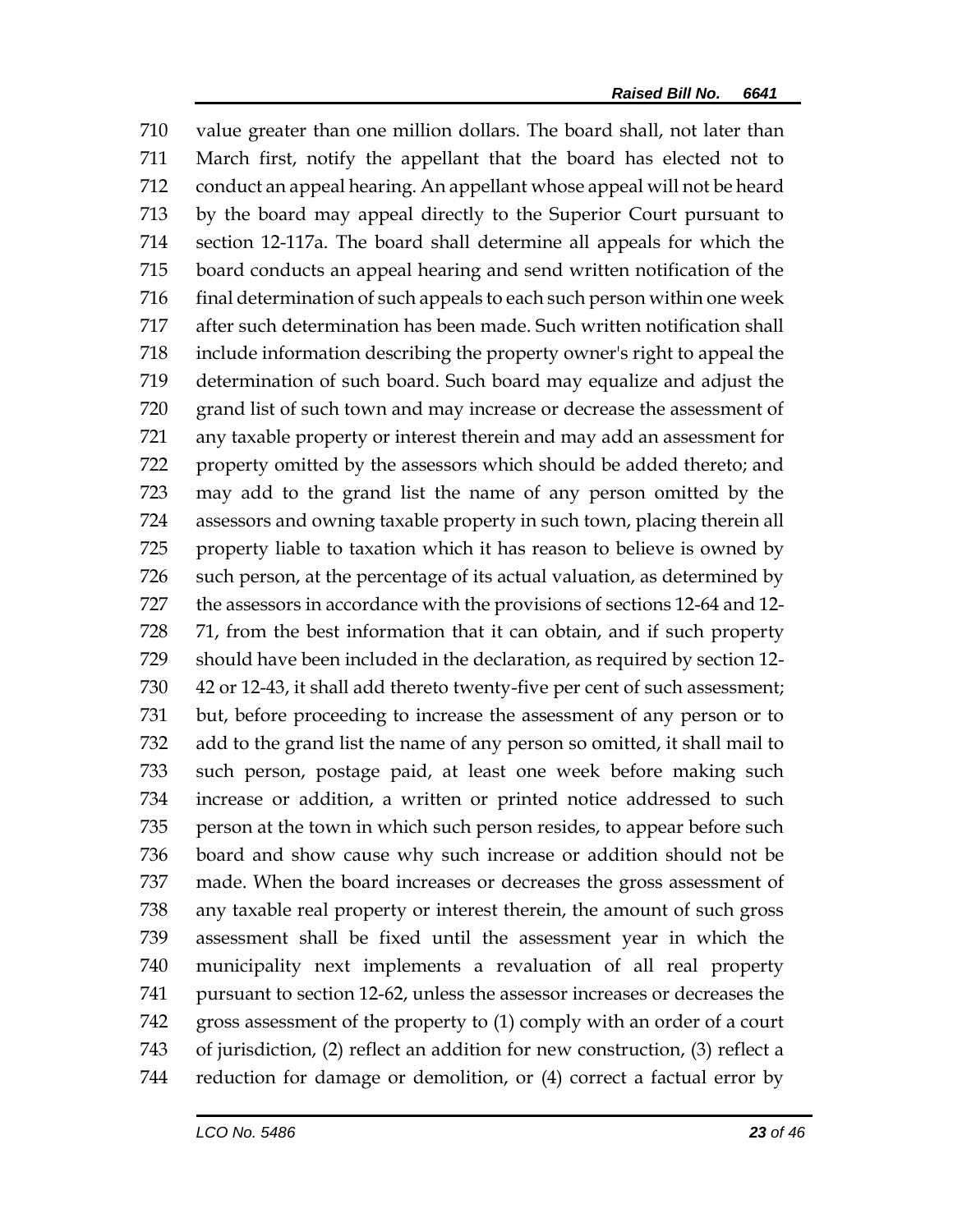issuance of a certificate of correction. Notwithstanding the provisions of this subsection, if, prior to the next revaluation, the assessor increases or decreases a gross assessment established by the board for any other reason, the assessor shall submit a written explanation to the board setting forth the reason for such increase or decrease. The assessor shall also append the written explanation to the property card for the real estate parcel whose gross assessment was increased or decreased.

 (b) If an extension is granted to any assessor or board of assessors pursuant to section 12-117, as amended by this act, the date by which a taxpayer shall be required to submit a **[**written**]** request for appeal to the board of assessment appeals shall be extended to March twentieth and said board shall conduct hearings regarding such requests during the month of April. The board shall send notification to the taxpayer of the time and date of an appeal hearing at least seven calendar days preceding the hearing date, but no later than the first day of April. If the board elects not to hear an appeal for commercial, industrial, utility or apartment property described in subsection (a) of this section, the board shall notify the taxpayer of such decision no later than the first day of April.

 Sec. 19. Section 12-113 of the general statutes is repealed and the following is substituted in lieu thereof (*Effective October 1, 2021*):

 The board of assessment appeals may reduce the assessment of any person as reflected on the grand list by reducing the valuation, number, quantity or amount of any item of estate therein, or by deleting any item which ought not to be retained in it, provided any such reduction or deletion shall be recorded in the minutes of the meeting of said board. The board of assessment appeals shall not reduce the valuation or assessment of property on the grand list belonging to any person who does not appear at a hearing before the board of assessment appeals, either in person or by such person's attorney or agent, and offer or consent to be sworn before it and answer all questions touching such 776 person's taxable property situated in the town. The board of assessment appeals may conduct any meeting or hearing described in this section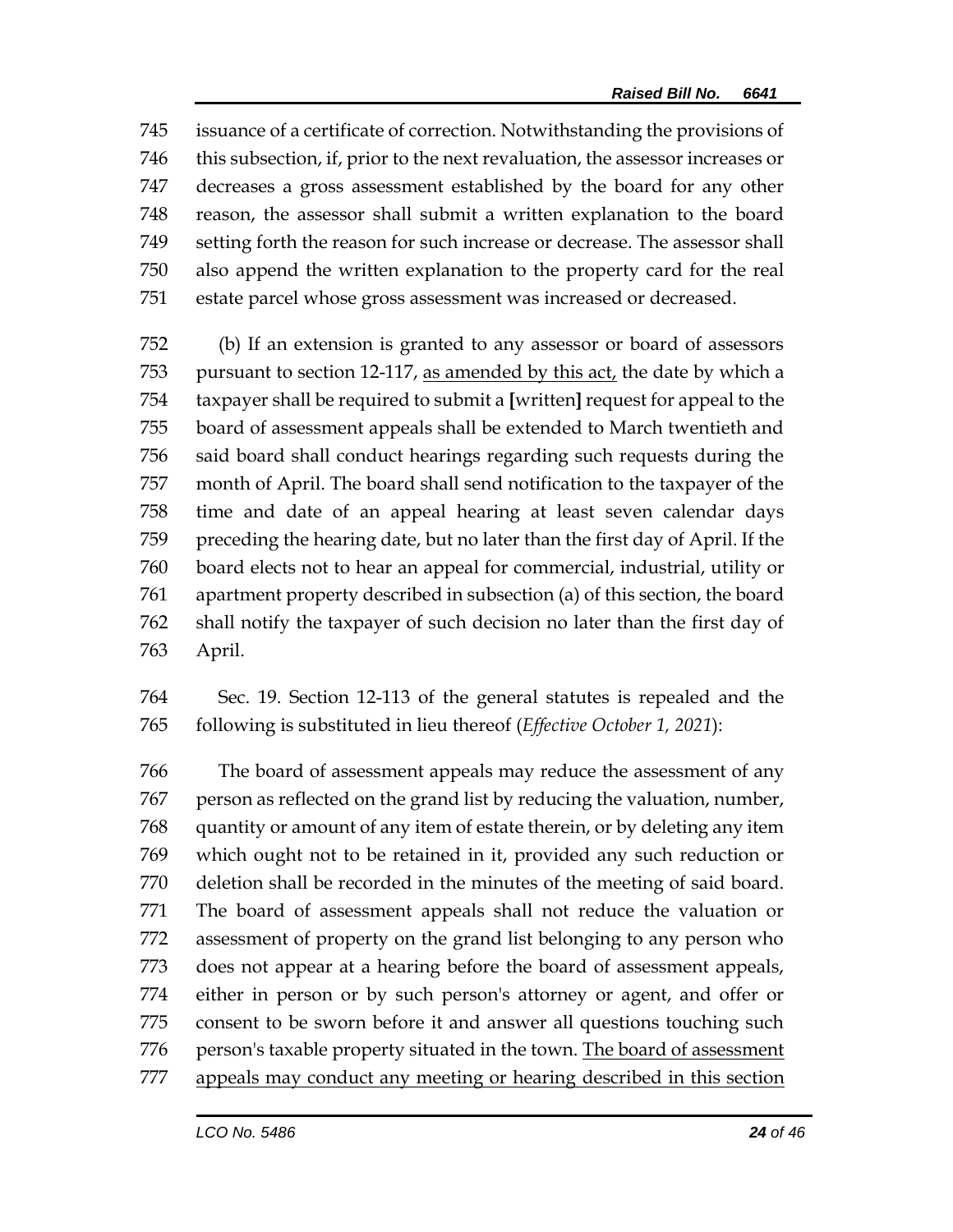by means of electronic equipment, provided such hearing or meeting is conducted in accordance with all other applicable provisions of law. For the purposes of this section, a person is deemed to have appeared at a hearing in person if such person or such person's attorney or agent attends by means of electronic equipment. As used in this section, "electronic equipment" means any technology that facilitates real-time access to and participation in meetings and hearings, including, but not limited to, telephonic, video or other conferencing platforms.

 Sec. 20. Section 12-117 of the general statutes is repealed and the following is substituted in lieu thereof (*Effective October 1, 2021*):

 (a) The period prescribed by law for the completion of the duties of any assessor, board of assessors or board of assessment appeals may, for due cause shown, be extended by the chief executive officer of the town for a period not exceeding one month, and in the case of the board of assessment appeals in any town in the assessment year in which a revaluation, pursuant to section 12-62, is required to be effective, such period shall be extended by said chief executive officer for a period not exceeding two months. Not later than two weeks after granting an extension as provided under this subsection, the chief executive officer shall send **[**written**]** notice of the extension to the Secretary of the Office of Policy and Management by mail or electronic mail in a manner prescribed by the secretary.

 (b) If, in the assessment year in which a revaluation is required to be effective, the Secretary of the Office of Policy and Management determines, on the basis of information provided **[**, in writing,**]** by the board of assessment appeals and the chief executive officer, that the number of appeals pending before such board is such as to preclude fair and equitable consideration of such appeals within the extended period of time provided under subsection (a) of this section, the secretary may authorize a postponement of the implementation of said revaluation until the assessment day next ensuing. If the secretary authorizes such postponement, the town shall not be subject to the penalty provisions of subsection (d) of section 12-62. Upon receipt of the secretary's notice of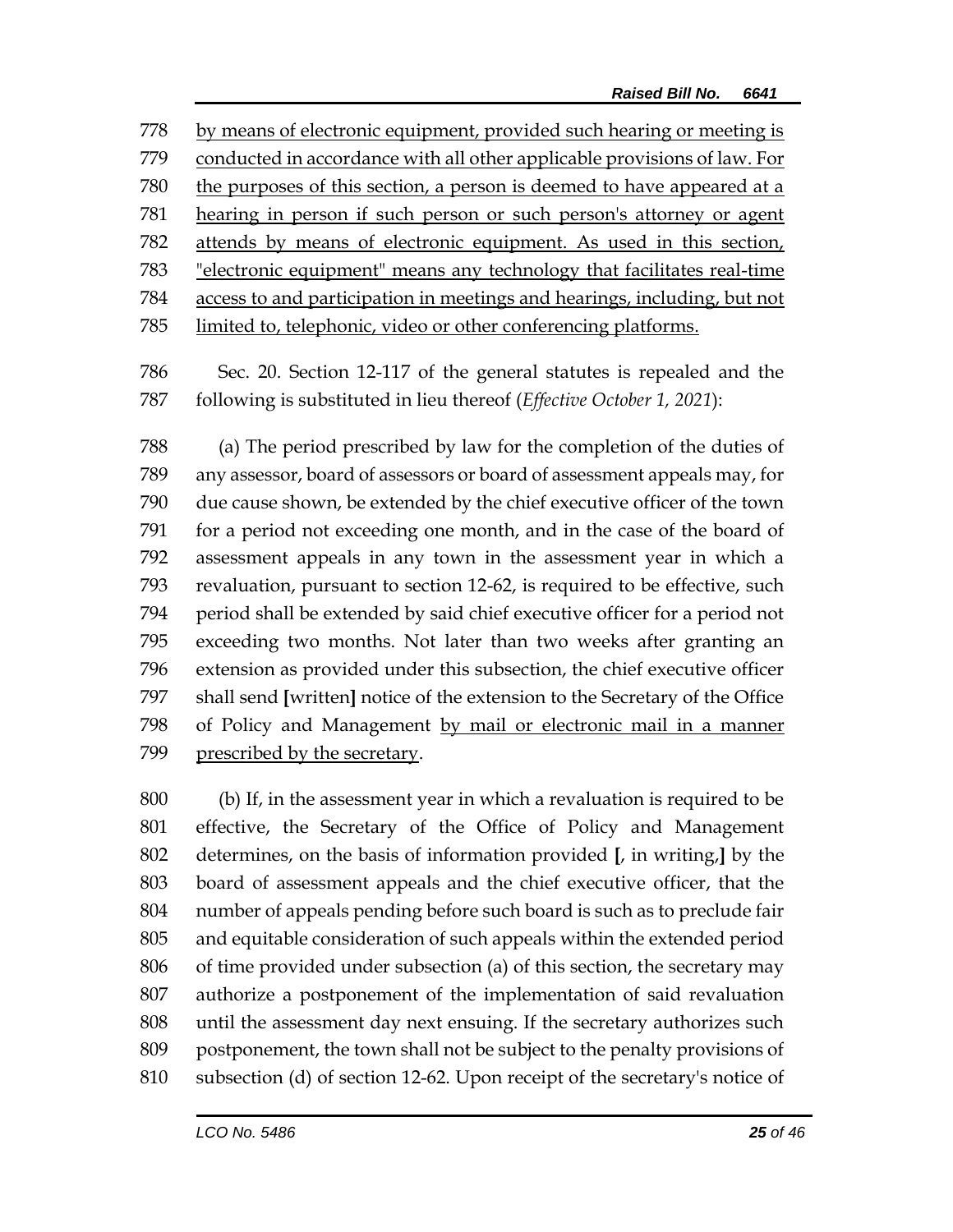authorization, the assessor shall revise the real property grand list for the assessment year with respect to which such postponement is applicable, to reflect assessments for such property effective in the assessment year immediately preceding. The real property grand list from which such appeals are taken shall then become the real property grand list for the assessment day next ensuing, subject only to transfers of ownership, additions for new construction, reductions for demolitions and such adjustments as are authorized by the board of assessment appeals, unless the assessor revalues all real property for said assessment day in accordance with section 12-62. The secretary shall not grant an authorization to a town, pursuant to this subsection, in consecutive years.

 (c) During any assessment year in which the provisions of subsection (b) of this section become applicable, the assessor or board of assessors shall, not later than thirty days after the date on which the Secretary of the Office of Policy and Management authorizes the postponement of revaluation, complete the grand list as required by subsection (b) of this section. An increase notice shall be prepared in the manner prescribed by section 12-55, and, **[**mailed,**]** not later than the tenth day after the completion of said grand list, mailed or sent by electronic mail to each owner whose property valuation on said grand list increased above the valuation of such property in the last-preceding assessment year. Notwithstanding the provisions of section 12-112, any owner may appeal such increase to the board of assessment appeals not later than thirty days after the date of such notice. If the assessor or board of assessors fails to comply with the notice requirements in this subsection, any such increase shall not take effect until the next succeeding assessment date.

 Sec. 21. Subsection (a) of section 12-170f of the general statutes is repealed and the following is substituted in lieu thereof (*Effective October 1, 2021*):

 (a) Any renter, believing himself or herself to be entitled to a grant under section 12-170d for any calendar year, shall apply for such grant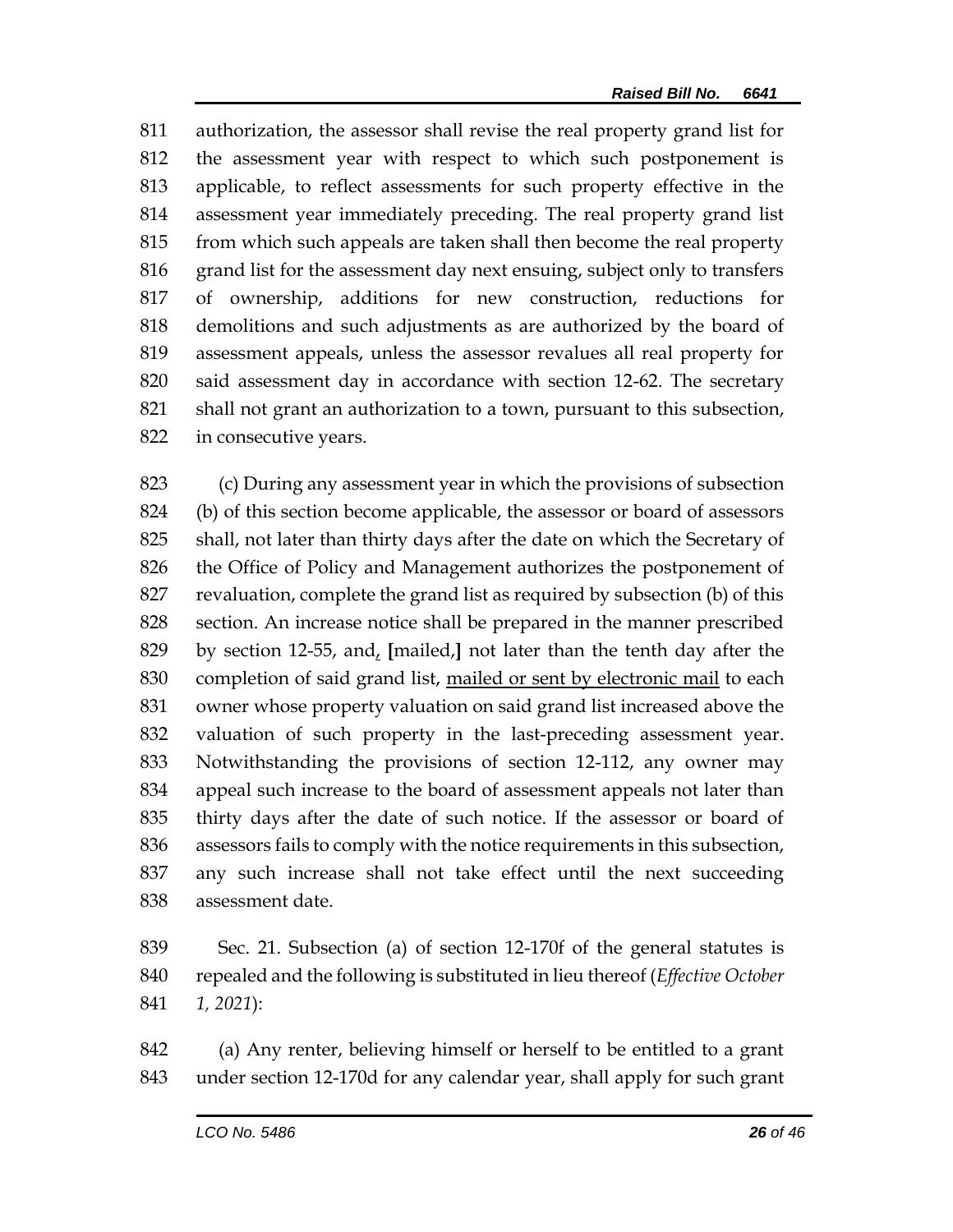to the assessor of the municipality in which the renter resides or to the duly authorized agent of such assessor or municipality on or after April 846 first and not later than October first of each year with respect to such grant for the calendar year preceding each such year. **[**,**]** Such application shall be made on a form prescribed and furnished by the Secretary of the Office of Policy and Management **[**to the assessor**]** or electronically in a manner prescribed by the secretary. A renter may apply to the secretary prior to December fifteenth of the claim year for an extension of the application period. The secretary may grant such extension in the case of extenuating circumstance due to illness or incapacitation as evidenced by a certificate signed by a physician or an advanced practice registered nurse to that extent, or if the secretary determines there is good cause for doing so. A renter making such application shall present to such assessor or agent, in substantiation of the renter's application, a copy of the renter's federal income tax return, and if not required to file a federal income tax return, such other evidence of qualifying income, receipts for money received, or cancelled checks, or copies thereof, and any other evidence the assessor or such agent may require. When the assessor or agent is satisfied that the applying renter is entitled to a grant, such assessor or agent shall issue a certificate of grant in such form as the secretary may prescribe and supply showing the amount of the grant due.

 Sec. 22. Section 12-170g of the general statutes is repealed and the following is substituted in lieu thereof (*Effective October 1, 2021*):

 Any person aggrieved by the action of the assessor or agent in fixing the amount of the grant under section 12-170f, as amended by this act, or in disapproving the claim therefor may apply to the Secretary of the Office of Policy and Management in writing or electronically in a 872 manner prescribed by the secretary, within thirty business days from the date of notice given to such person by the assessor or agent, giving notice of such grievance. The secretary shall promptly consider such notice and may grant or deny the relief requested, provided such decision shall be made not later than thirty business days after the receipt of such notice. If the relief is denied, the applicant shall be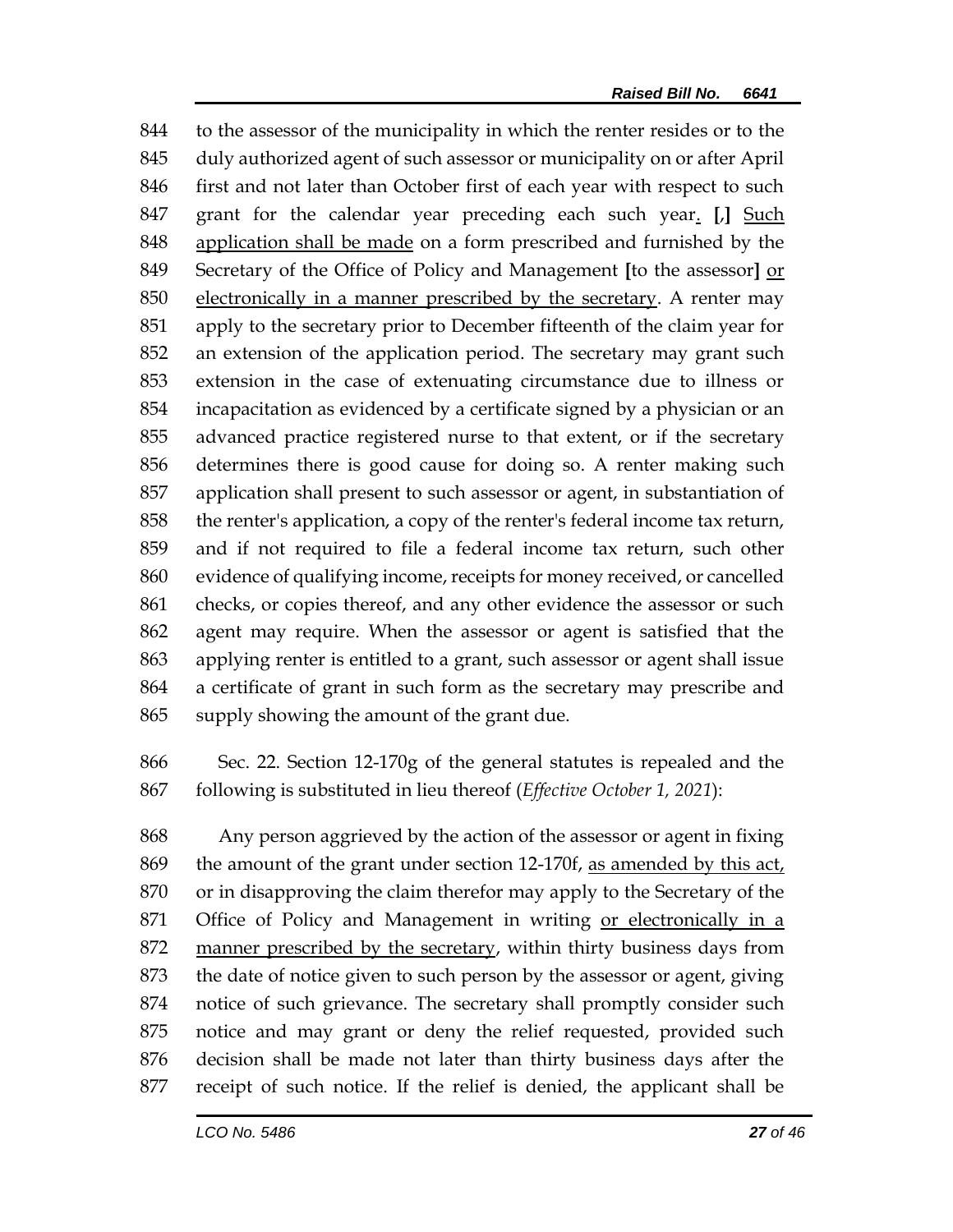notified forthwith, and the applicant may appeal the decision of the secretary in accordance with the provisions of section 12-120b.

 Sec. 23. Subsection (a) of section 12-170w of the general statutes is repealed and the following is substituted in lieu thereof (*Effective October 1, 2021*):

 (a) No claim shall be accepted under section 12-170v unless the taxpayer or authorized agent of such taxpayer files an application with the assessor of the municipality in which the property is located, **[**in such form and manner as the assessor may prescribe,**]** during the period from February first to and including May fifteenth of any year in which benefits are first claimed. **[**, including**]** Such application shall be made in writing or electronically in a manner prescribed by the assessor, and shall include such information as is necessary to substantiate such claim in accordance with requirements in such application. A taxpayer may make application to the assessor in writing or electronically in a manner prescribed by the assessor prior to August fifteenth of the claim year for an extension of the application period. The assessor may grant such extension in the case of extenuating circumstance due to illness or incapacitation as evidenced by a certificate signed by a physician or an advanced practice registered nurse to that extent, or if the assessor determines there is good cause for doing so. The taxpayer shall present to the assessor a paper or electronic copy of such taxpayer's federal income tax return and the federal income tax return of such taxpayer's spouse, if filed separately, for such taxpayer's taxable year ending immediately prior to the submission of the taxpayer's application, or if not required to file a federal income tax return, such other evidence of qualifying income in respect to such taxable year as the assessor may require. Each such application, together with the federal income tax return and any other information submitted in relation thereto, shall be examined by the assessor and a determination shall be made as to whether the application is approved. Upon determination by the assessor that the applying homeowner is entitled to tax relief in accordance with the provisions of section 12-170v and this section, the assessor shall notify the homeowner and the municipal tax collector of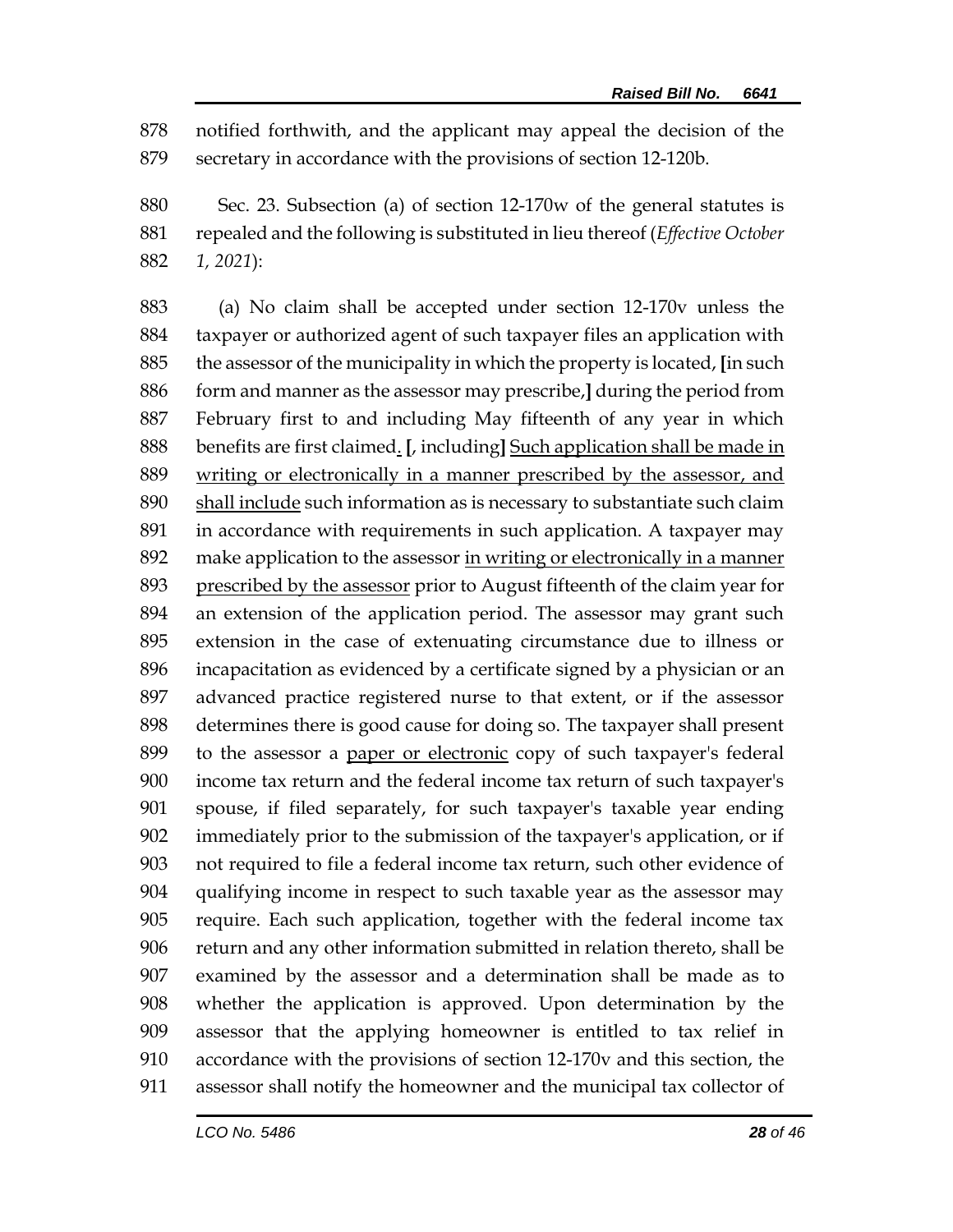the approval of such application. The municipal tax collector shall determine the maximum amount of the tax due with respect to such homeowner's residence and thereafter the property tax with respect to such homeowner's residence shall not exceed such amount. After a taxpayer's claim for the first year has been filed and approved such taxpayer shall file such an application biennially. In respect to such application required after the filing and approval for the first year the assessor in each municipality shall notify each such taxpayer concerning application requirements by **[**regular**]** mail, or, at the taxpayer's option, electronic mail, not later than February first of the assessment year in which such taxpayer is required to reapply, **[**enclosing**]** providing a copy of the required application form. Such taxpayer may submit such application to the assessor, **[**by mail,**]** provided it is received by the assessor not later than April fifteenth in the assessment year with respect to which such tax relief is claimed. Not later than April thirtieth of such year the assessor shall notify, by mail evidenced by a certificate of mailing, any such taxpayer for whom such application was not received by said April fifteenth concerning application requirements and such taxpayer shall submit not later than May fifteenth such application personally, or for reasonable cause, by a person acting on behalf of such taxpayer as approved by the assessor.

 Sec. 24. Section 12-170aa of the general statutes is repealed and the following is substituted in lieu thereof (*Effective October 1, 2021*):

 (a) There is established, for the assessment year commencing October 1, 1985, and each assessment year thereafter, a revised state program of property tax relief for certain elderly homeowners as determined in accordance with subsection (b) of this section, and additionally for the assessment year commencing October 1, 1986, and each assessment year thereafter, the property tax relief benefits of such program are made available to certain homeowners who are permanently and totally disabled as determined in accordance with said subsection (b) of this section.

(b) (1) The program established by this section shall provide for a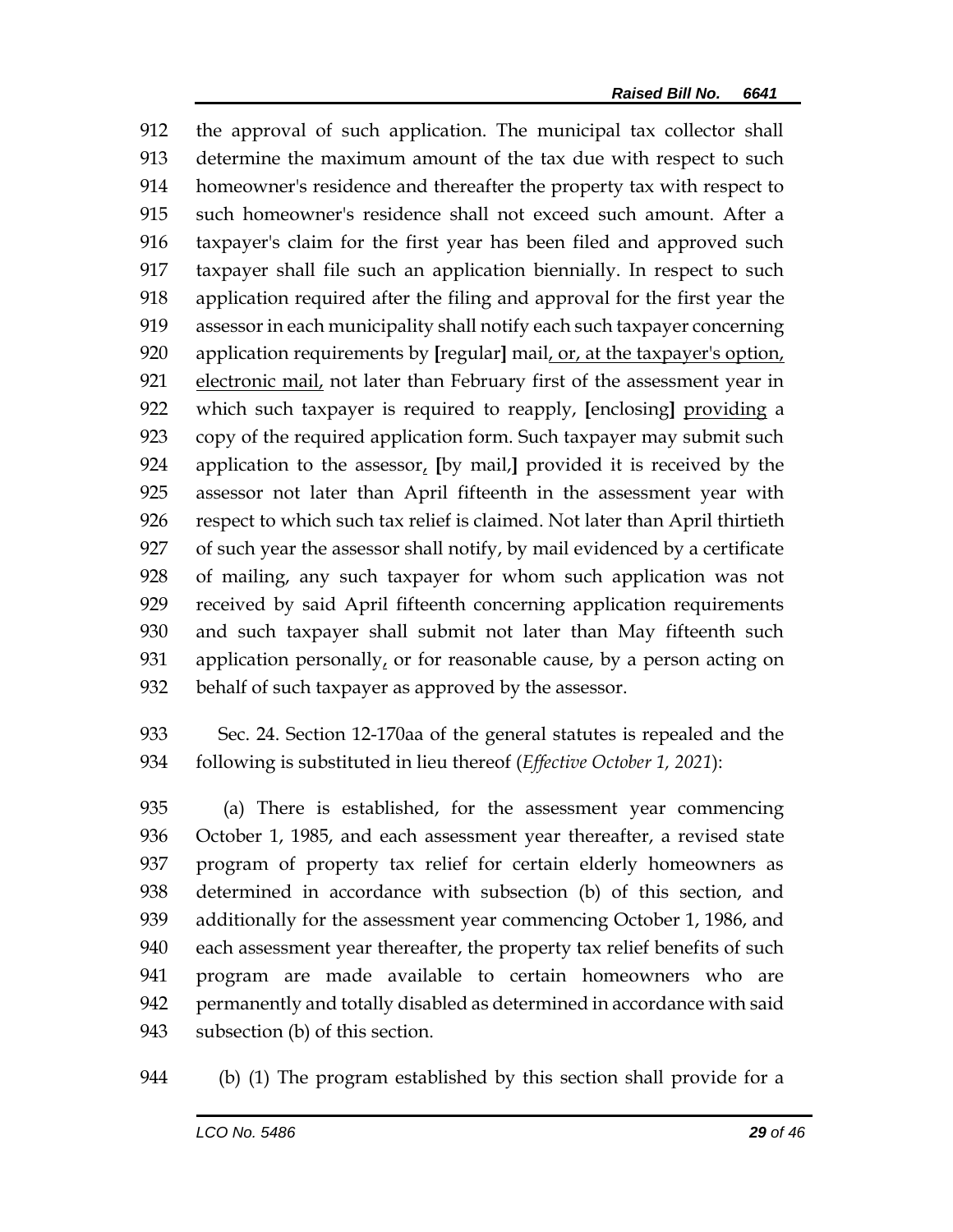reduction in property tax, except in the case of benefits payable as a grant under certain circumstances in accordance with provisions in subsection (j) of this section, applicable to the assessed value of certain real property, determined in accordance with subsection (c) of this section, for any (A) owner of real property, including any owner of real property held in trust for such owner, provided such owner or such owner and such owner's spouse are the grantor and beneficiary of such trust, (B) tenant for life or tenant for a term of years liable for property tax under section 12-48, or (C) resident of a multiple-dwelling complex under certain contractual conditions as provided in said subsection (j) of this section, who (i) at the close of the preceding calendar year has attained age sixty-five or over, or whose spouse domiciled with such homeowner, has attained age sixty-five or over at the close of the preceding calendar year, or is fifty years of age or over and the surviving spouse of a homeowner who at the time of his death had qualified and was entitled to tax relief under this section, provided such spouse was domiciled with such homeowner at the time of his death or (ii) at the close of the preceding calendar year has not attained age sixty-five and is eligible in accordance with applicable federal regulations to receive permanent total disability benefits under Social Security, or has not been engaged in employment covered by Social Security and accordingly has not qualified for benefits thereunder but who has become qualified for permanent total disability benefits under any federal, state or local government retirement or disability plan, including the Railroad Retirement Act and any government-related teacher's retirement plan, determined by the Secretary of the Office of Policy and Management to contain requirements in respect to qualification for such permanent total disability benefits which are comparable to such requirements under Social Security; and in addition to qualification under (i) or (ii) above, whose taxable and nontaxable income, the total of which shall hereinafter be called "qualifying income", in the tax year of such homeowner ending immediately preceding the date of application for benefits under the program in this section, was not in excess of sixteen thousand two hundred dollars, if unmarried, or twenty thousand dollars, jointly with spouse if married, subject to adjustments in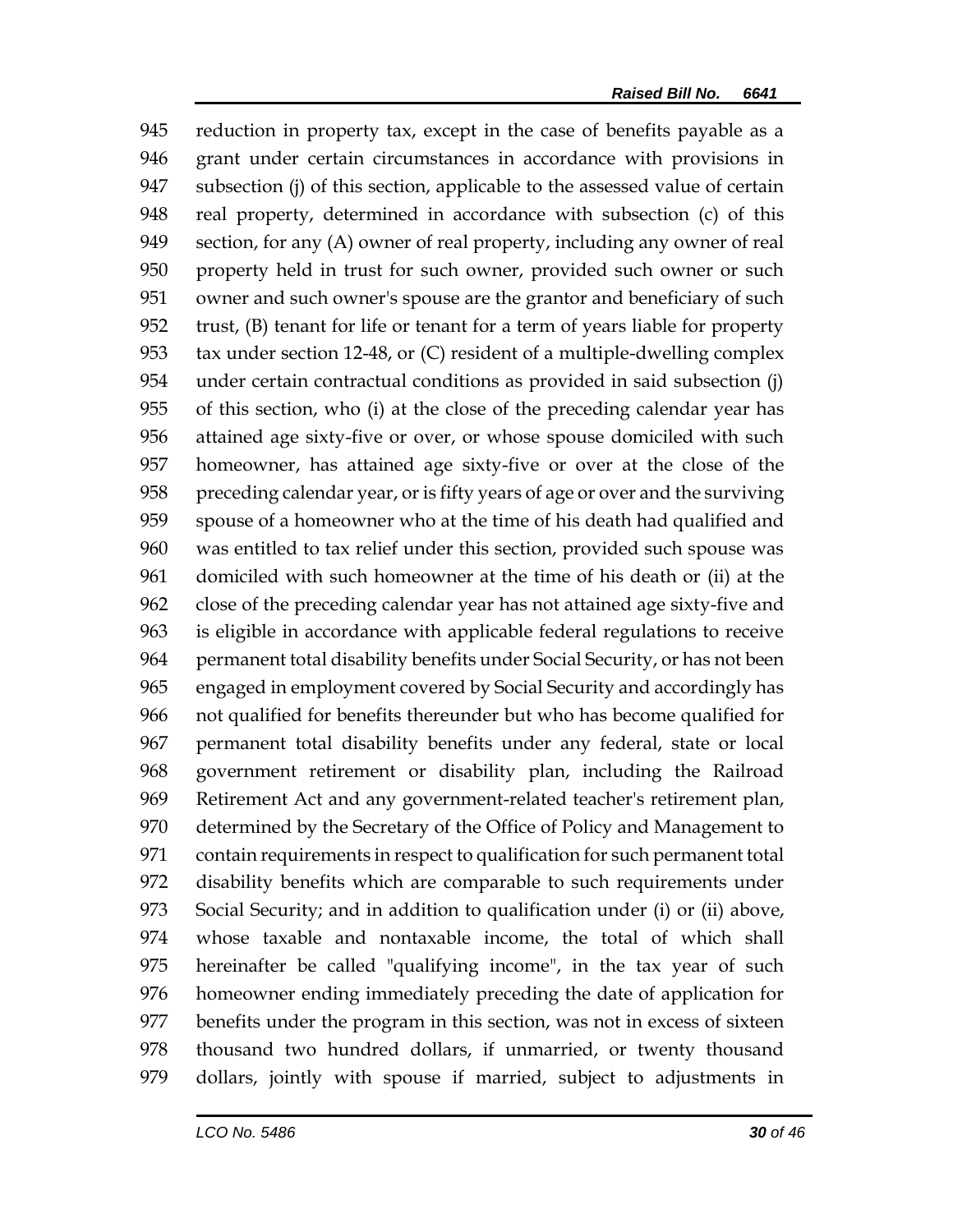accordance with subdivision (2) of this subsection, evidence of which income shall be required in the form of a signed affidavit to be submitted to the assessor in the municipality in which application for benefits under this section is filed. Such affidavit may be filed electronically, in a manner prescribed by the assessor. The amount of any Medicaid payments made on behalf of such homeowner or the spouse of such homeowner shall not constitute income. The amount of tax reduction provided under this section, determined in accordance with and subject to the variable factors in the schedule of amounts of tax reduction in subsection (c) of this section, shall be allowed only with respect to a residential dwelling owned by such qualified homeowner and used as such homeowner's primary place of residence. If title to real property or a tenancy interest liable for real property taxes is recorded in the name of such qualified homeowner or his spouse making a claim and qualifying under this section and any other person or persons, the claimant hereunder shall be entitled to pay his fractional share of the tax on such property calculated in accordance with the provisions of this section, and such other person or persons shall pay his or their fractional share of the tax without regard for the provisions of this section, unless also qualified hereunder. For the purposes of this section, a "mobile manufactured home", as defined in section 12-63a, or a dwelling on leased land, including but not limited to a modular home, shall be deemed to be real property and the word "taxes" shall not include special assessments, interest and lien fees.

 (2) The amounts of qualifying income as provided in this section shall be adjusted annually in a uniform manner to reflect the annual inflation adjustment in Social Security income, with each such adjustment of qualifying income determined to the nearest one hundred dollars. Each such adjustment of qualifying income shall be prepared by the Secretary of the Office of Policy and Management in relation to the annual inflation adjustment in Social Security, if any, becoming effective at any time during the twelve-month period immediately preceding the first day of October each year and the amount of such adjustment shall be distributed to the assessors in each municipality not later than the thirty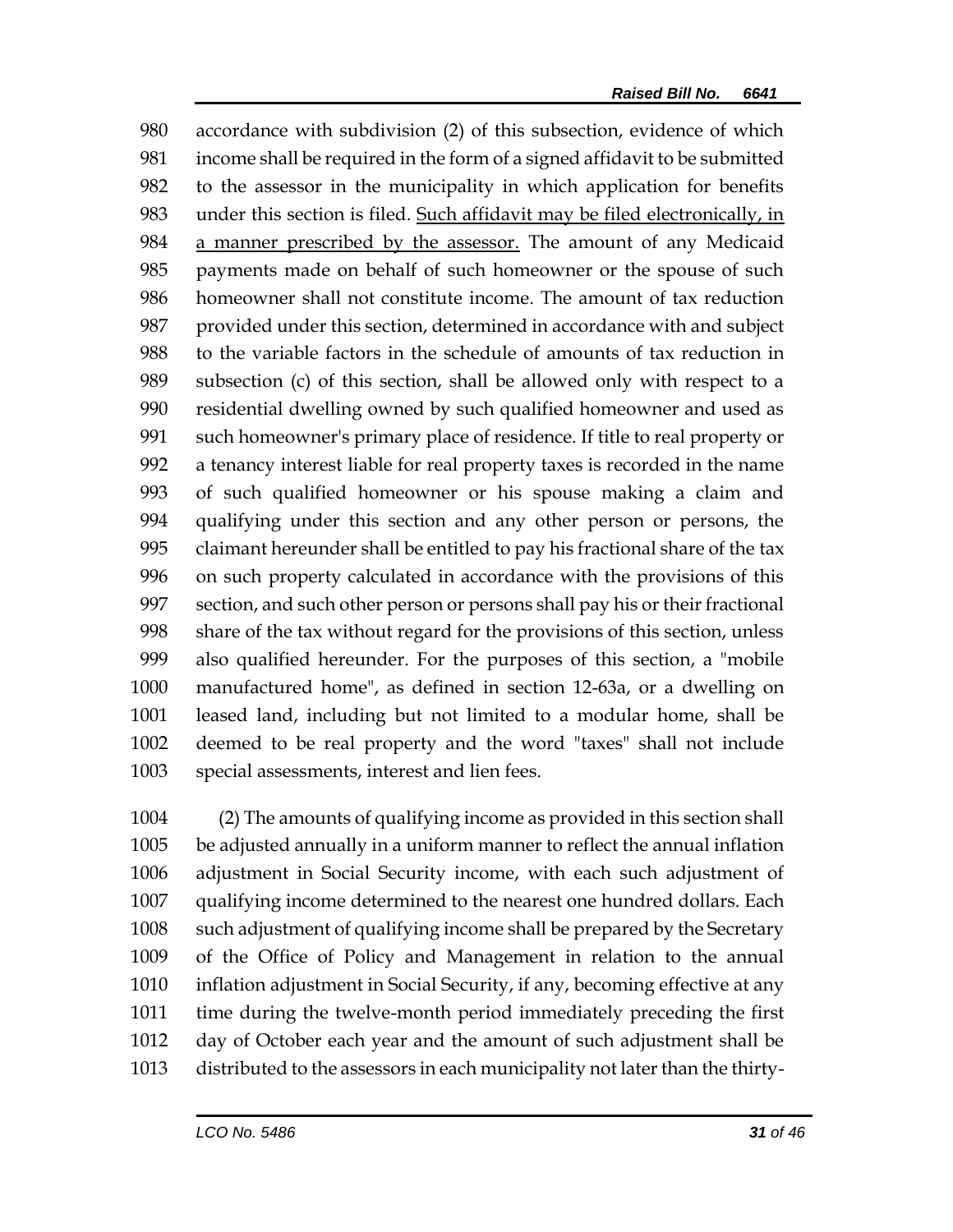1014 first day of December next following.

 (3) For purposes of determining qualifying income under subdivision (1) of this subsection with respect to a married homeowner who submits an application for tax reduction in accordance with this section, the Social Security income of the spouse of such homeowner shall not be included in the qualifying income of such homeowner, for purposes of determining eligibility for benefits under this section, if such spouse is a resident of a health care or nursing home facility in this state receiving payment related to such spouse under the Title XIX Medicaid program. An applicant who is legally separated pursuant to the provisions of section 46b-40, as of the thirty-first day of December preceding the date on which such person files an application for a grant in accordance with subsection (a) of this section, may apply as an unmarried person and shall be regarded as such for purposes of determining qualifying income under said subsection.

1029 (c) The amount of reduction in property tax provided under this 1030 section shall, subject to the provisions of subsection (d) of this section, 1031 be determined in accordance with the following schedule:

| T <sub>1</sub>  | Qualifying Income    |                             | <b>Tax Reduction</b>          | <b>Tax Reduction</b> |         |
|-----------------|----------------------|-----------------------------|-------------------------------|----------------------|---------|
| T <sub>2</sub>  |                      |                             | As Percentage                 | For Any Year         |         |
| T <sub>3</sub>  | Over                 |                             | Not Exceeding Of Property Tax |                      |         |
| <b>T4</b>       |                      | <b>Married Homeowners</b>   |                               | Maximum              | Minimum |
| T <sub>5</sub>  | \$<br>$\theta$       | \$11,700                    | 50%                           | \$1,250              | \$400   |
| T <sub>6</sub>  | 11,700               | 15,900                      | 40                            | 1,000                | 350     |
| T7              | 15,900               | 19,700                      | 30                            | 750                  | 250     |
| T <sub>8</sub>  | 19,700               | 23,600                      | 20                            | 500                  | 150     |
| T <sub>9</sub>  | 23,600               | 28,900                      | 10                            | 250                  | 150     |
| <b>T10</b>      | 28,900               |                             | None                          |                      |         |
| <b>T11</b>      |                      | <b>Unmarried Homeowners</b> |                               |                      |         |
| T <sub>12</sub> | \$<br>$\overline{0}$ | \$11,700                    | 40%                           | \$1,000              | \$350   |
| T <sub>13</sub> | 11,700               | 15,900                      | 30                            | 750                  | 250     |
| T <sub>14</sub> | 15,900               | 19,700                      | 20                            | 500                  | 150     |
|                 |                      |                             |                               |                      |         |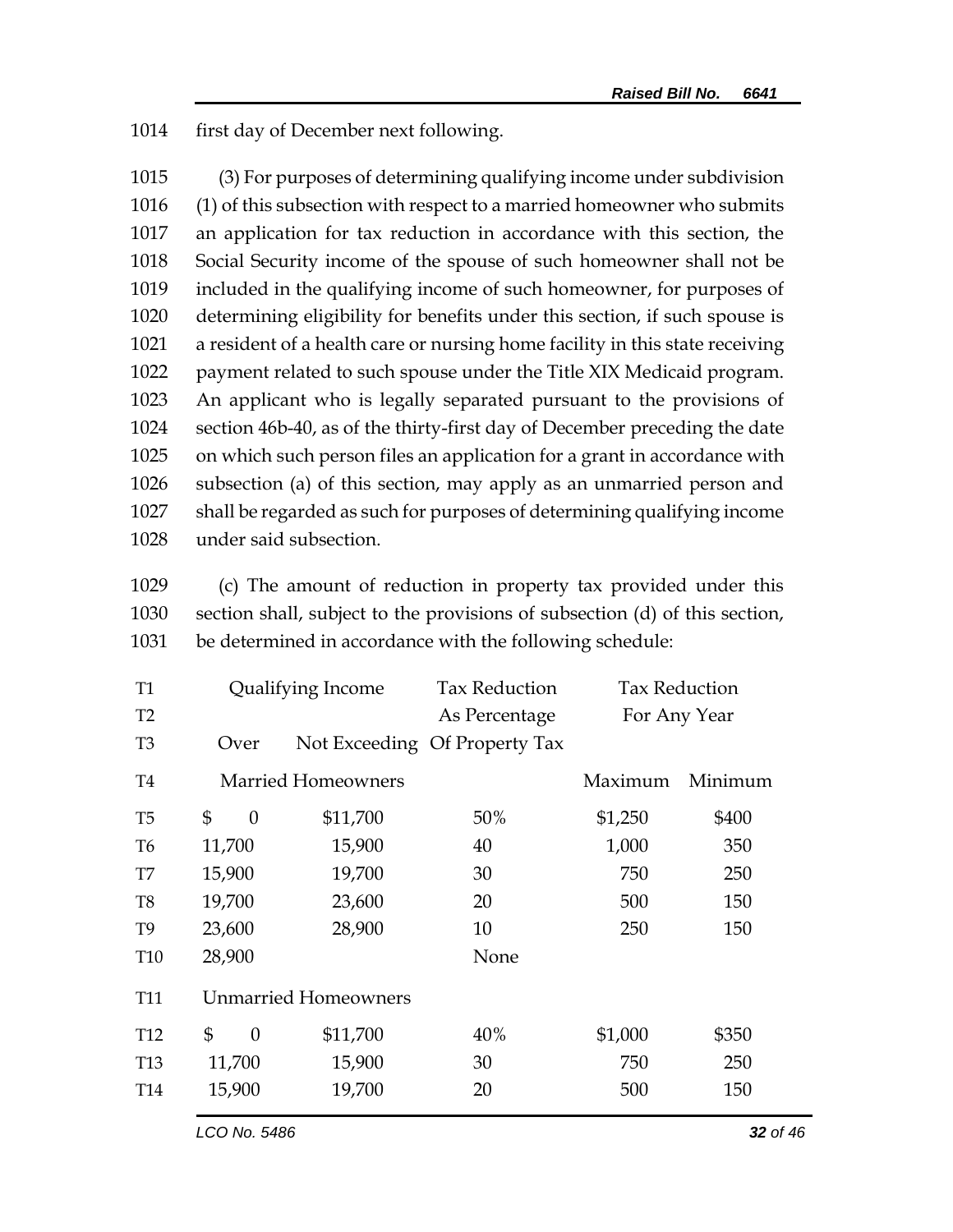|                 |        |        |      | <b>Raised Bill No.</b><br>6641 |     |
|-----------------|--------|--------|------|--------------------------------|-----|
| <b>T15</b>      | 19,700 | 23,600 | 10   | 250                            | 150 |
| T <sub>16</sub> | 23,600 |        | None |                                |     |

 (d) Any homeowner qualified for tax reduction in accordance with subsection (b) of this section in an amount to be determined under the schedule of such tax reduction in subsection (c) of this section, shall in no event receive less in tax reduction than the minimum amount of such reduction applicable to the qualifying income of such homeowner according to the schedule in said subsection (c).

 (e) Any claim for tax reduction under this section shall be submitted for approval, on the application form prepared for such purpose by the Secretary of the Office of Policy and Management, in the first year claim for such tax relief is filed and biennially thereafter. Such application form may be submitted by mail or electronic mail, in a manner 1043 prescribed by the secretary. The amount of tax reduction approved shall be applied to the real property tax payable by the homeowner for the assessment year in which such application is submitted and approved. If any such homeowner has qualified for tax reduction under this section, the tax reduction determined shall, when possible, be applied and prorated uniformly over the number of installments in which the real property tax is due and payable to the municipality in which he resides. In the case of any homeowner who is eligible for tax reduction under this section as a result of increases in qualifying income, effective with respect to the assessment year commencing October 1, 1987, under the schedule of qualifying income and tax reduction in subsection (c) of this section, exclusive of any such increases related to social security adjustments in accordance with subsection (b) of this section, the total amount of tax reduction to which such homeowner is entitled shall be credited and uniformly prorated against property tax installment payments applicable to such homeowner's residence which become due after such homeowner's application for tax reduction under this section is accepted. In the event that a homeowner has paid in full the amount of property tax applicable to such homeowner's residence, regardless of whether the municipality requires the payment of property taxes in one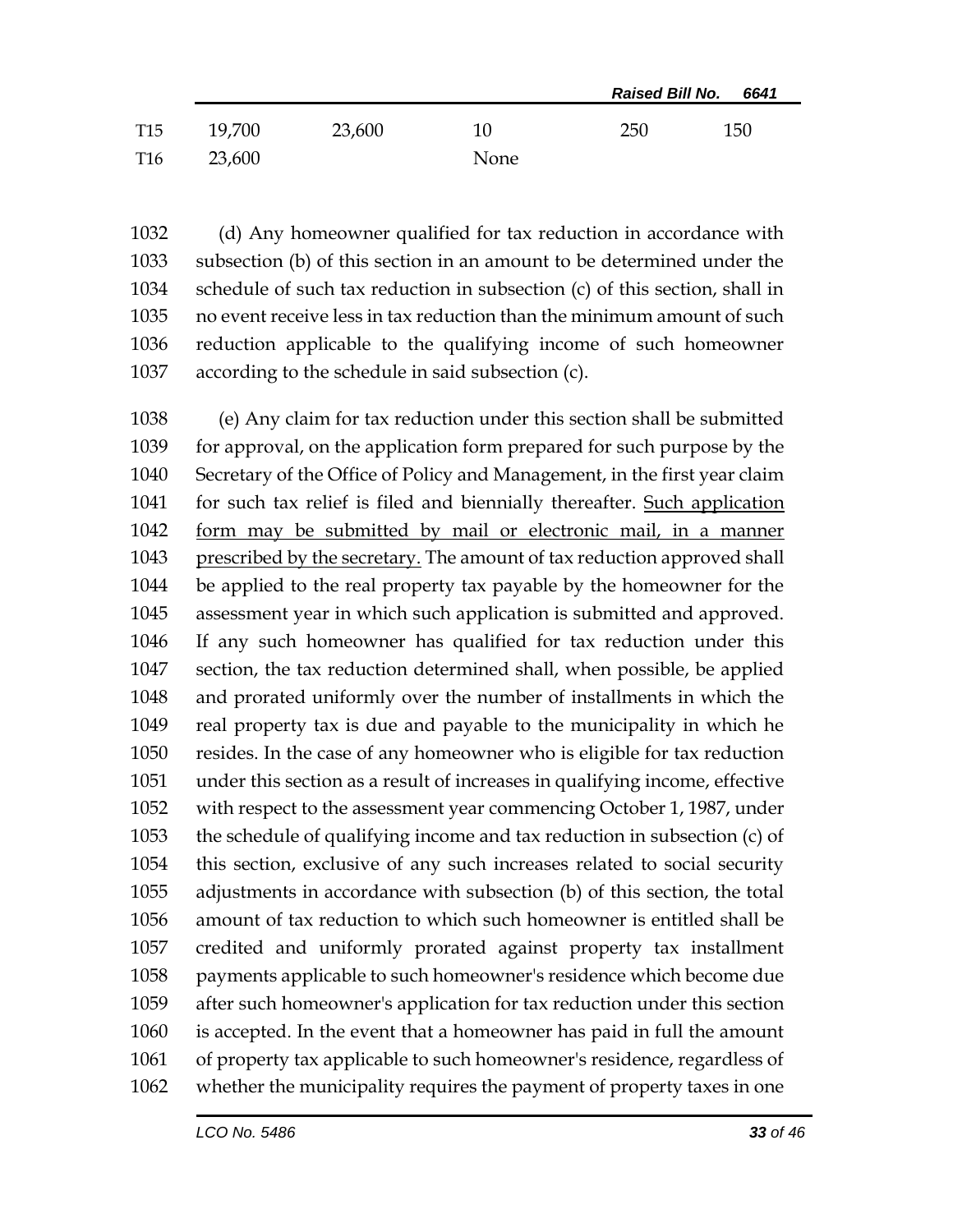or more installments, such municipality shall make payment to such homeowner in the amount of the tax reduction allowed. The municipality shall be reimbursed for the amount of such payment in accordance with subsection (g) of this section. In respect to such application required biennially after the filing and approval for the first year, the tax assessor in each municipality shall notify each such homeowner concerning application requirements by **[**regular**]** mail, or, at such homeowner's option, electronic mail, not later than February first, annually enclosing a copy of the required application form. Such 1072 homeowner may submit such application to the assessor by mail or 1073 electronic mail, in a manner prescribed by the assessor, provided it is received by the assessor not later than April fifteenth in the assessment year with respect to which such tax reduction is claimed. Not later than April thirtieth of such year the assessor shall notify, by mail evidenced by a certificate of mailing, any such homeowner for whom such application was not received by said April fifteenth concerning application requirements and such homeowner shall be required not 1080 later than May fifteenth to submit such application personally or by electronic mail, in a manner prescribed by the assessor, or, for reasonable cause, by a person acting on behalf of such taxpayer as approved by the assessor. In the year immediately following any year in which such homeowner has submitted application and qualified for tax reduction in accordance with this section, such homeowner shall be presumed, without filing application therefor, to be qualified for tax reduction in accordance with the schedule in subsection (c) of this section in the same percentage of property tax as allowed in the year immediately preceding. If any homeowner has qualified and received tax reduction under this section and subsequently in any calendar year has qualifying income in excess of the maximum described in this 1092 section, such homeowner shall notify the tax assessor by mail or electronic mail, in a manner prescribed by the assessor, on or before the next filing date and shall be denied tax reduction under this section for the assessment year and any subsequent year or until such homeowner has reapplied and again qualified for benefits under this section. Any such person who fails to so notify the tax assessor of his disqualification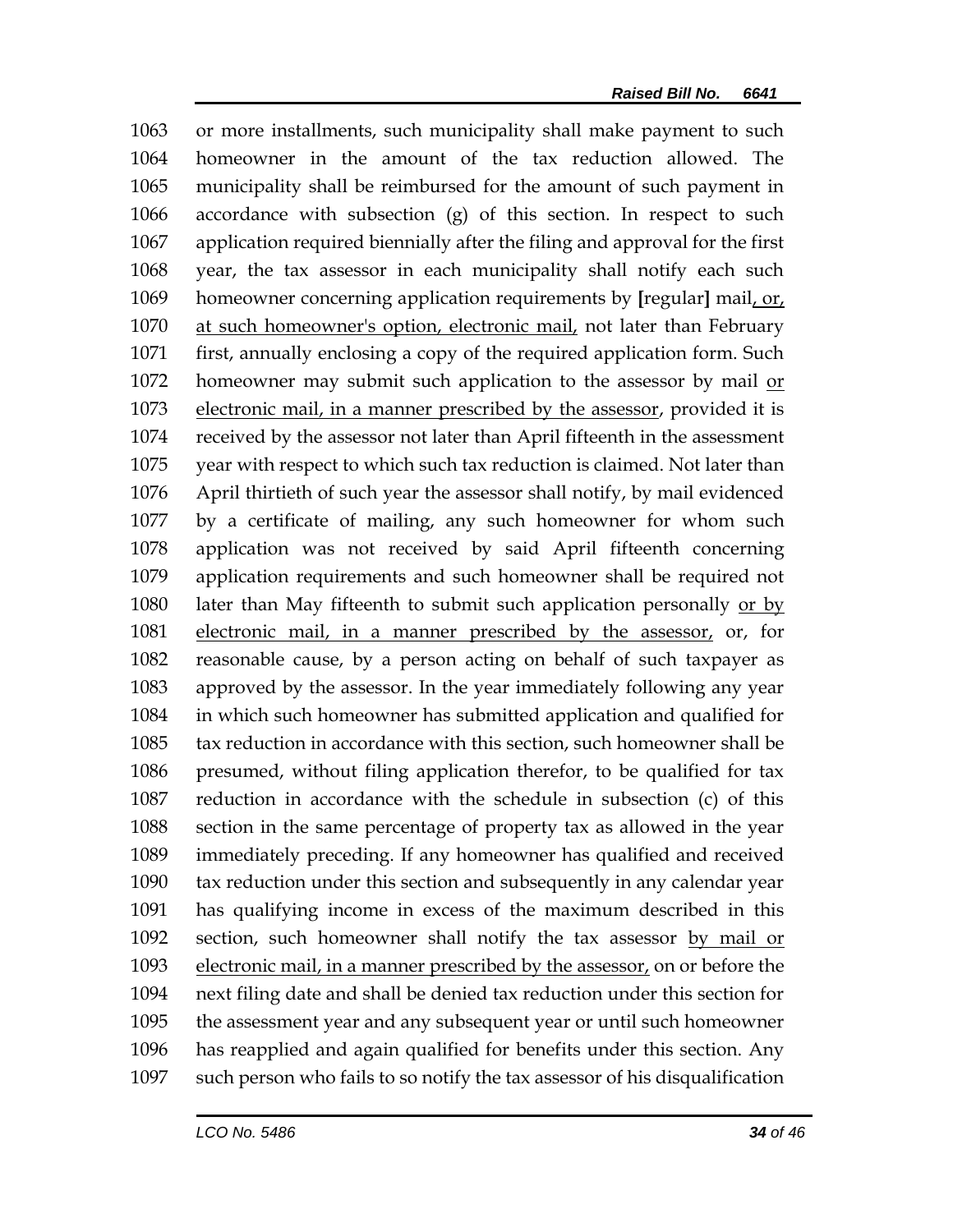shall refund all amounts of tax reduction improperly taken and be fined not more than five hundred dollars.

 (f) Any homeowner, believing such homeowner is entitled to tax reduction benefits under this section for any assessment year, shall make application as required in subsection (e) of this section, to the assessor of the municipality in which the homeowner resides, for such tax reduction at any time from February first to and including May fifteenth of the year in which tax reduction is claimed. A homeowner may make application to the secretary prior to August fifteenth of the claim year for an extension of the application period. The secretary may grant such extension in the case of extenuating circumstance due to illness or incapacitation as evidenced by a certificate signed by a physician or an advanced practice registered nurse to that extent, or if the secretary determines there is good cause for doing so. Such application for tax reduction benefits shall be submitted on a form prescribed and furnished by the secretary to the assessor. In making application the homeowner shall present to such assessor, in substantiation of such homeowner's application, a copy of such homeowner's federal income tax return, including a copy of the Social Security statement of earnings for such homeowner, and that of such homeowner's spouse, if filed separately, for such homeowner's taxable year ending immediately prior to the submission of such application, or if not required to file a return, such other evidence of qualifying income in respect to such taxable year as may be required by the assessor. When the assessor is satisfied that the applying homeowner is entitled to tax reduction in accordance with this section, such assessor shall issue a certificate of credit, in such form as the secretary may prescribe and supply showing the amount of tax reduction allowed. A duplicate of such certificate shall be delivered to the applicant and the tax collector of the municipality and the assessor shall keep the fourth copy of such certificate and a copy of the application. Any homeowner who, for the purpose of obtaining a tax reduction under this section, wilfully fails to disclose all matters related thereto or with intent to defraud makes false statement shall refund all property tax credits improperly taken and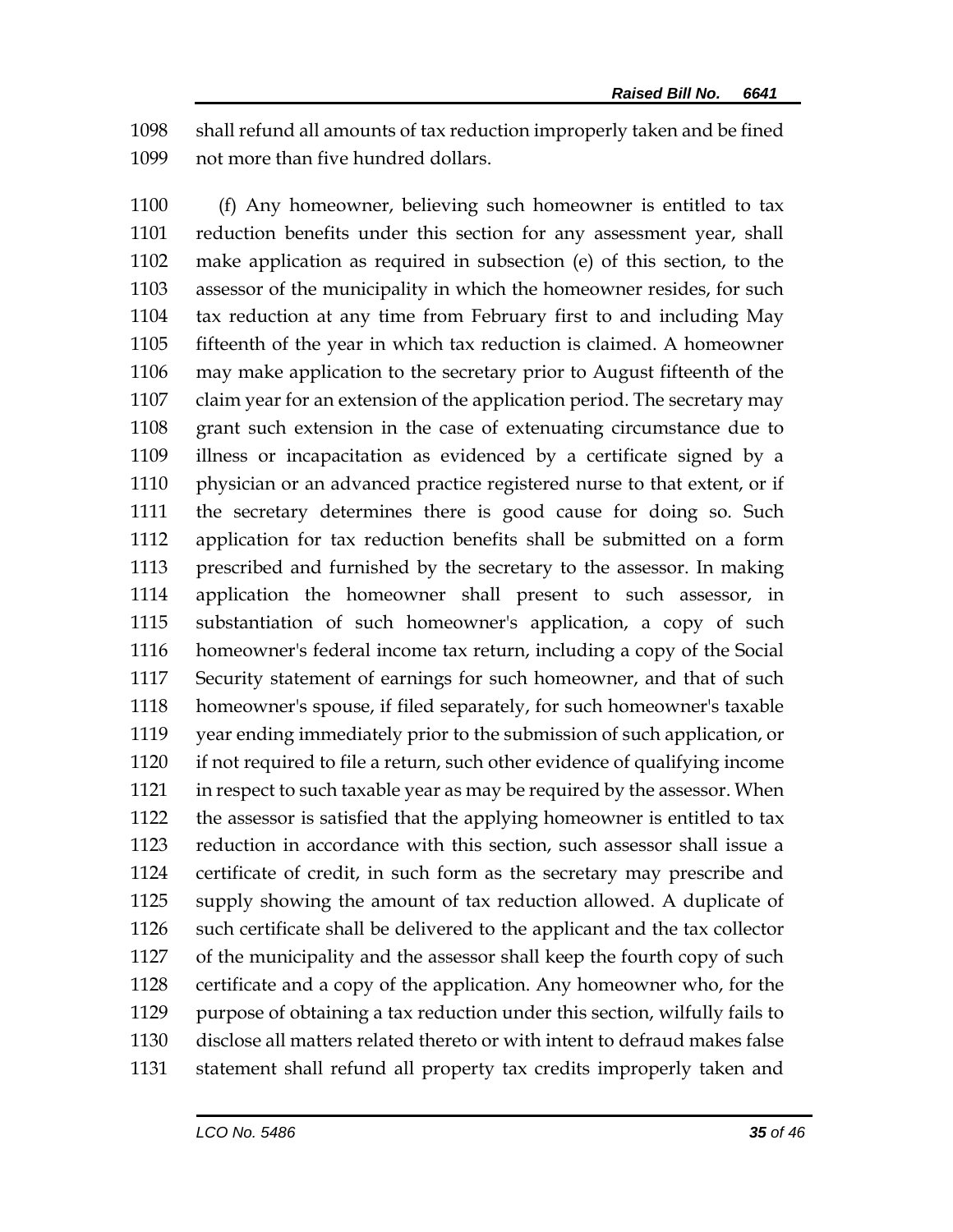shall be fined not more than five hundred dollars. Applications filed under this section shall not be open for public inspection.

 (g) On or before July first, annually, each municipality shall submit to the secretary a claim for the tax reductions approved under this section in relation to the assessment list of October first immediately preceding. On or after December 1, 1987, any municipality that neglects to transmit to the secretary the claim as required by this section shall forfeit two hundred fifty dollars to the state, except that the secretary may waive such forfeiture in accordance with procedures and standards established by regulations adopted in accordance with chapter 54. Subject to procedures for review and approval of such data pursuant to section 12-120b, said secretary shall, on or before December fifteenth next following, certify to the Comptroller the amount due each municipality as reimbursement for loss of property tax revenue related to the tax reductions allowed under this section, except that the secretary may reduce the amount due as reimbursement under this section by up to one hundred per cent for any municipality that is not eligible for a grant under section 32-9s. The Comptroller shall draw an order on the Treasurer on or before the fifth business day following December fifteenth and the Treasurer shall pay the amount due each municipality not later than the thirty-first day of December. Any claimant aggrieved by the results of the secretary's review shall have the rights of appeal as set forth in section 12-120b. The amount of the grant payable to each municipality in any year in accordance with this section shall be reduced proportionately in the event that the total of such grants in such year exceeds the amount appropriated for the purposes of this 1158 section with respect to such year.

 (h) Any person who is the owner of a residential dwelling on leased land, including any such person who is a sublessee under terms of the lease agreement applicable to such land, shall be entitled to claim tax relief under the provisions of this section, subject to all requirements therein except as provided in this subdivision, with respect to property taxes paid by such person on the assessed value of such dwelling, provided (1) the dwelling is such person's principal place of residence,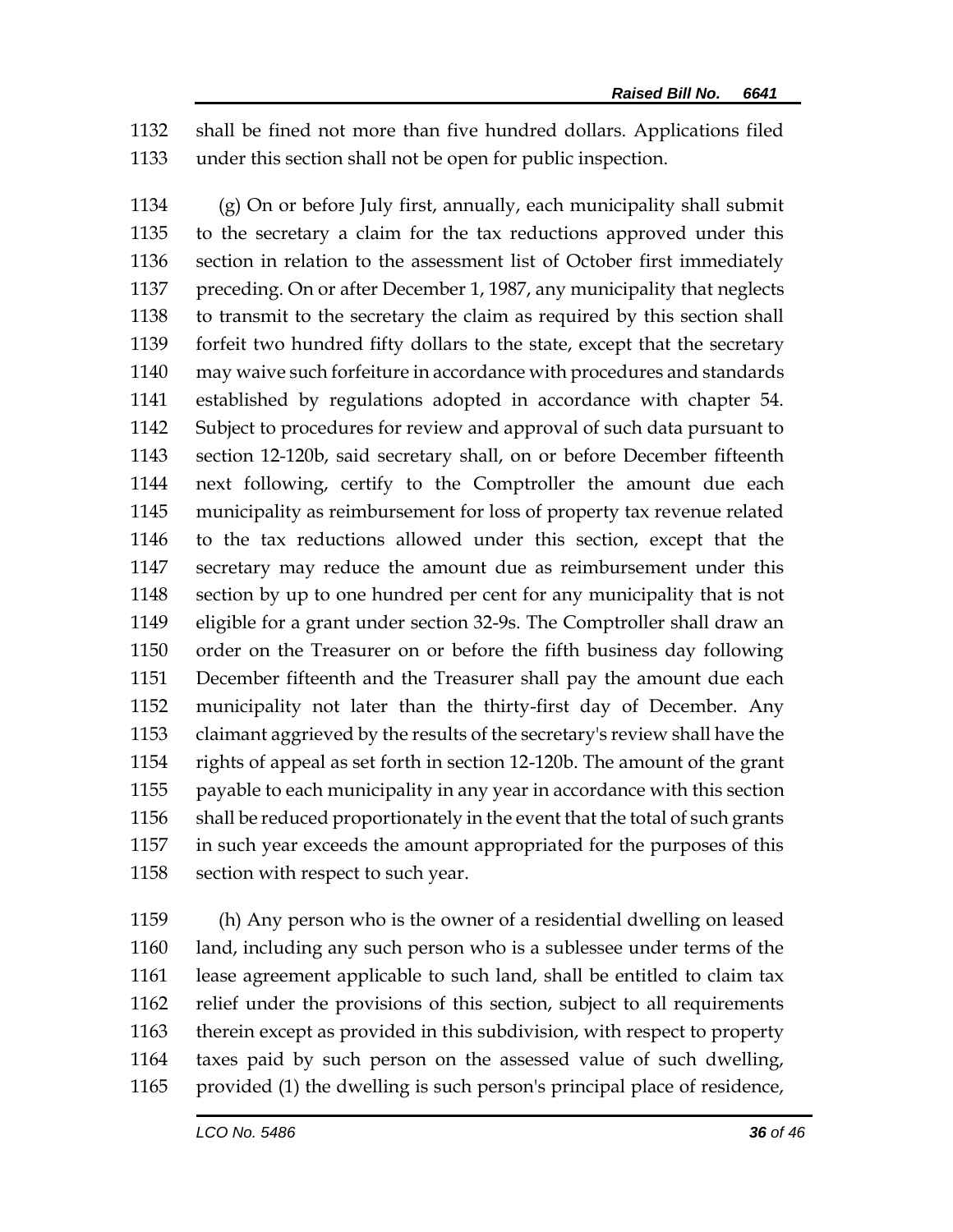(2) such lease or sublease requires that such person as the lessee or sublessee, whichever is applicable, pay all property taxes related to the dwelling and (3) such lease or sublease is recorded in the land records of the town.

 (i) If any person with respect to whom a claim for tax reduction in accordance with this section has been approved for any assessment year transfers, assigns, grants or otherwise conveys on or after the first day of October but prior to the first day of August in such assessment year the interest in real property to which such claim for tax credit is related, regardless of whether such transfer, assignment, grant or conveyance is voluntary or involuntary, the amount of such tax credit shall be a pro rata portion of the amount otherwise applicable in such assessment year to be determined by a fraction the numerator of which shall be the number of full months from the first day of October in such assessment year to the date of such conveyance and the denominator of which shall be twelve. If such conveyance occurs in the month of October the grantor shall be disqualified for tax credit in such assessment year. The grantee shall be required within a period not exceeding ten days immediately following the date of such conveyance to notify the assessor thereof by mail or electronic mail, in a manner prescribed by 1186 the assessor, or in the absence of such notice, upon determination by the assessor that such transfer, assignment, grant or conveyance has occurred, the assessor shall (1) determine the amount of tax reduction to which the grantor is entitled for such assessment year with respect to the interest in real property conveyed and notify the tax collector of the reduced amount of tax reduction applicable to such interest and (2) notify the Secretary of the Office of Policy and Management on or before the October first immediately following the end of the assessment year in which such conveyance occurs of the reduction in such tax reduction for purposes of a corresponding adjustment in the amount of state payment to the municipality next following as reimbursement for the revenue loss related to such tax reductions. On or after December 1, 1987, any municipality which neglects to transmit to the Secretary of the Office of Policy and Management the claim as required by this section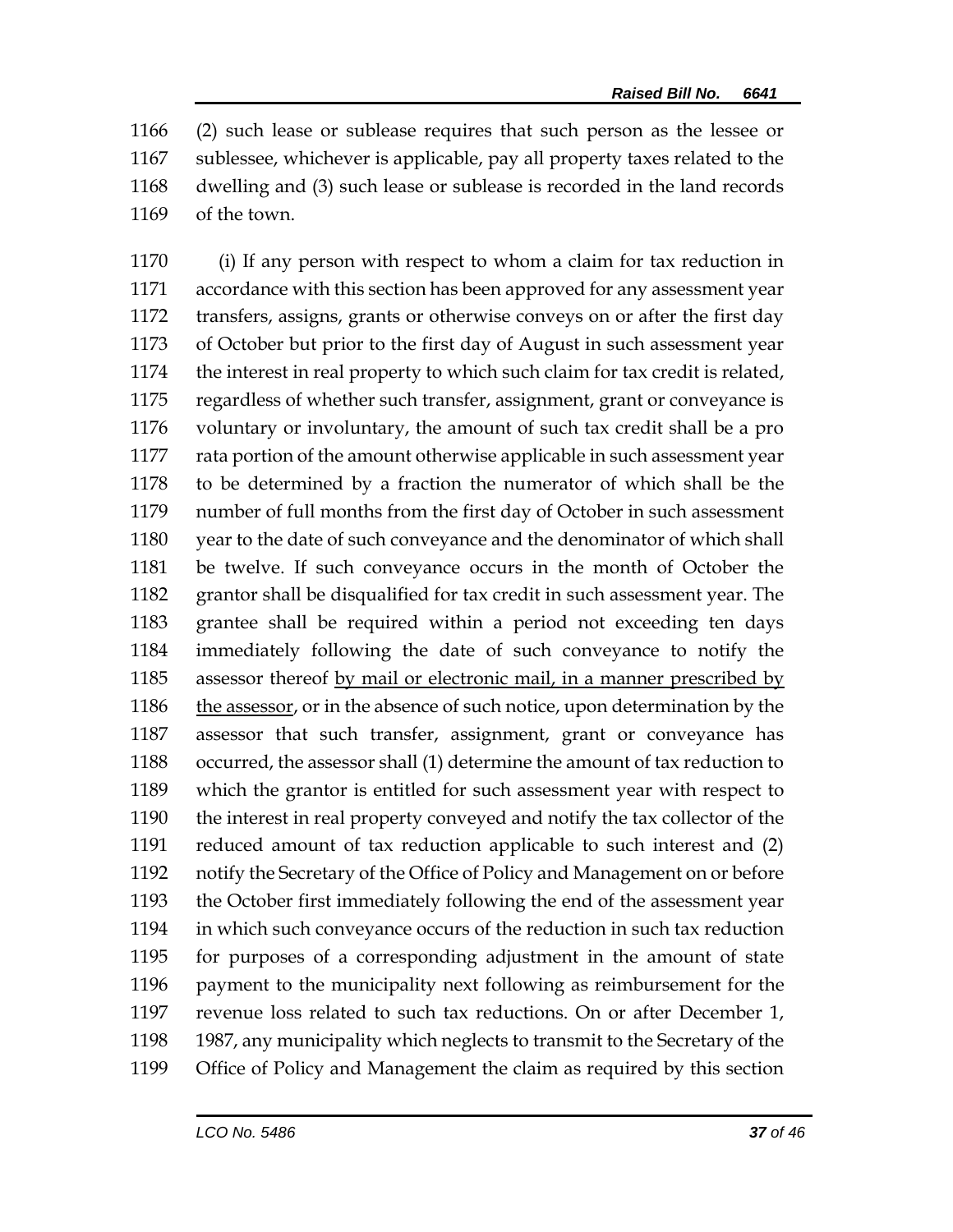shall forfeit two hundred fifty dollars to the state provided the secretary may waive such forfeiture in accordance with procedures and standards established by regulations adopted in accordance with chapter 54. Upon receipt of such notice from the assessor, the tax collector shall, if such notice is received after the tax due date in the municipality, within ten days thereafter mail, **[**or**]** hand, or deliver by electronic mail, at the grantee's option, a bill to the grantee stating the additional amount of tax due as determined by the assessor. Such tax shall be due and payable and collectible as other property taxes and subject to the same liens and processes of collection, provided such tax shall be due and payable in an initial or single installment not sooner than thirty days after the date such bill is mailed or handed to the grantee and in equal amounts in any remaining, regular installments as the same are due and payable.

 (j) (1) Notwithstanding the intent in subsections (a) to (i), inclusive, of this section to provide for benefits in the form of property tax reduction applicable to persons liable for payment of such property tax and qualified in accordance with requirements related to age and income as provided in subsection (b) of this section, a certain annual benefit, determined in amount under the provisions of subsections (c) and (d) of this section but payable in a manner as prescribed in this subsection, shall be provided with respect to any person who (A) is qualified in accordance with said requirements related to age and income as provided in subsection (b) of this section, including provisions concerning such person's spouse, and (B) is a resident of a dwelling unit within a multiple-dwelling complex containing dwelling units for occupancy by certain elderly persons under terms of a contract between such resident and the owner of such complex, in accordance with which contract such resident occupies a certain dwelling unit subject to the express provision that such resident has no legal title, interest or leasehold estate in the real or personal property of such complex, and under the terms of which contract such resident agrees to pay the owner of the complex a fee, as a condition precedent to occupancy and a monthly or other such periodic fee thereafter as a condition of continued occupancy. In no event shall any such resident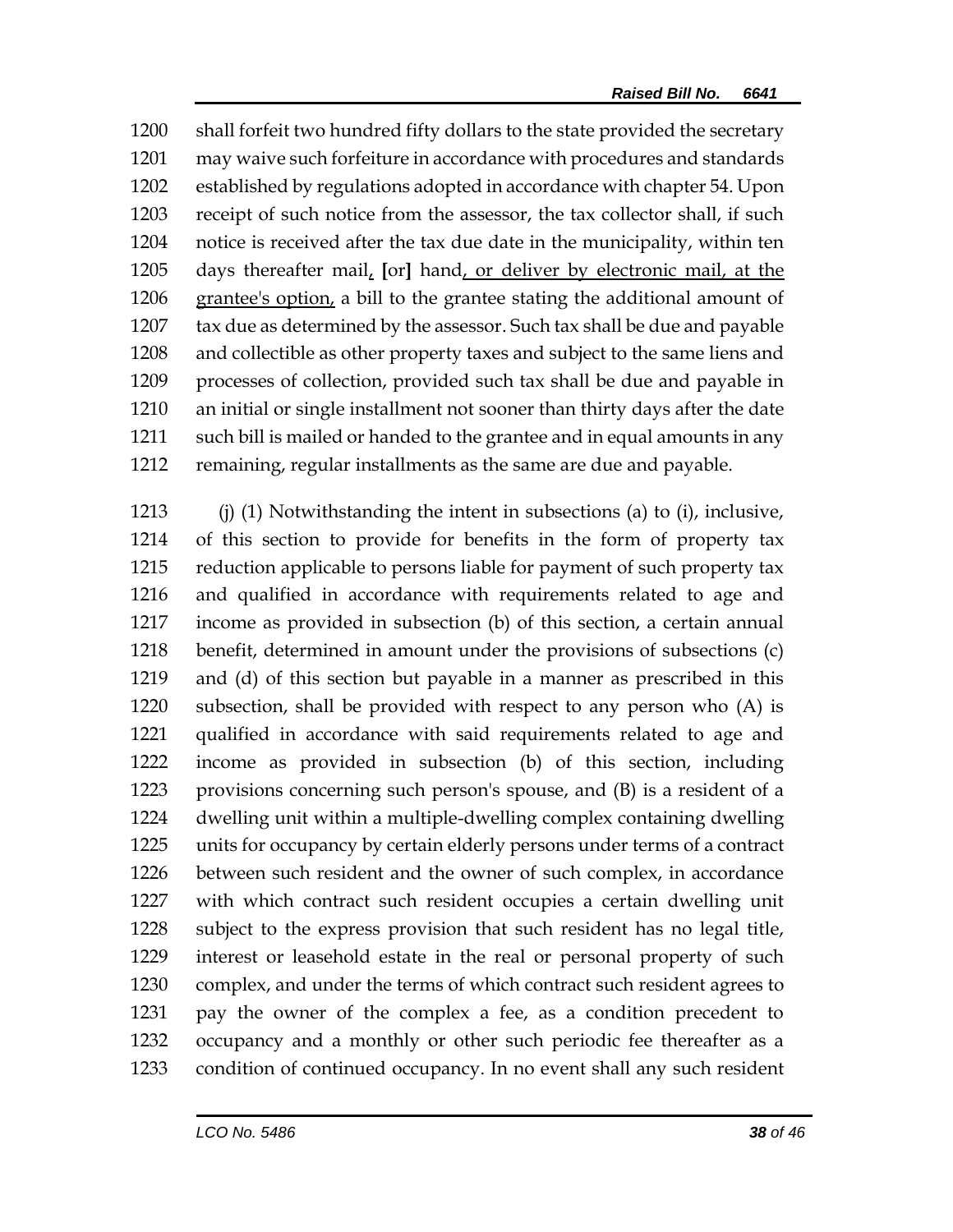be qualified for benefits payable in accordance with this subsection if, as determined by the assessor in the municipality in which such complex is situated, such resident's contract with the owner of such complex, or occupancy by such resident (i) confers upon such resident any ownership interest in the dwelling unit occupied or in such complex, or (ii) establishes a contract of lease of any type for the dwelling unit occupied by such resident.

 (2) The amount of annual benefit payable in accordance with this subsection to any such resident, qualified as provided in subdivision (1) of this subsection, shall be determined in relation to an assumed amount of property tax liability applicable to the assessed value for the dwelling unit which such resident occupies, as determined by the assessor in the municipality in which such complex is situated. Annually, not later than the first day of June, the assessor in such municipality, upon receipt of an application for such benefit submitted in accordance with this subsection by mail or electronic mail, in a manner prescribed by the assessor, by any such resident, shall determine, with respect to the assessment list in such municipality for the assessment year commencing October first immediately preceding, the portion of the assessed value of the entire complex, as included in such assessment list, attributable to the dwelling unit occupied by such resident. The assumed property tax liability for purposes of this subsection shall be the product of such assessed value and the mill rate in such municipality as determined for purposes of property tax imposed on said assessment list for the assessment year commencing October first immediately preceding. The amount of benefit to which such resident shall be entitled for such assessment year shall be equivalent to the amount of tax reduction for which such resident would qualify, considering such assumed property tax liability to be the actual property tax applicable to such resident's dwelling unit and such resident as liable for the payment of such tax, in accordance with the schedule of qualifying income and tax reduction as provided in subsection (c) of this section, subject to provisions concerning maximum allowable benefit for any assessment year under subsections (c) and (d) of this section. The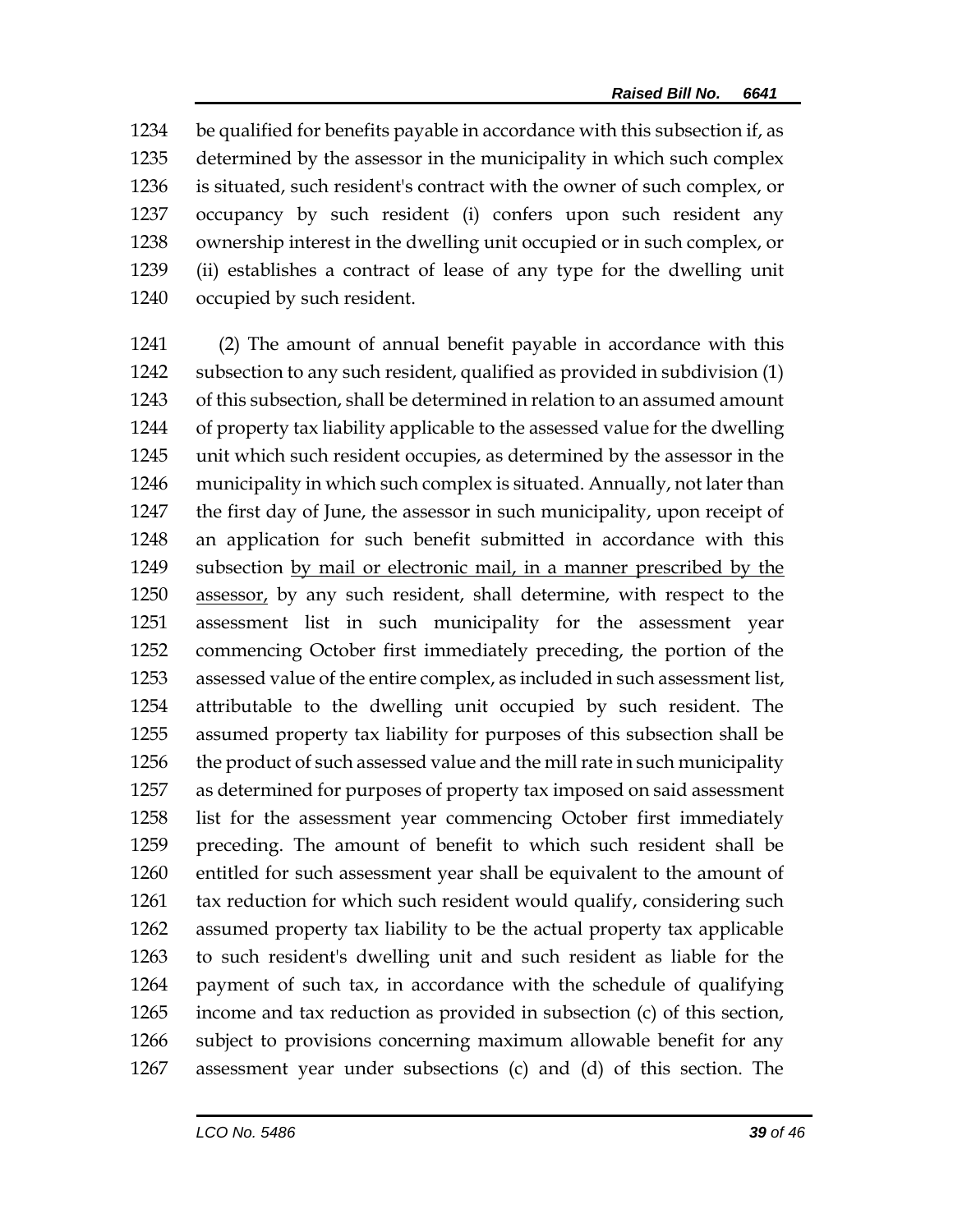amount of benefit as determined for such resident in respect to any assessment year shall be payable by the state as a grant to such resident equivalent to the amount of property tax reduction to which such resident would be entitled under subsections (a) to (i), inclusive, of this section if such resident were the owner of such dwelling unit and qualified for tax reduction benefits under said subsections (a) to (i), inclusive.

 (3) Any such resident entitled to a grant as provided in subdivision (2) of this subsection shall be required to submit an application to the assessor in the municipality in which such resident resides for such grant **[**to**]** by mail or electronic mail, in a manner prescribed by the assessor **[**in the municipality in which such resident resides**]** at any time 1280 from February first to and including the fifteenth day of May in the year in which such grant is claimed, on a form prescribed and furnished for such purpose by the Secretary of the Office of Policy and Management. Any such resident submitting an application for such grant shall be required to present to the assessor, in substantiation of such application, a copy of such resident's federal income tax return, and if not required to file a federal income tax return, such other evidence of qualifying income, receipts for money received or cancelled checks, or copies 1288 thereof, and any other evidence the assessor may require. Not later than the first day of July in such year, the assessor shall submit to the Secretary of the Office of Policy and Management (A) a copy of the application prepared by such resident, together with such resident's federal income tax return, if required to file such a return, and any other information submitted in relation thereto, (B) determinations of the assessor concerning the assessed value of the dwelling unit in such complex occupied by such resident, and (C) the amount of such grant approved by the assessor. Said secretary, upon approving such grant, shall certify the amount thereof and not later than the fifteenth day of September immediately following submit approval for payment of such grant to the State Comptroller. Not later than five business days immediately following receipt of such approval for payment, the State Comptroller shall draw his or her order upon the State Treasurer and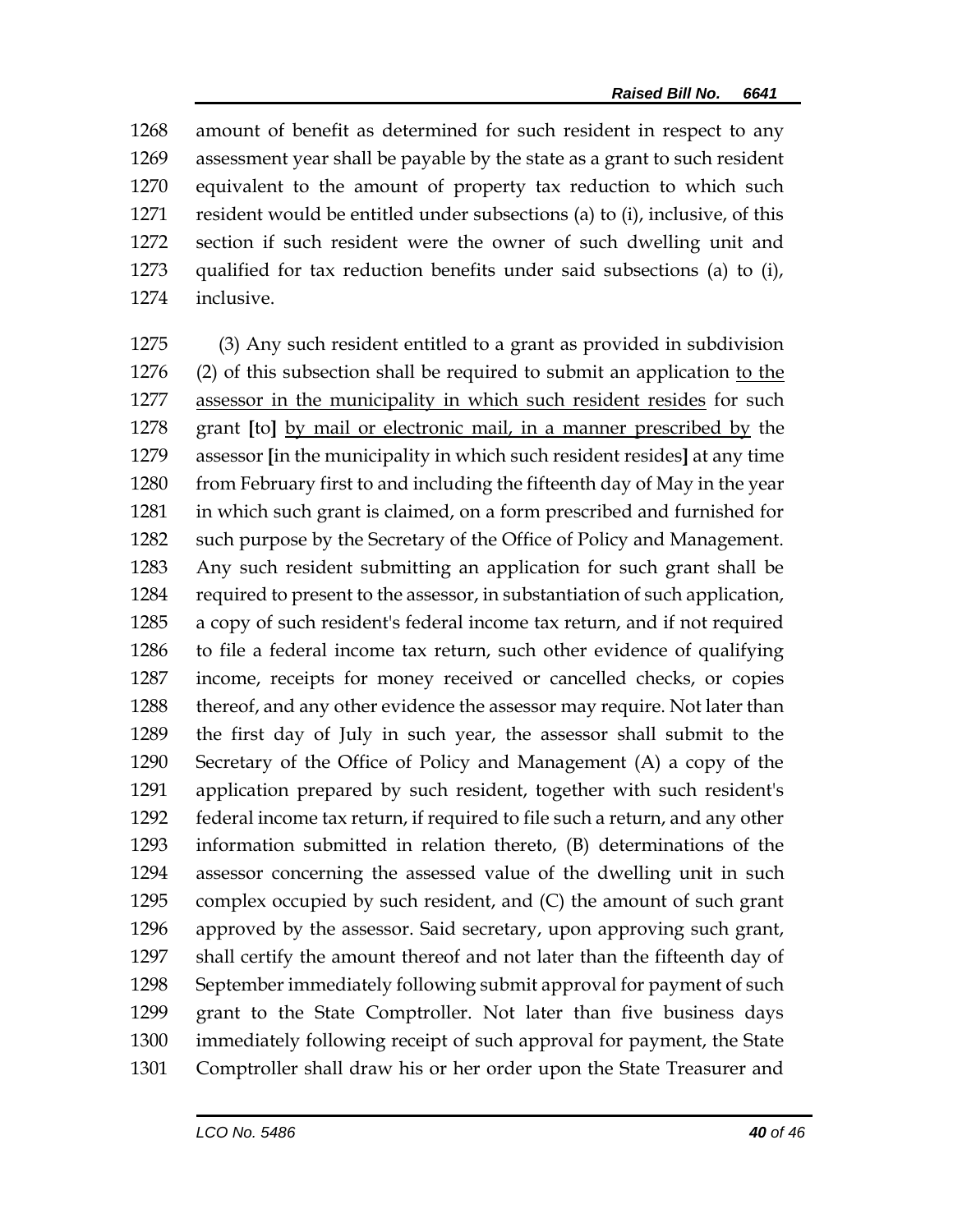the Treasurer shall pay the amount of the grant to such resident not later than the first day of October immediately following.

 (k) If the Secretary of the Office of Policy and Management makes any adjustments to the grants for tax reductions or assumed amounts of property tax liability claimed under this section subsequent to the Comptroller the payment of said grants in any year, the amount of such adjustment shall be reflected in the next payment the Treasurer shall make to such municipality pursuant to this section.

 Sec. 25. Section 12-170cc of the general statutes is repealed and the following is substituted in lieu thereof (*Effective October 1, 2021*):

 Any person aggrieved by the action of the assessor or assessors in 1313 fixing the amount of a credit under subsection (f) of section 12-170aa, as amended by this act, or in disapproving the claim therefor may appeal to the Secretary of the Office of Policy and Management, in writing or 1316 by electronic mail, in a manner prescribed by the secretary, within thirty business days from the date of notice given to such person by the assessor or assessors, giving notice of such grievance. The secretary shall promptly consider such notice and may grant or deny the relief requested, provided such decision shall be made not later than thirty business days after the receipt of such notice. If the relief is denied, the applicant shall be notified forthwith and may appeal the decision of the secretary in accordance with the provisions of section 12-120b.

 Sec. 26. Subsection (a) of section 29-263 of the general statutes is repealed and the following is substituted in lieu thereof (*Effective October 1, 2021*):

 (a) Except as provided in subsection (h) of section 29-252a and the State Building Code adopted pursuant to subsection (a) of section 29- 252, after October 1, 1970, no building or structure shall be constructed or altered until an application has been filed with the building official 1331 and a permit issued. Such application shall be filed in person, by mail or electronic mail, in a manner prescribed by the building official. Such permit shall be issued or refused, in whole or in part, within thirty days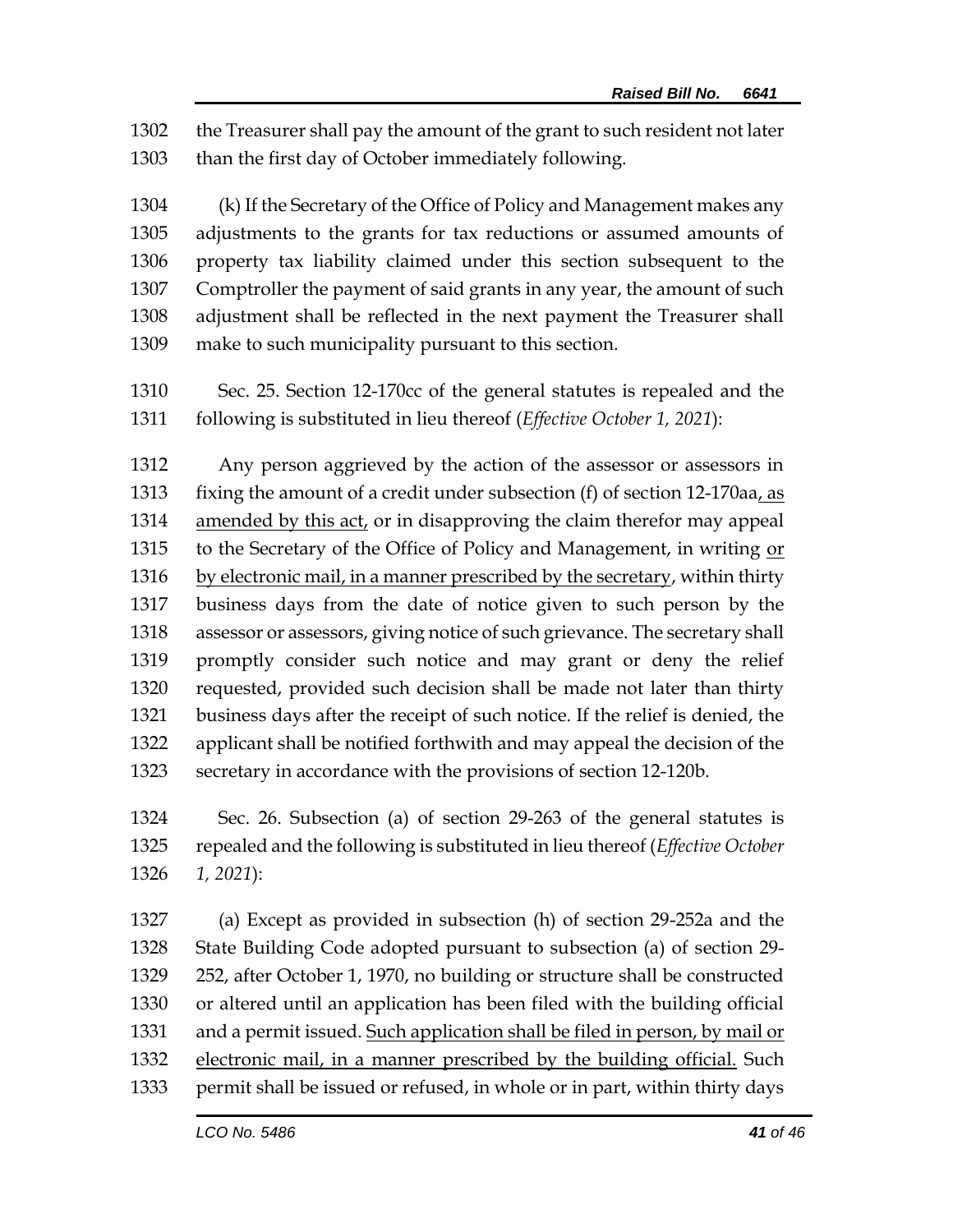after the date of an application. No permit shall be issued except upon application of the owner of the premises affected or the owner's authorized agent. No permit shall be issued to a contractor who is required to be registered pursuant to chapter 400, for work to be performed by such contractor, unless the name, business address and Department of Consumer Protection registration number of such contractor is clearly marked on the application for the permit, and the contractor has presented such contractor's certificate of registration as a home improvement contractor. Prior to the issuance of a permit and within said thirty-day period, the building official shall review the plans of buildings or structures to be constructed or altered, including, but not limited to, plans prepared by an architect licensed pursuant to chapter 390, a professional engineer licensed pursuant to chapter 391 or an interior designer registered pursuant to chapter 396a acting within the scope of such license or registration, to determine their compliance with the requirements of the State Building Code and, where applicable, the local fire marshal shall review such plans to determine their compliance with the Fire Safety Code. Such plans submitted for review shall be in substantial compliance with the provisions of the State Building Code and, where applicable, with the provisions of the Fire Safety Code.

 Sec. 27. Section 29-264 of the general statutes is repealed and the following is substituted in lieu thereof (*Effective October 1, 2021*):

 The State Building Inspector may, upon application by a builder setting forth that a set of plans and specifications will be utilized in more than one municipality to acquire building permits, review and approve any set of plans and specifications for the construction or erection of any building or structure designed to provide dwelling space for not more than two families if such set of plans and specifications meet the requirements of the State Building Code. Any building official shall issue a building permit upon application by a builder and presentation to him of such a set of plans and specifications bearing the approval of the State Building Inspector if all other local ordinances are complied with. Such application may be delivered in person, by mail or electronic 1367 mail, in a manner prescribed by the building official.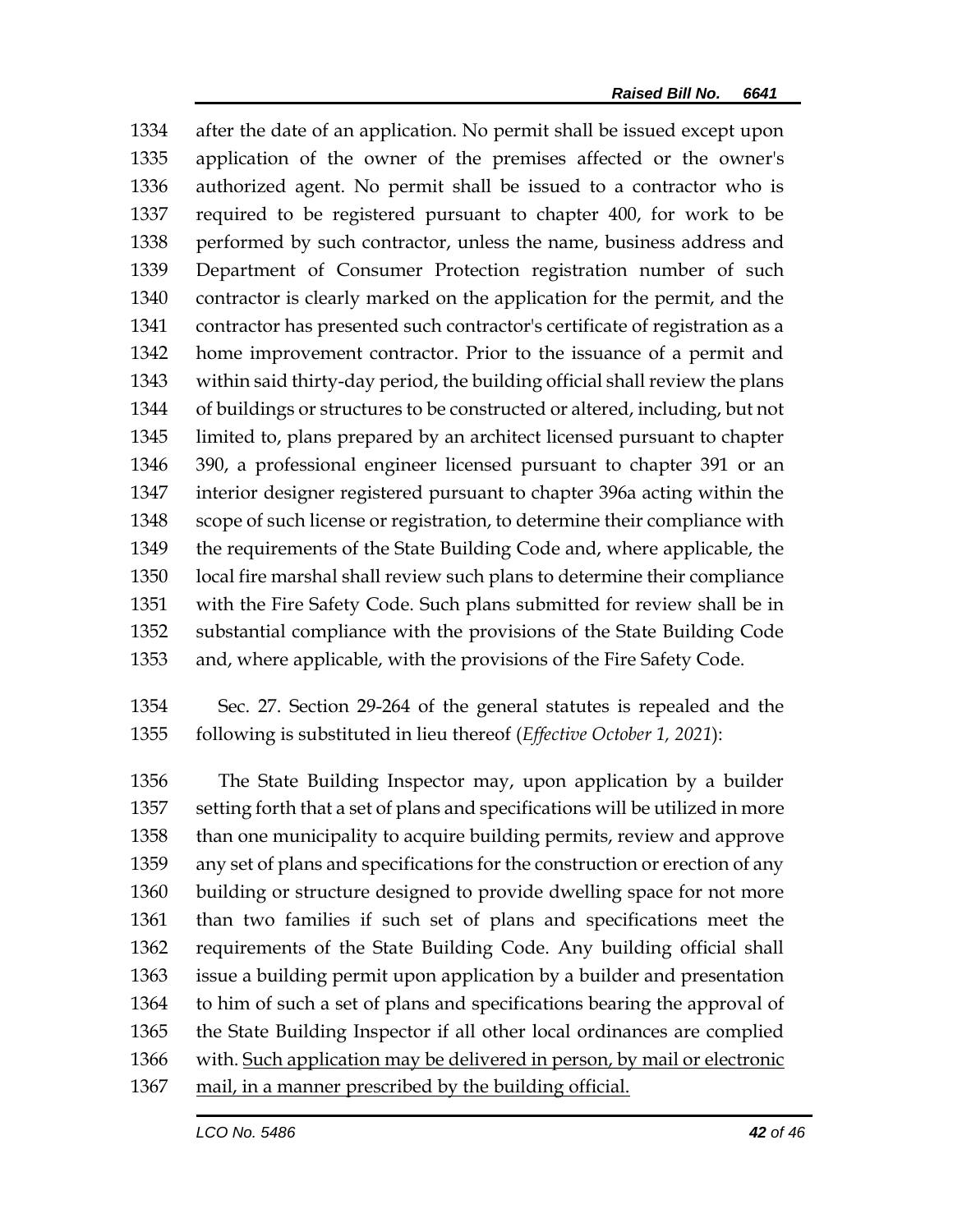Sec. 28. Section 29-266 of the general statutes is repealed and the following is substituted in lieu thereof (*Effective October 1, 2021*):

 (a) A board of appeals shall be appointed by each municipality. Such board shall consist of five members, all of whom shall meet the qualifications set forth in the State Building Code. A member of a board of appeals of one municipality may also be a member of the board of appeals of another municipality.

 (b) When the building official rejects or refuses to approve the mode or manner of construction proposed to be followed or the materials to be used in the erection or alteration of a building or structure, or when it is claimed that the provisions of the code do not apply or that an equally good or more desirable form of construction can be employed in a specific case, or when it is claimed that the true intent and meaning of the code and regulations have been misconstrued or wrongly interpreted, or when the building official issues a written order under subsection (c) of section 29-261, the owner of such building or structure, whether already erected or to be erected, or his authorized agent may appeal in writing or by electronic mail, in a manner prescribed by the board of appeals, from the decision of the building official to the board of appeals. When a person other than such owner claims to be aggrieved by any decision of the building official, such person or his authorized agent may appeal, in writing or by electronic mail, in a manner prescribed by the board of appeals, from the decision of the building official to the board of appeals, and before determining the merits of such appeal the board of appeals shall first determine whether such person has a right to appeal. Upon receipt of an appeal from an owner or his representative or approval of an appeal by a person other than the owner, the chairman of the board of appeals shall appoint a panel of not less than three members of such board to hear such appeal. Such appeal shall be heard in the municipality for which the building official serves within five days, exclusive of Saturdays, Sundays and legal holidays, after the date of receipt of such appeal. Such panel shall render a decision upon the appeal and file the same with the building official from whom such appeal has been taken not later than five days,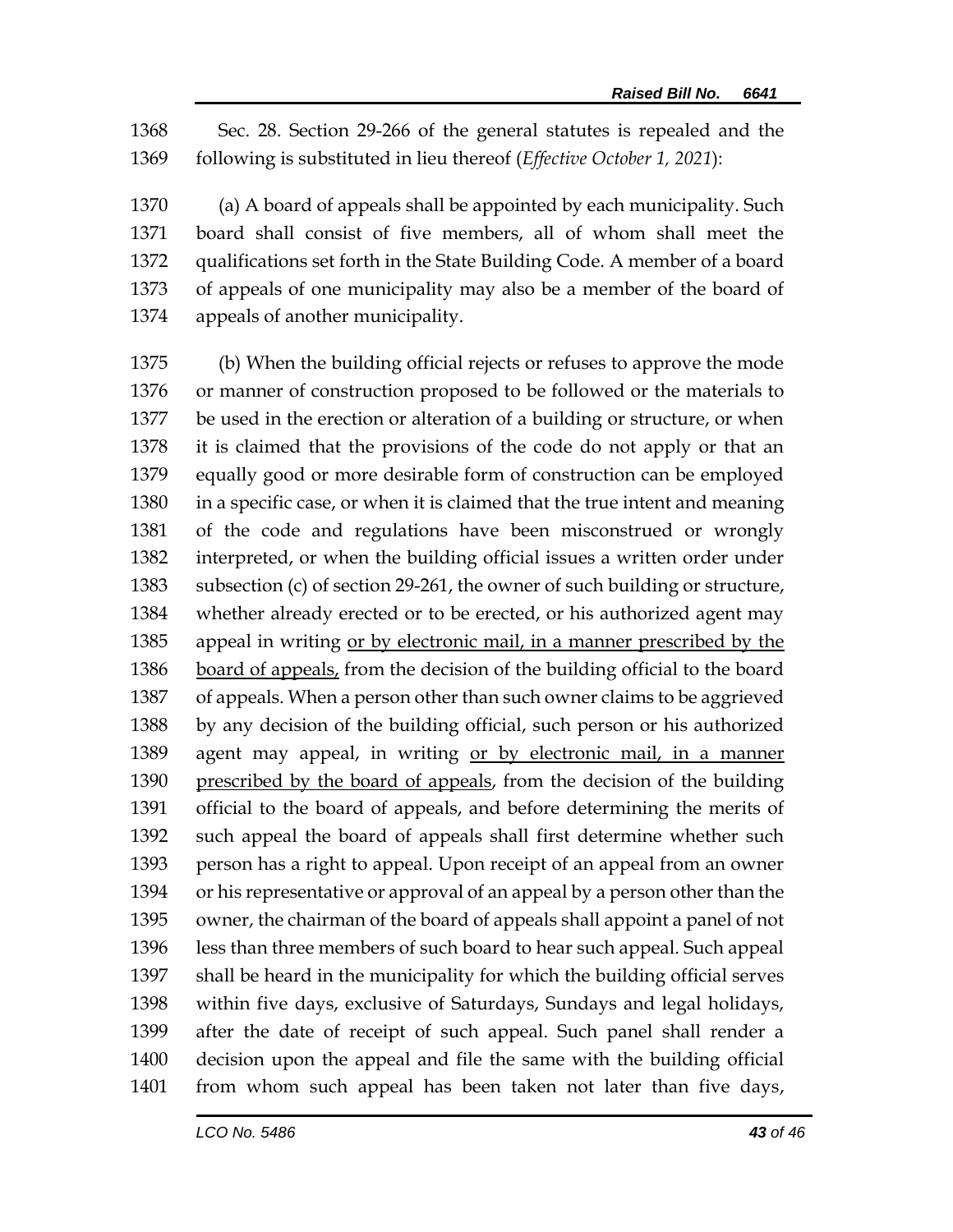exclusive of Saturdays, Sundays and legal holidays, following the day of the hearing thereon. A copy of such decision shall be mailed, prior to such filing, to the party taking such appeal. Any person aggrieved by the decision of a panel may appeal to the Codes and Standards Committee within fourteen days after the filing of the decision with the building official. Any determination made by the local panel shall be subject to review de novo by said committee.

 (c) If, at the time that a building official makes a decision under subsection (b) of this section, there is no board of appeals for the municipality in which the building official serves, a person who claims to be aggrieved by such decision may submit an appeal **[**, in writing,**]** to the chief executive officer of such municipality. Such appeal may be made in writing or by electronic mail, in a manner prescribed by the chief executive officer. If, within five days, exclusive of Saturdays, Sundays and legal holidays, after the date of receipt of such appeal by such officer, the municipality fails to appoint a board of appeals from among either its own residents or residents of other municipalities, such officer shall file a notice of such failure with the building official from whom the appeal has been taken and, prior to such filing, mail a copy of the notice to the person taking the appeal. Such person may appeal the decision of the building official to the Codes and Standards Committee within fourteen days after the filing of such notice with the building official. If the municipality succeeds in appointing a board of appeals, the chief executive officer of the municipality shall immediately 1426 transmit the written appeal to such board, which shall review the appeal in accordance with the provisions of subsection (b) of this section.

 (d) Any person aggrieved by any ruling of the Codes and Standards Committee may appeal to the superior court for the judicial district where such building or structure has been or is being erected.

 Sec. 29. Subsection (a) of section 32-37 of the general statutes is repealed and the following is substituted in lieu thereof (*Effective October 1, 2021*):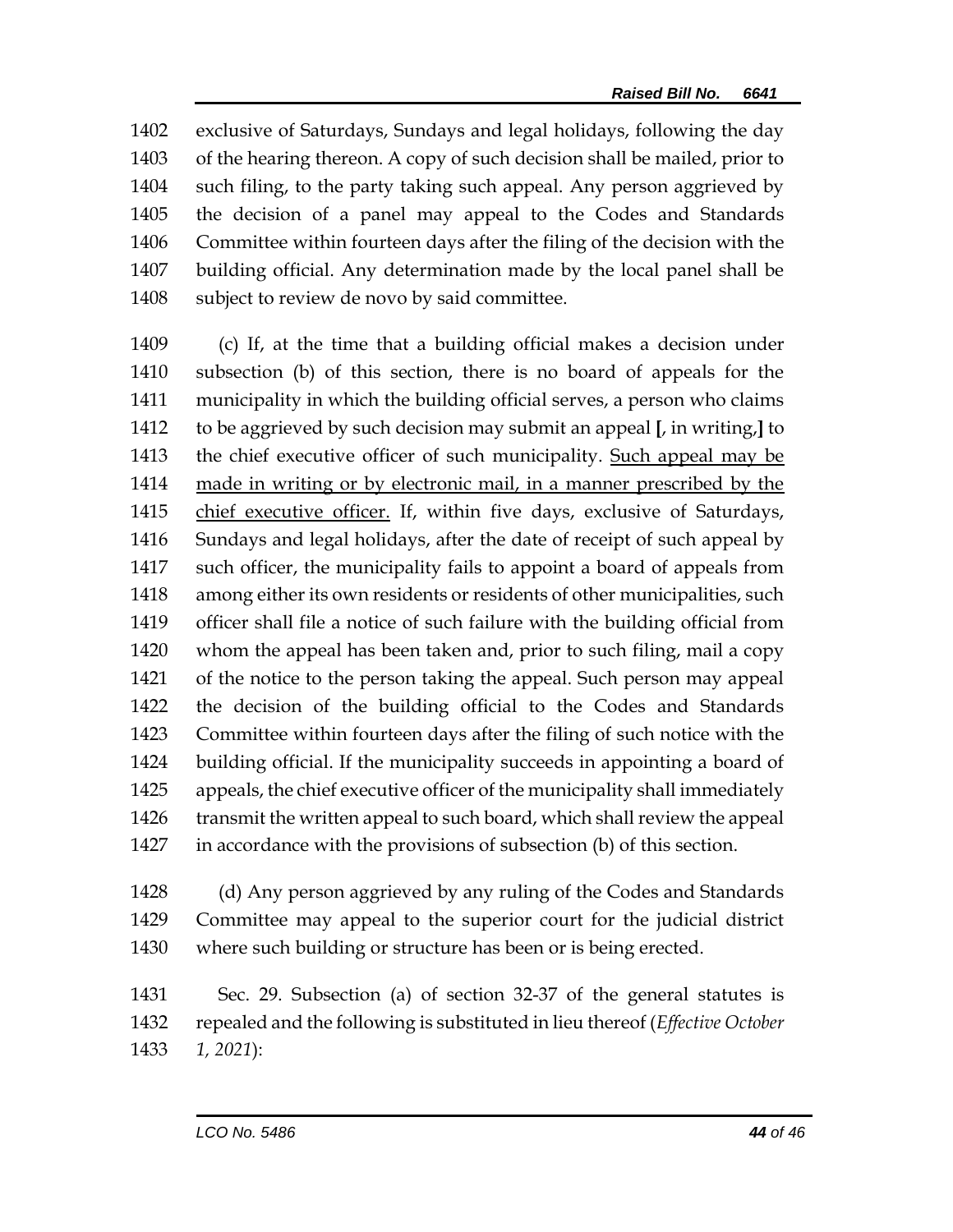(a) The powers of the corporation shall be vested in and exercised by the board of directors. Eight members of the board shall constitute a quorum and the affirmative vote of a majority of the members present at a meeting of the board shall be necessary and sufficient for any action taken by the board. No vacancy in the membership of the board shall impair the right of a quorum to exercise all the rights and perform all the duties of the board. Any action taken by the board may be authorized by resolution at any regular or special meeting and shall take effect immediately unless otherwise provided in the resolution. Notice of any regular meeting shall be given in writing, by telephone or orally, not less than forty-eight hours prior to the meeting. Notice of any special meeting shall be given in accordance with subsection **[**(d)**]** (e) of section 1-225, as amended by this act.

| sections: |                 |              |
|-----------|-----------------|--------------|
| Section 1 | October 1, 2021 | $1-2$        |
| Sec. 2    | October 1, 2021 | $1 - 225$    |
| Sec. 3    | October 1, 2021 | $7-1$        |
| Sec. 4    | October 1, 2021 | $7-6$        |
| Sec. 5    | October 1, 2021 | $7-34a$      |
| Sec. 6    | October 1, 2021 | $7-51a$      |
| Sec. 7    | October 1, 2021 | New section  |
| Sec. 8    | October 1, 2021 | $7 - 148i$   |
| Sec. 9    | October 1, 2021 | 7-148k       |
| Sec. 10   | October 1, 2021 | 7-148bb      |
| Sec. 11   | October 1, 2021 | 7-148ii      |
| Sec. 12   | October 1, 2021 | 7-152b       |
| Sec. 13   | October 1, 2021 | $7 - 245$    |
| Sec. 14   | October 1, 2021 | $7 - 255$    |
| Sec. 15   | October 1, 2021 | $7 - 257$    |
| Sec. 16   | October 1, 2021 | 7-344        |
| Sec. 17   | October 1, 2021 | $8-2a$       |
| Sec. 18   | October 1, 2021 | 12-111       |
| Sec. 19   | October 1, 2021 | 12-113       |
| Sec. 20   | October 1, 2021 | 12-117       |
| Sec. 21   | October 1, 2021 | $12-170f(a)$ |
| Sec. 22   | October 1, 2021 | $12 - 170g$  |

This act shall take effect as follows and shall amend the following |